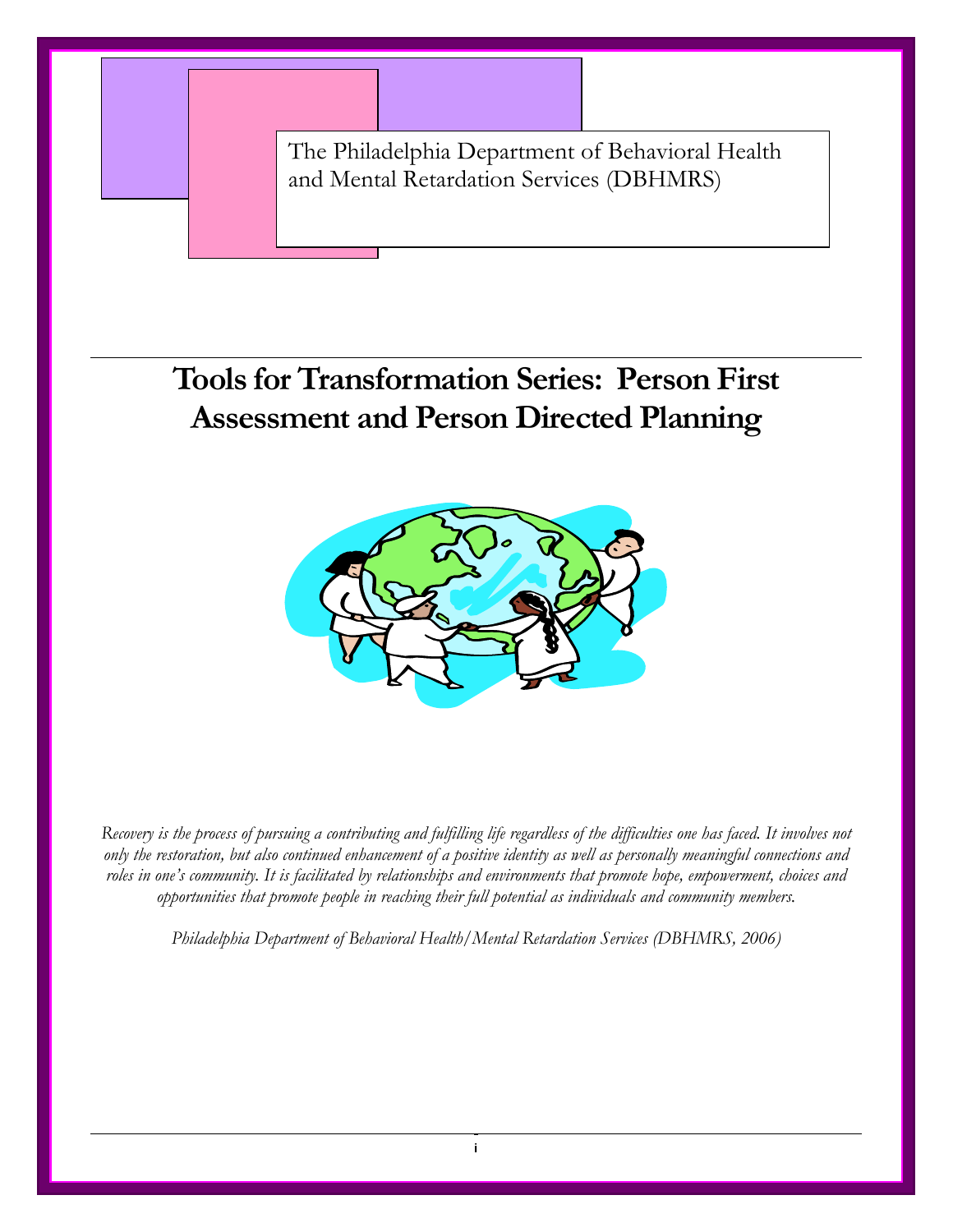The Philadelphia Department of Behavioral Health and Mental Retardation Services (DBHMRS) Arthur C. Evans, Jr., Ph.D., Director

# **Tools for Transformation Series: Person First Assessment and Person Directed Planning-Authorship page**

This packet was authored by: Sade Ali, MA; Joan Kenerson King R.N., M.S.N., CS; Seble Menkir M.A.

Important guidance, input and review time was provided by**:** Marageret Minehart M.D., Mary Harper, B.A., Jeff Shair and Ellen Faynberg, Psy.D.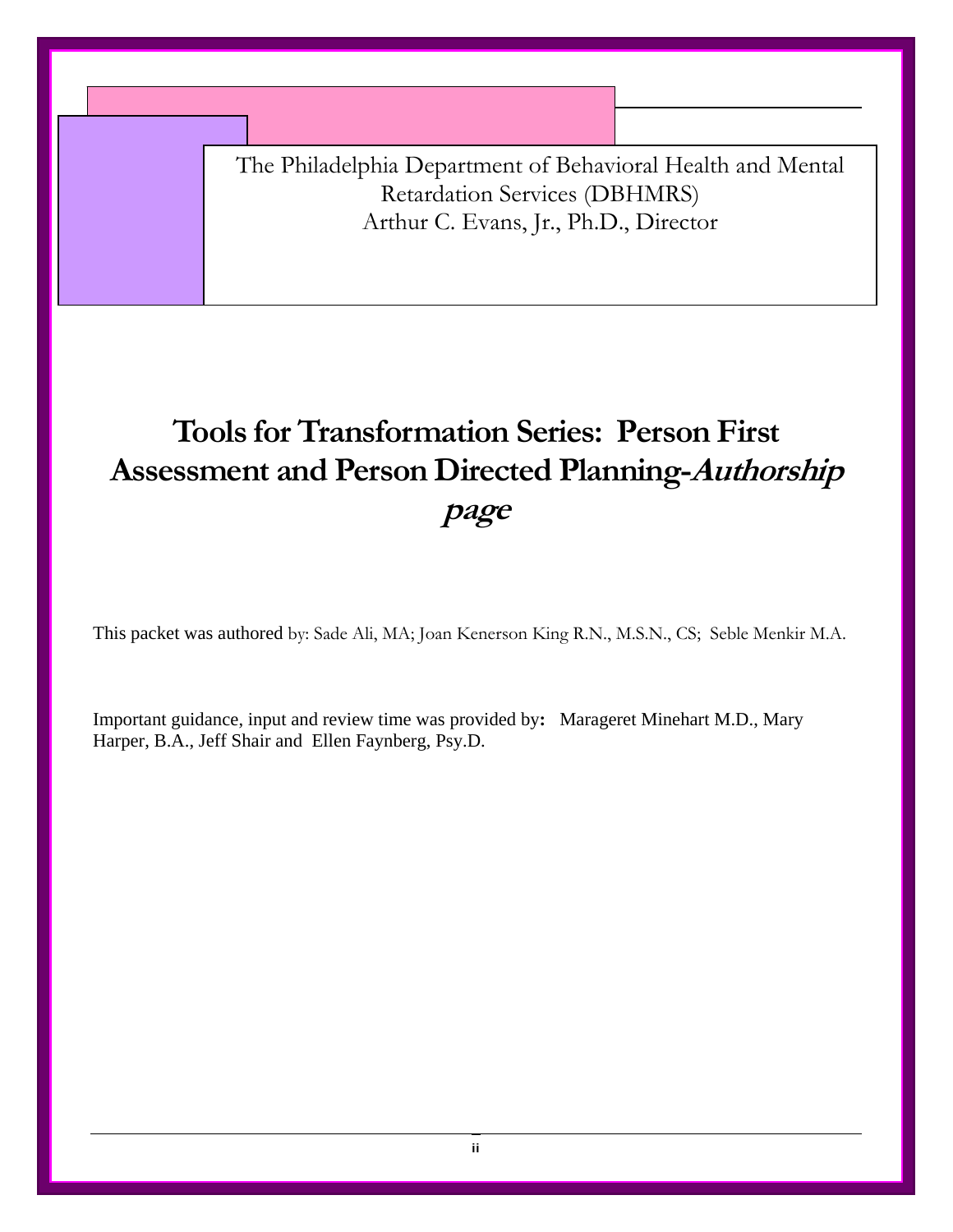# **Table of Contents**

| <b>Section</b>                                          | Page Number |
|---------------------------------------------------------|-------------|
| Introduction                                            | $4 - 5$     |
| Chapter 1: Person-First Assessment                      | $6-19$      |
| Chapter 2: Person-Directed Planning                     | $20 - 33$   |
| Person-First Assessment Definition                      | 34          |
| Person Directed Planning Definition                     |             |
| Provider Checklist                                      | $35 - 37$   |
| Person in Recovery Working with Provider Checklist      | $38-40$     |
| Person in Recovery Assessing One's Own Daily Activities | 41          |
| DBH/MRS Checklist                                       | $42 - 43$   |
| Resource List                                           | 44-46       |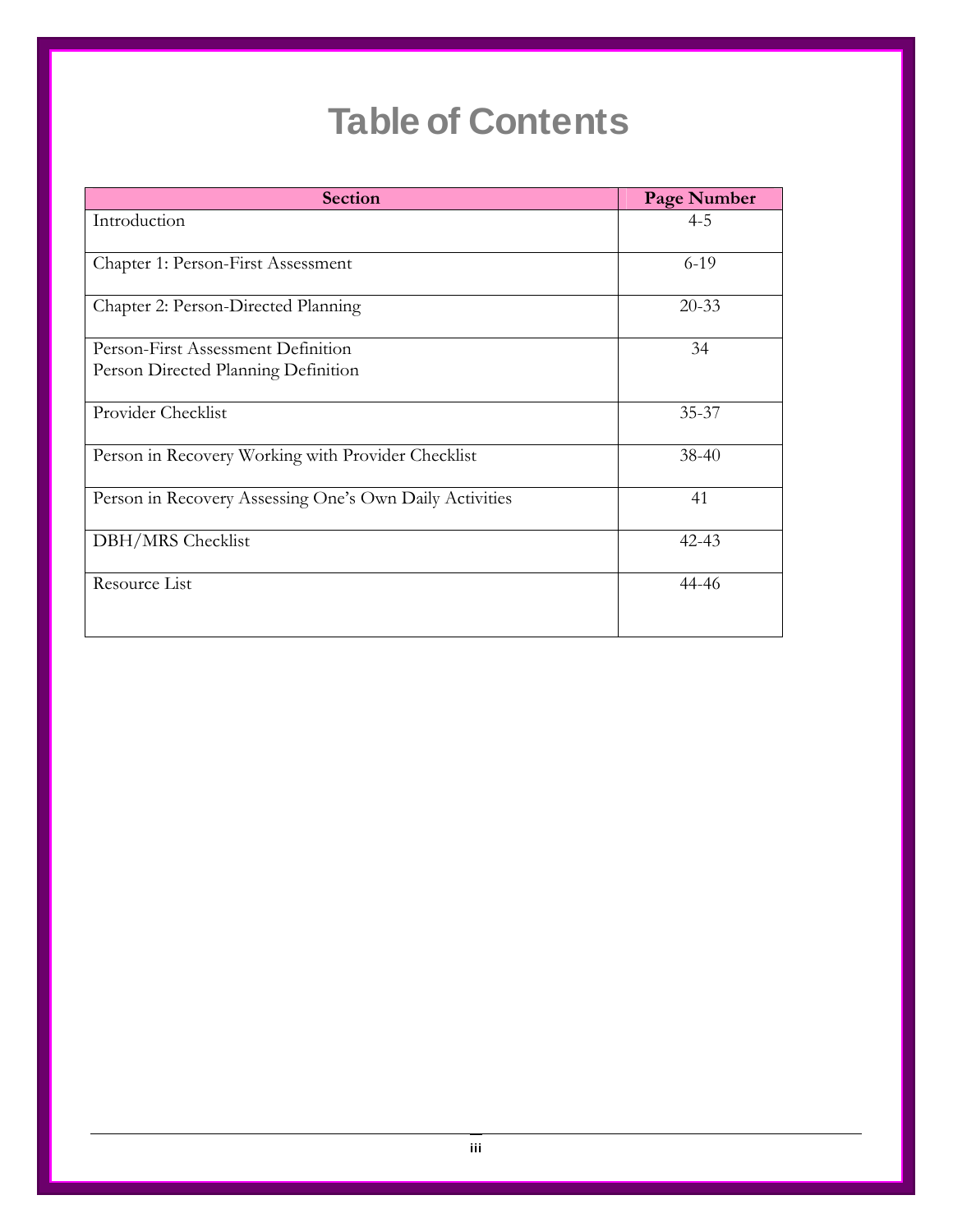## **Introduction**

Creating a recovery‐oriented system of care is a top priority of the Philadelphia Department of Behavioral Health and Mental Retardation Services (DBH/MRS). A recovery‐oriented system is committed to supporting people in moving beyond their problems and challenges to develop a full and meaningful life in the community. This process involves discovering the hopes and dreams of people who have experienced behavioral health issues, and using the assets of these individuals, their families and the community to achieve these hopes and dreams. It is grounded in the evidence that people impacted by such behavioral health issues can successfully achieve long‐term recovery. In a recovery‐oriented system of care, the thoughts and ideas of individuals and family members in recovery are taken seriously; service providers assertively include people in recovery and their families (as defined by the person) in making decisions. Each individual is treated as a whole person (body, mind and spirit) and in the context of his/her culture.

This document is one of a series of resource packets produced by the DBH/MRS to provide tools and a greater *understanding of key recovery concepts for persons in recovery, family members, service providers and DBH/MRS staff as part of the Philadelphia DBH/MRS Recovery Transformation.*

Each packet in the Tools for Transformation series focuses on a system transformation priority area that has been identified as important by numerous stakeholders in the system. During the next 12 months, these priority areas will be the focus of our recovery transformation. Other resource packet topics include:

- family inclusion and leadership,
- holistic care,
- partnership,
- quality of care.

#### **Each packet has:**

- Information for persons in recovery, providers, and DBHMRS staff about the priority area;
- A self assessment checklist for providers that lets them evaluate their own practice in the topic area;
- A similar checklist for people in recovery to think about ways their provider is supporting them in this area and to develop ideas about other ways that support could be given;
- A checklist for people in recovery to explore how they are doing in the area and to get some new ideas for ways they could take more steps in their own recovery;
- A checklist for DBH/MRS staff that lets them evaluate their practices in a priority area; and

4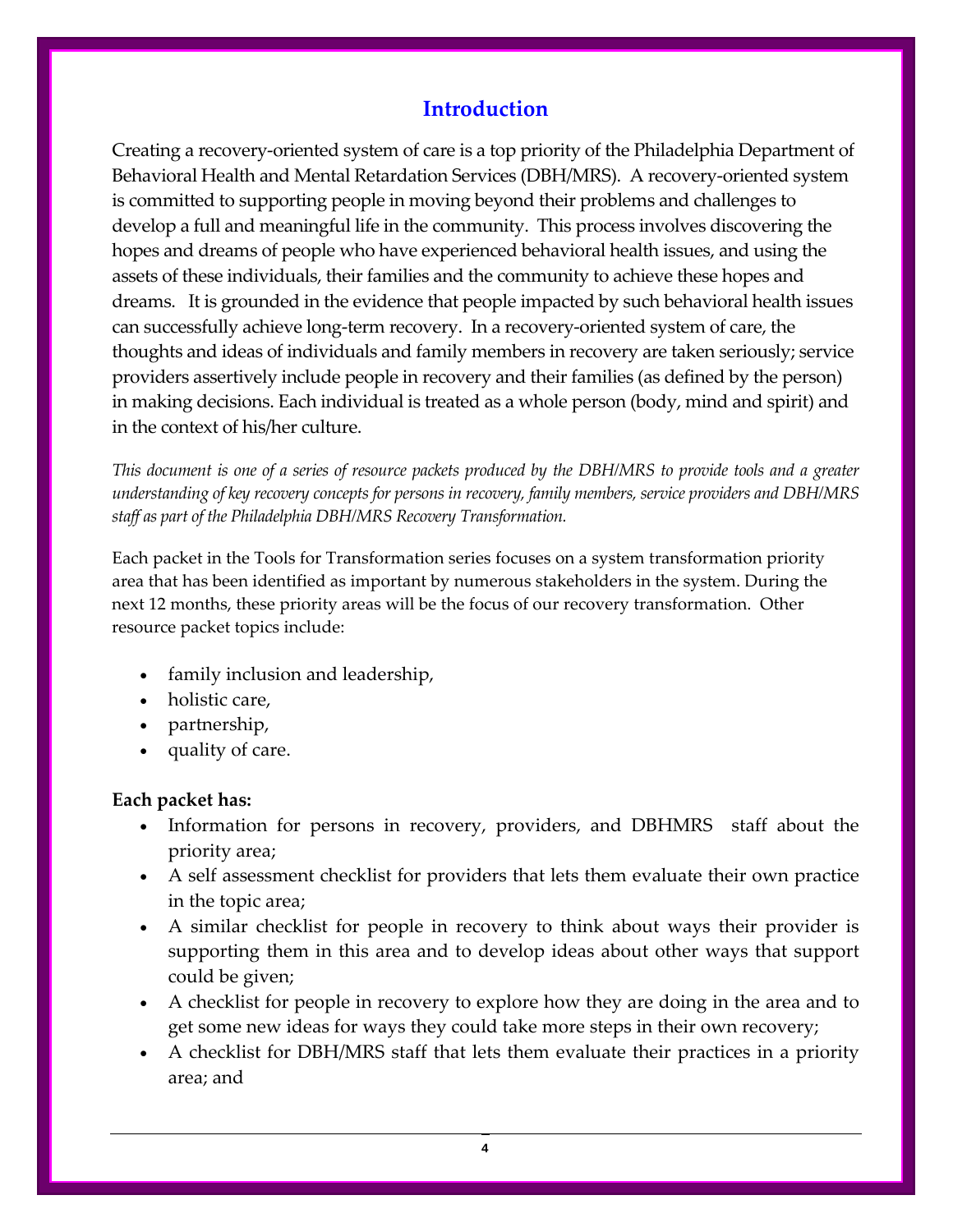A resource list with information that can be obtained through websites, books and articles.

This latest entry in the Tools for Transformation series departs from the standard format in length and depth. The topics of person first assessment and person directed planning are presented here in one comprehensive packet for several reasons. The concepts of assessment and planning have been artificially separated by behavioral health systems. Assessment has often been seen as something that was conducted at the beginning of treatment, led to a diagnosis and clinical formulation and then was finished. In the traditional system, treatment planning was based on this assessment process, directed by medical diagnosis, completed by the professional staff with "input" from the person in recovery (PIR) and then signed by the person.

In a transformed behavioral health system, the process of building relationships is seen as central to the recovery process. Relationships between professional staff and PIRs, between PIRs and key supporters and between everyone and the community take time to build and so the assessment process (chapter one) is seen as beginning with the first contact, proceeding and deepening throughout the relationship and continuously informing the planning process.

The planning process (chapter two) is seen as an alive and on‐going process, based in the person's hopes and dreams, informed by the clinical expertise of the provider in relationship to the PIR and changing on a regular basis (rather than at predetermined review times) as the person progresses through the steps to achieve their recovery goals. Because assessment and planning are an interlocking process they are presented here together.



5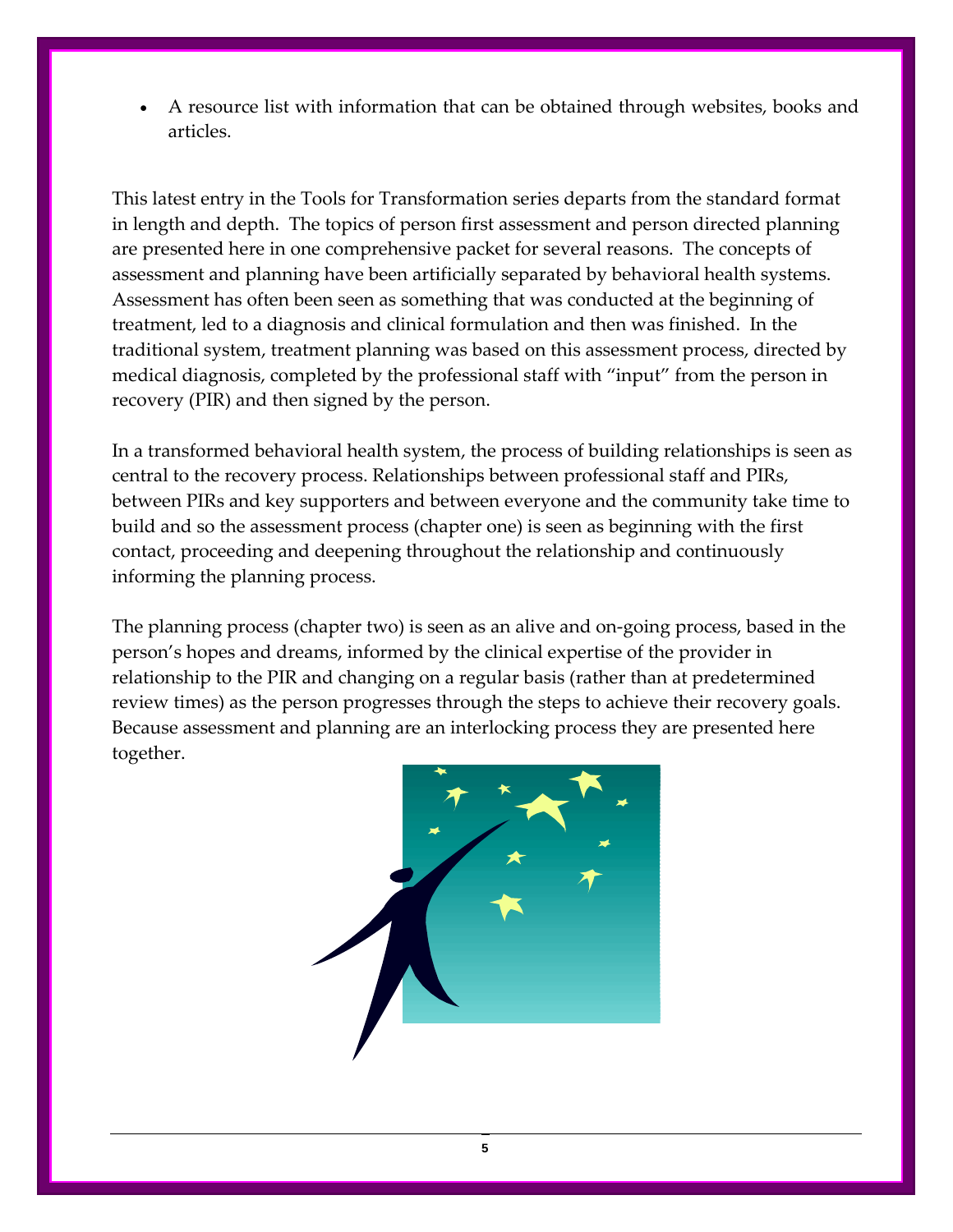## **HOW D O PERSON ‐ FIRST ASSESSMENT AND PERSON DIRECTED PLANNING RELATE T O RECOVERY?**

As we move forward in the transformation of the behavioral health system to one that is focused on the goal of recovery for every person all aspects of the way we deliver care are impacted. The process of assessment and planning is profoundly changed in a transformed system. In a recovery oriented system of care this process of assessment moves from one mostly focused on identifying deficits and pathology to one focused on identifying the person's strengths and abilities and the challenges that interfere with their lives, hopes and dreams. In a person‐first assessment process the identification of challenges extends beyond symptoms to barriers that interfere with the person achieving the life in the community that they desire. It does not ignore the role of illness in creating challenges but puts it in the larger context of the person's experience of those challenges.

The Person‐directed Planning (PDP) process allows systems to move away from an illness‐based model of diagnosis and treatment towards a strengths‐based approach of growth and achievement where every person involved has an important role to play. Inherent in this process is also recognition that building on individual resilience factors, supporting self determination and moving into the community to develop recovery capital are part of this movement. In order for Person‐ Directed Planning and assessment to be fully implemented, all aspects of the system (program, organizations and government) must be fully committed to the transformation.

Person‐directed Planning must be embedded in a system that is committed to changing not only what staff and PIRs *do* (e.g., in the practice of PDP) but also how they *think and feel* about recovery, resilience and self determination. Person-directed Planning represents a window of opportunity to move from concept to practice, to apply the concepts and values of a transformed system in real life practice. It provides for a different conversation between professionals and people in recovery that opens up new ways of relating, growing, learning and changing for all participants in the process.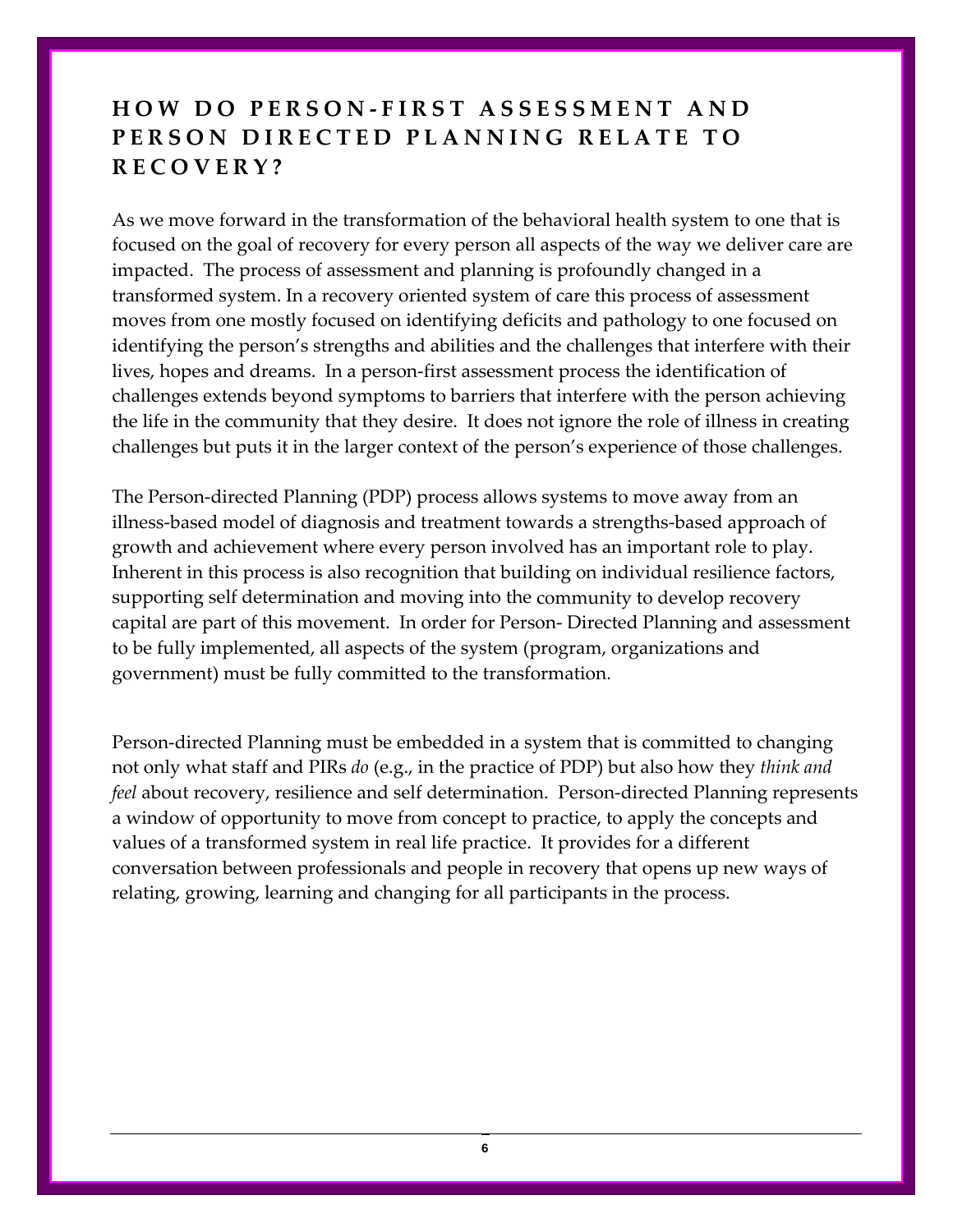## **CHAPTER ONE: PERSON‐FIRST ASSESSMENT**

## **Preparing for the Journey‐ A Person‐First Assessment**

If we perceive behavioral health recovery as a journey of transformation, then it is safe to assume that the goal of this transformation is to enable individuals and families impacted by behavioral health challenges to live meaningful lives in their chosen communities while striving to achieve their full potential. If recovery is analogous to going on a journey, several things are necessary to ensure that the journey is successful. When beginning a trip, we create an itinerary that identifies the destination, how we will travel, and the times we will travel. We will also need to plan what we want to see as we travel. In addition, we might consider if others might want to travel with us. What shall we pack? Do we have the necessary items like identification, medications, toiletries and other items we use in our everyday life?

Planning for the trip (person‐first assessment) is almost as important as going on the trip. The same is true about preparing for developing the person directed plan. The recovery traveler has much to consider. Are there family and friends that might want to participate in order to offer their support to us on the journey? Have we decided what areas of our life we want to work on first? What will we need to have in place as we travel? As we travel, what signs will we see that will tell us that we're on the right road? What strengths are we bringing to this journey, what has been our experience with the road in the past? When preparing to develop a PDP/recovery plan there needs to be sufficient attention given to who might be included in the planning process in order to increase the probability of long‐term success and satisfaction. Attention also needs to be paid to the journey itself. What is the quality of life of the person day to day? Are immediate changes in basic needs needed?

Everyone involved in the person-first assessment process needs to apply old skills (i.e. listening, reflecting, questioning, planning) in new ways or to develop new sets of skills. There is a learning process here for everyone. The PIR need to be assured that their perspective and ideas are important, and in fact at the center of the assessment process. Families/key supporters need to be invited to communicate what is important and why it important.

Supporters need to be responsive to the expressed needs of the individual and approach assessment and eventually planning from a broad based perspective that is strength‐based in its affirmation of the individual's skills and capabilities. People in recovery, their families, advocates and supporters need to insist on an assessment that considers the

7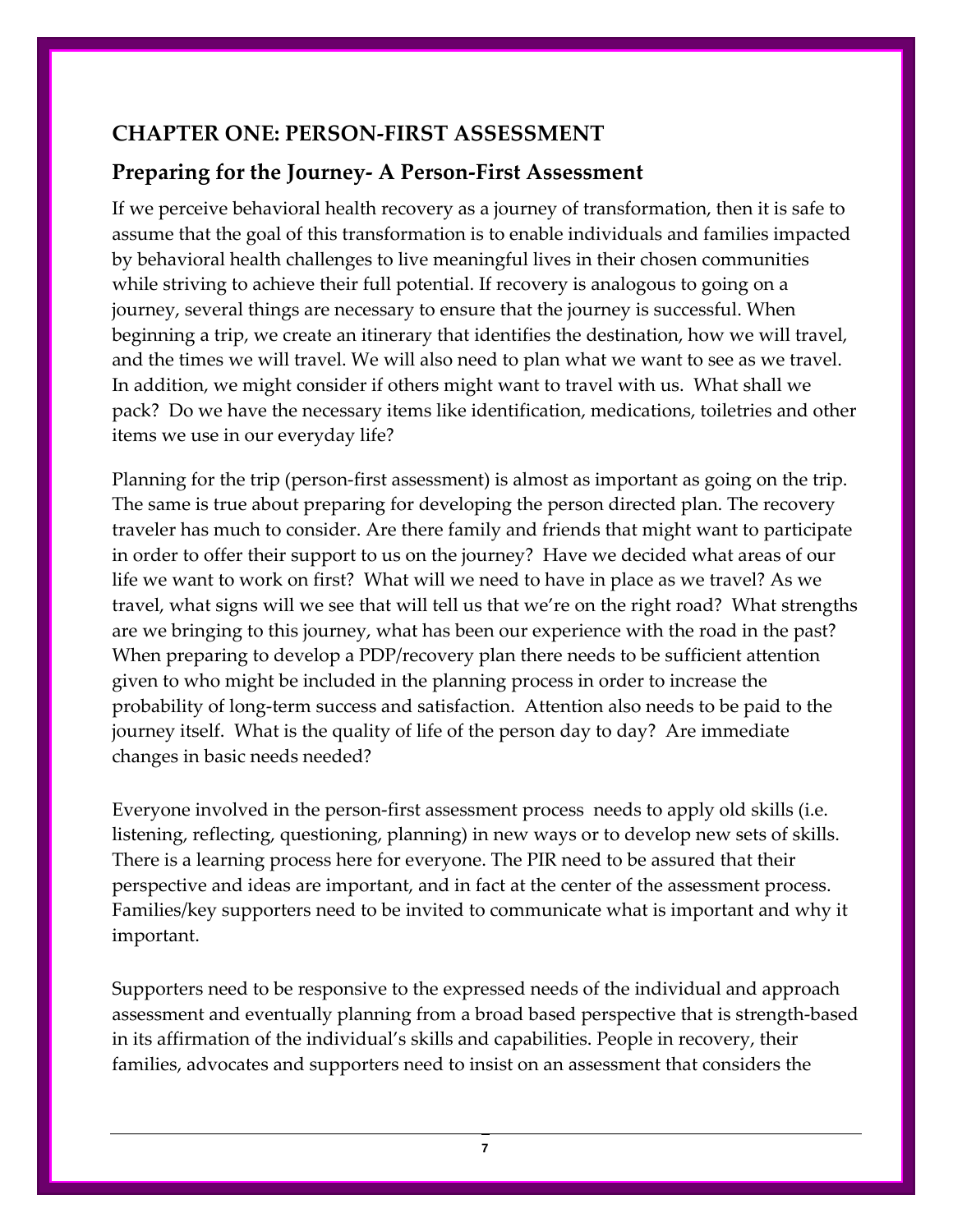pursuit of their hopes and dreams as well as their concerns. Supporters must communicate respect for and value of those hopes and dreams, and be able to discern what the individual is communicating. Supporters must have interviewing skills to discern where an individual might be at any given juncture in order to suggest activities to facilitate the individual's continued progress. Person‐first assessment and person‐ directed planning must begin where the individual/family is, as "no matter how person‐ directed a practice is in theory, it ceases to be person‐directed if it does not respect the individual's preferences as well as his/her existing capacities and resources" (Tondora, et.al., 2005).

In some service organizations, this way of collaborating will be a natural extension of their current assessment planning processes. For many, it may represent a significant departure from their typical approach and practices. No matter what one's experience with person-first assessment and person-directed planning, nearly all programs and service settings and individuals can benefit from certain preparatory activities that can be conducted prior to the planning meeting itself. Doing so will increase the likelihood that the plan will be a positive and productive component of the person's efforts toward recovery and his/her team's efforts to support him/her in that process.

People in recovery who have had long histories of experience in the behavioral health system have learned how to be passive participants in their assessment and planning processes. The shift to an active assessment and planning process that is directed toward their hopes of achieving a life in the community like everyone else (rather than only on symptom stabilization or behavior management) may come as a surprise to them. Rather than being told what is best they will now be included in the conversation and their ideas, thoughts and opinions will be more actively sought. This is a major transition for many people. In Philadelphia to date we have learned that it is important that people in recovery and their supporters receive education about the shift to person‐first assessment and person‐directed planning so that they know what to expect and what are now their roles and responsibilities. Staff will need similar training and support. Two key areas where staff will need training and supervision in the expansion of existing skills and or development of new skills are conducting a comprehensive, strengths‐based assessment and understanding cultural concerns and preferences.

#### **A Person‐First Assessment is a Strengths‐based Assessment**

Focusing solely on deficits in the absence of a thoughtful analysis of strengths disregards the most critical resources an individual has on which to build in his or her efforts to advance in his or her recovery. Therefore, an essential component of person-first or family-first assessment is the focus on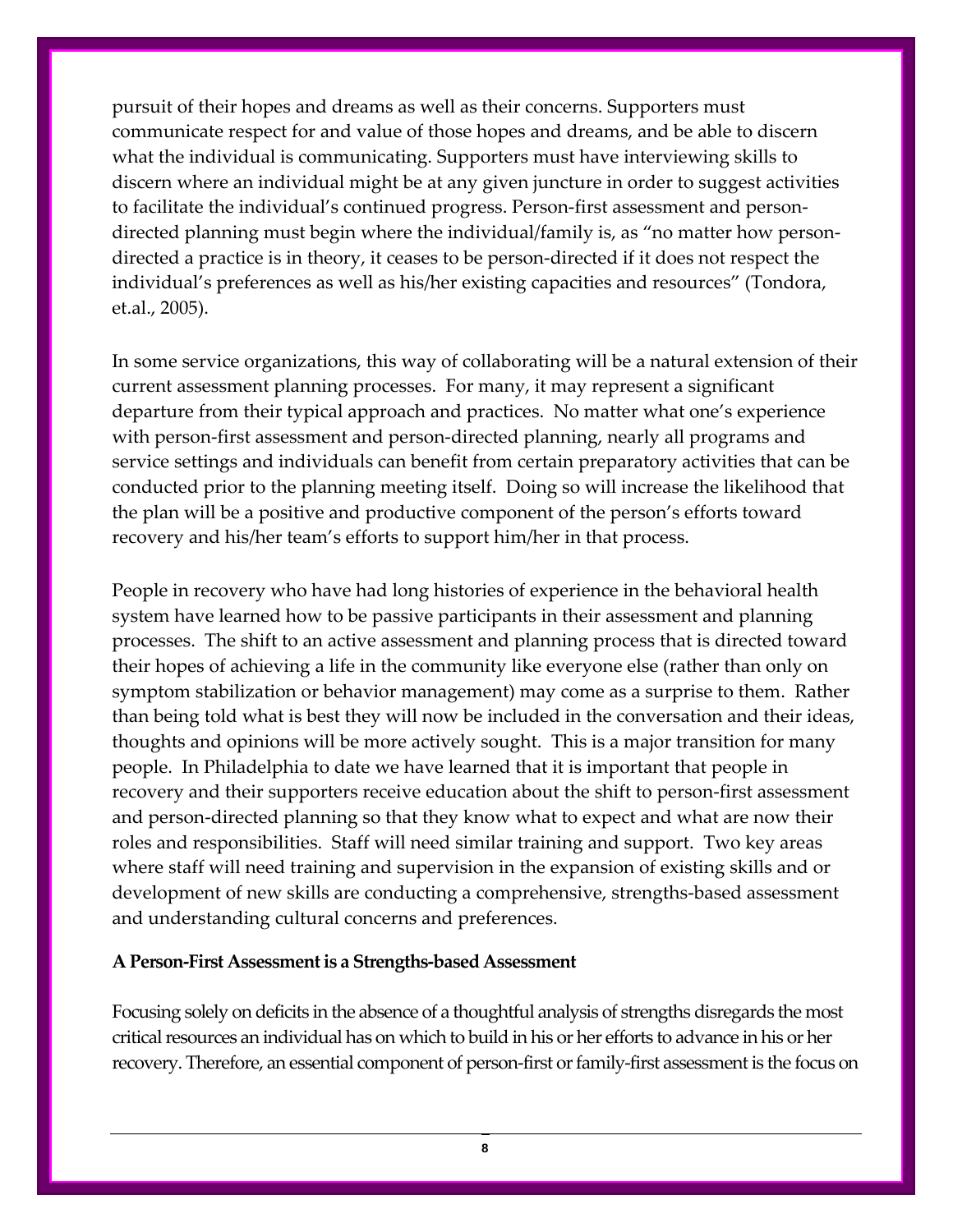strengths and capabilities. People in recovery and their families have demonstrated incredible resilience and coping to overcome the obstacles in their path thus farto be where they are at this moment. Often our assessments have not explored these unseen strengths. Strength‐based assessment (which leads to strengths-based planning) is based on the "Strengths Model" developed by Charles Rapp (1993) of the University of Kansas.

#### **Using the Key Ideas in the Strength‐Based Model means:**

- Recognizing that people who are successful in living, use their strengths to attain their aspirations and goals
- Exploring and respecting the individual/family's abilities, beliefs, values, support systems, goals, achievements, and resources
- Identifying, using, building upon and reinforcing inherent strengths of the individual/family. All key supporters who are willing can be brought into this process.
- Limiting the impact of societal problems, family dysfunction and individual disease by using the individual/family's strengths to build new coping skills, new interests, community involvement, etc. (recovery capital, protective resilience factors)
- Puts the service user at the center and focuses interventions not just for the individual but also about how to improve availability, access and adaptation of resources in the community.

Within the strengths-based model, those providing support help the individual or family identify the strengths they already have (assessment) and learn how to set goals and plan activities (planning) based on those strengths. While doing a strengths‐based assessment is something professionals have talked about doing for many years, the actual implementation of this approach presents challenges for even the most seasoned clinician. Moving from identifying problems (which most professionals were trained to do) to identifying the sometimes hidden strengths in a person is a difficult but rewarding transition. For PIRs and families this is also difficult. All of us are more likely to focus on what is *wrong*, rather than what is *right*, to focus on when and how we failed rather than when and how we succeeded. It is not uncommon for individuals to have difficulty identifying their "strengths" as this has not historically been the focus of behavioral health services and assessments. It's just not what gets services Individuals may have also lost sight of their gifts and talents through years of struggles with their illness and recovery. As a result, simply asking the question, "What are your strengths?" is often not enough to solicit information regarding resources and capabilities that can be built upon in the

9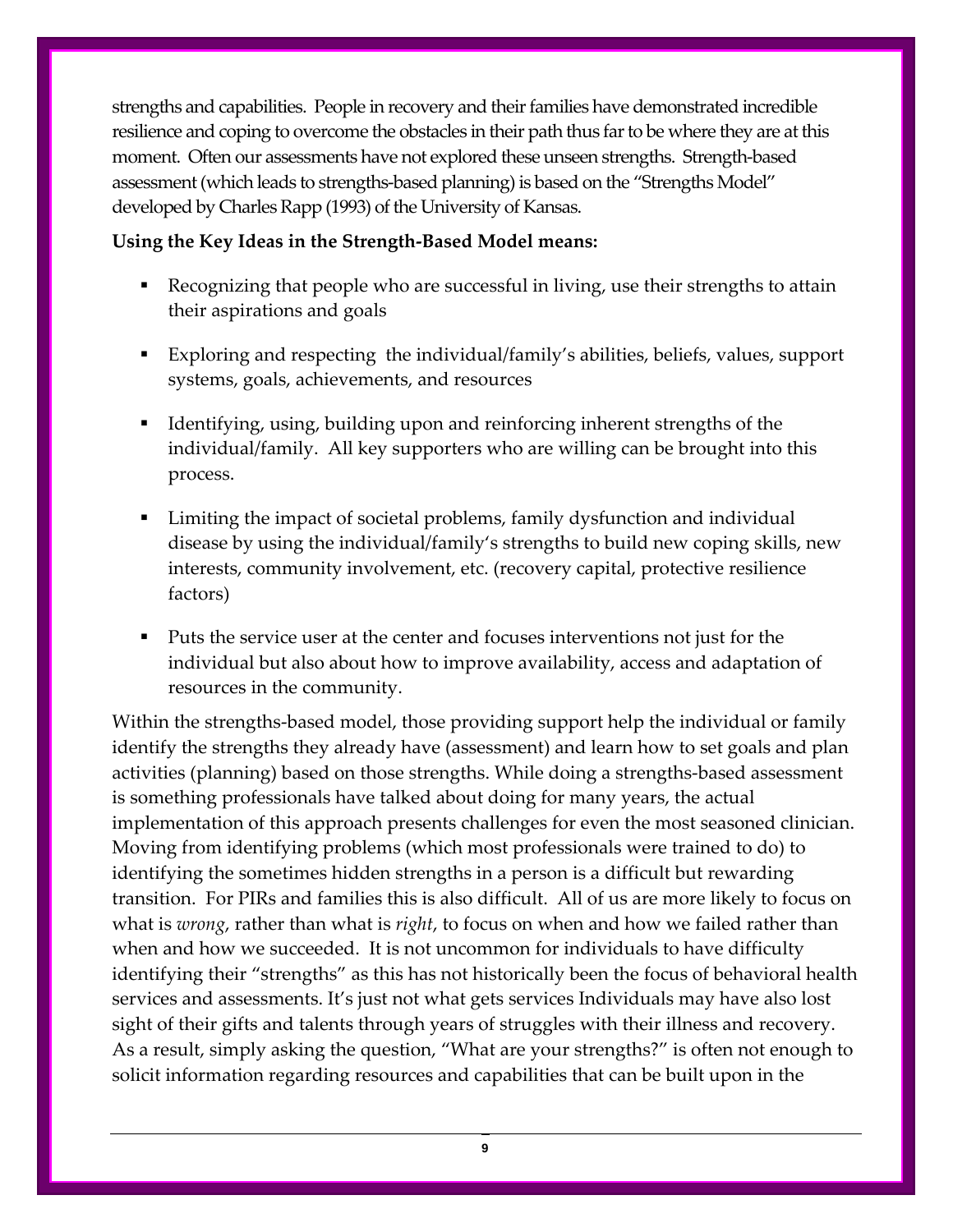planning process. Guiding principles and sample questions to be used in strengths‐based assessment are provided below.

### **Guiding principles of strengths‐based assessment (Adapted from Tondora and Davidson, 2006)**

- Consider the following: A discussion of strengths is a central focus of every assessment, care plan, and case summary. Strength based assessments begin with the assumption that individuals are the experts on their own recovery, and that they have learned much in the process of living with and working through their struggles.
- The strengths-based assessment is conducted as a collaborative/partnership process and all assessments in written form are shared with the individual.
- Initial assessments recognize the impact of simple, yet powerful, questions such as "What happened? And what do you think would be helpful? And what are your goals in life?" Self‐assessment tools rating level of satisfaction in various life domains can be useful ways to identify diverse goal areas around which supports can then be designed.
- Practitioners attempt to interpret perceived deficits within a strengths and resilience framework, as this will allow the individual to identify less with the limitations of their disorder. For example, an individual who takes their medication irregularly may automatically be perceived as "non‐compliant," "lacking insight," or "requiring monitoring to take meds as prescribed." This same individual, however, could also be seen as "making use of alternative coping strategies such as exercise and relaxation to reduce reliance on medications" or could be acknowledged for "working collaboratively to develop a contingency plan for when medications are to be used on an 'as-needed' basis."
- While strengths of the individual are a focus of the assessment procedure, thoughtful consideration also is given to potential strengths and resources within the individual's family, natural support network, service system, and community at large. This is consistent with the view that recovery is not a solitary process but rather a journey toward interdependence within one's community of choice.
- The diversity of strengths that can serve as resources for the person and his or her recovery planning team is respected. Saleeby (2001), for example, recommended conceptualizing strengths broadly to include the following dimensions: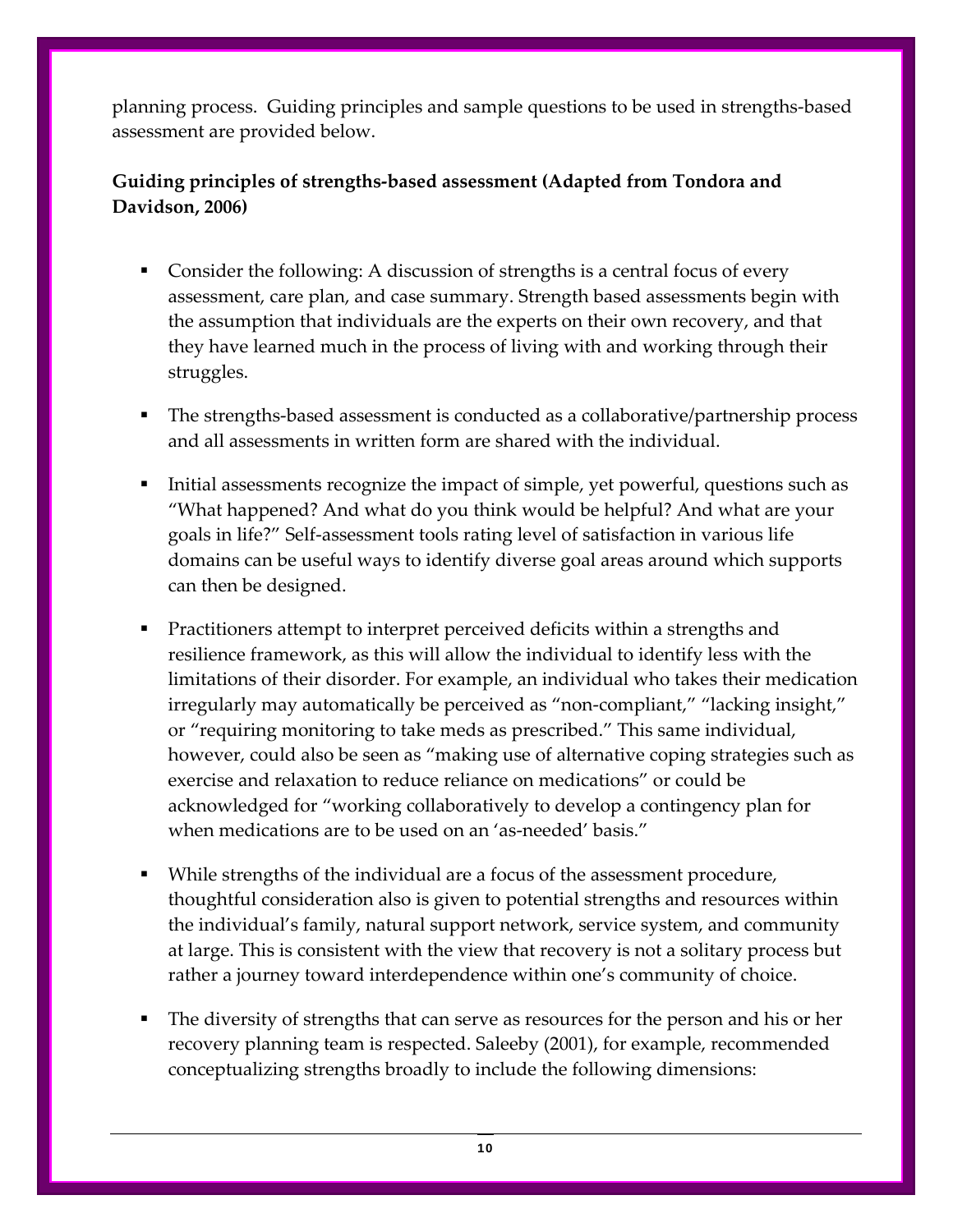- o skills (e.g., gardening, caring for children, speaking Spanish, doing budgets);
- o talents (e.g., playing the bagpipes, cooking);
- o personal virtues and traits (e.g., insight, patience, sense of humor, self‐ discipline);
- o interpersonal skills (e.g., comforting others, giving advice, mediating conflicts);
- o interpersonal and environmental resources (e.g., extended family, good neighbors);
- o cultural knowledge and lore (e.g., healing ceremonies and rituals, stories of cultural perseverance);
- o family stories and narratives (e.g., migration and settlement, falls from grace and then redemption,);
- o knowledge gained from struggling with adversity (e.g., how one came to survive past events, how one maintains hope and faith);
- o knowledge gained from occupational or parental roles (e.g., caring for others, planning events);
- o spirituality and faith (e.g., a system of meaning to rely on, a declaration of purpose beyond self); and hopes and dreams (e.g., personal goals and vision, positive expectations about a better future) .
- In addition to the assessment of individual capacities, it is beneficial to explore other areas not traditionally considered "strengths," e.g., the individual's most significant or most valued accomplishments, ways of relaxing and having fun, ways of calming down when upset, preferred living environment, educational achievements, personal heroes, most meaningful compliment ever received, etc.
- Assessment explores the whole of people's lives while ensuring emphasis is given to the individual's expressed and pressing priorities. For example, people experiencing problems with mental illness or addiction often place less emphasis on symptom reduction and abstinence than on desired improvements in other areas of life such as work, financial security, safe housing, or relationships. For this reason, it is beneficial to explore in detail each individuals' needs and resources in these areas.
- Strengths‐based assessments ask people what has worked for them in the past and incorporate these ideas in the recovery plan. People are more likely to use strategies that they have personally identified or developed rather than those that have been prescribed for them by others.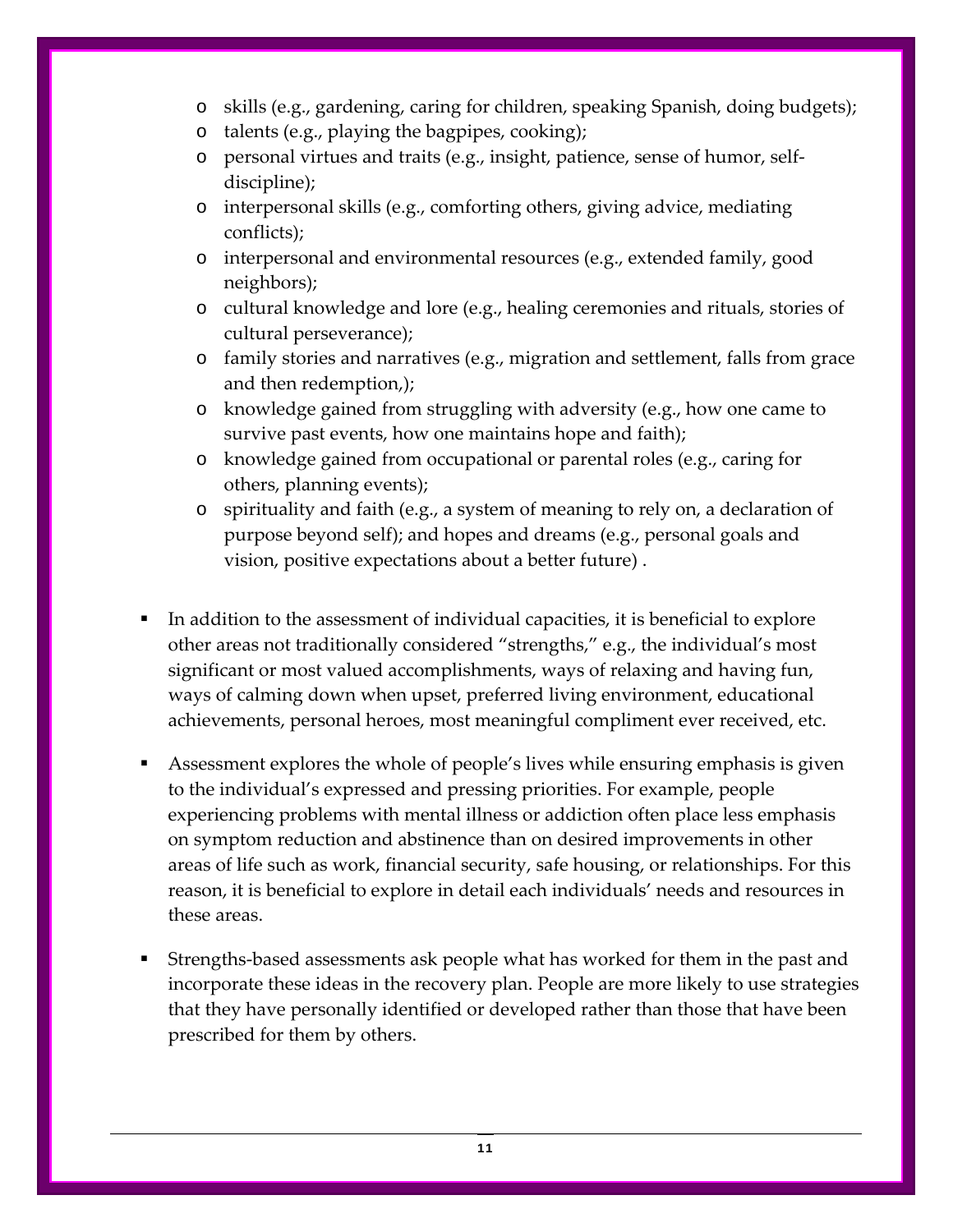- Guidance for completing a strengths‐based assessment may be derived from certain interviewing strategies employed within solution‐focused approaches to treatment. For example, DeJong and Miller (1995) recommend the following types of inquiry:
	- o exploring for exceptions (occasions when the problem could have occurred but did not),
	- o imagining a future when the problem has been solved and exploring, in detail, how life would then be different;
	- o assessing coping strategies, i.e., asking how an individual is able to cope despite the presence of such problems;
	- o and using scaling questions (where the individual rates his or her current experience of the problem) to elucidate what might be subtle signs of progress .
- Self‐management strategies for coping with symptoms and daily wellness approaches such as WRAP (Wellness Recovery Action Plan) are respected as highly effective, person-directed recovery tools and are fully explored in the strengthsbased assessment process.
- Cause‐and‐effect explanations are offered with caution in strengths‐based assessment as such thinking can lead to simplistic resolutions that fail to address the person's situation. In addition, simplistic solutions may inappropriately assign blame for the problem to the individual, with blame being described as "the first cousin" of deficit‐based models of practice (Cowger, 1994). For example, to conclude that an individual did not pay his or her rent as a direct consequence of his or her "non-compliance" with medications could lead to an intervention to control the individual's finances or medication. Strengths‐based assessments respect that problem situations are usually the result of complex, multi‐ dimensional influences, and explore with the person in more detail the various factors that led to his or her decisions and behavior (e.g., expressing displeasure with a negligent landlord).
- Strengths‐based assessments are developed through in‐depth discussion with the individual as well as attempts to solicit collateral information regarding strengths from the individual's family and natural supports. Since obtaining all of the necessary information requires time and a trusting relationship with the person, a strengths‐based assessment is an on‐going process that occurs over time. At the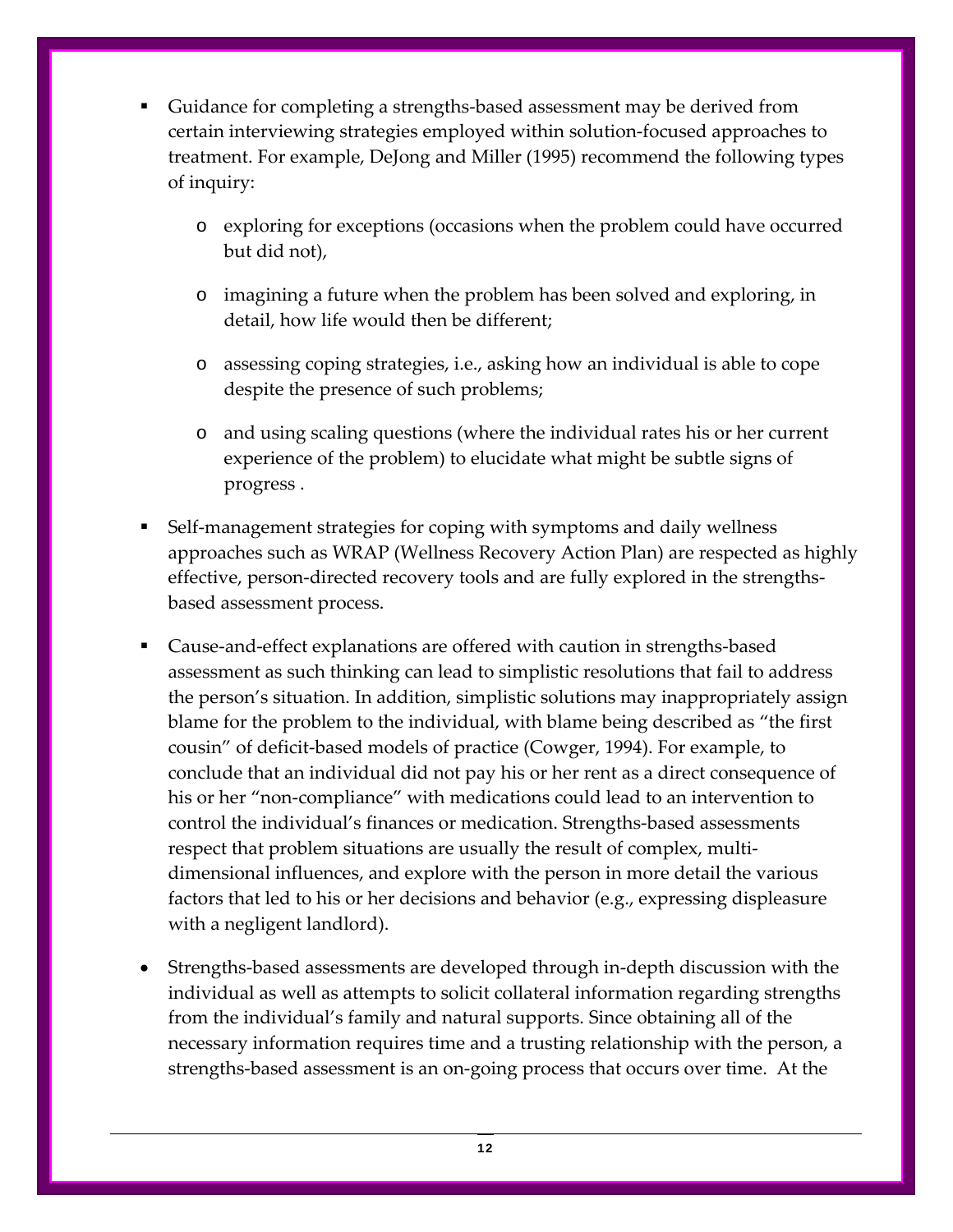time of initial contact the assessment can be started to meet regulatory requirements but can be continuously expanded on as the relationship grows and possibilities and opportunities expand.

- Efforts are made to record the individual's responses verbatim rather than translating the information into professional language. This helps to ensure that the assessment remains narrative‐based and person‐directed. If technical language must be used, it is translated appropriately and presented in a person-first, nonoffensive manner, e.g., avoiding the language of "dysfunction, disorder."
- Practitioners are mindful of the power of language and carefully avoid the subtle messages that professional language has historically conveyed to people with psychiatric diagnoses, addictions, and their loved ones. Language is used that is empowering and avoids the eliciting pity or sympathy, as this can cast people with disabilities in a passive, "victim" role and reinforce negative stereotypes. For example, just as we have learned to refer to "people who use wheelchairs" as opposed to "the wheelchair bound" we should refer to "individuals who use medication as a recovery tool" as opposed to people who are "dependent on medication for clinical stability." In particular, words such as "hope" and "recovery" are used frequently in documentation and delivery of services.
- Practitioners avoid using diagnostic labels as "catch‐all" means of describing an individual (e.g., "she's a borderline"), as such labels yield minimal information regarding the person's actual experience or manifestation of their illness or addiction. Alternatively, a person's needs are not well captured by a label, but by an accurate description of his or her functional strengths and limitations. While diagnostic profiles may be required for other purposes (e.g., decisions regarding medication, justification of level of care), asset-based assessment places limited value on diagnosis per se. In addition, acknowledging limitations and areas of need are not viewed as accepting one's fate as a mentally ill person or an addict. Rather, identifying and accepting one's current limitations is seen as a constructive step in the process of recovery. Gaining a sense of perspective on both strengths and weaknesses is critical in this process as it allows the person to identify, pursue, and achieve life goals despite the lingering presence of disability.
- Language used is neither stigmatizing nor objectifying. At all times "person first" language is used to acknowledge that the disability is not as important as the person's individuality and humanity, e.g., "a person with schizophrenia" versus "a schizophrenic" or a "person with an addiction" versus "an addict." Employing person‐first language does not mean that a person's disability is hidden or seen as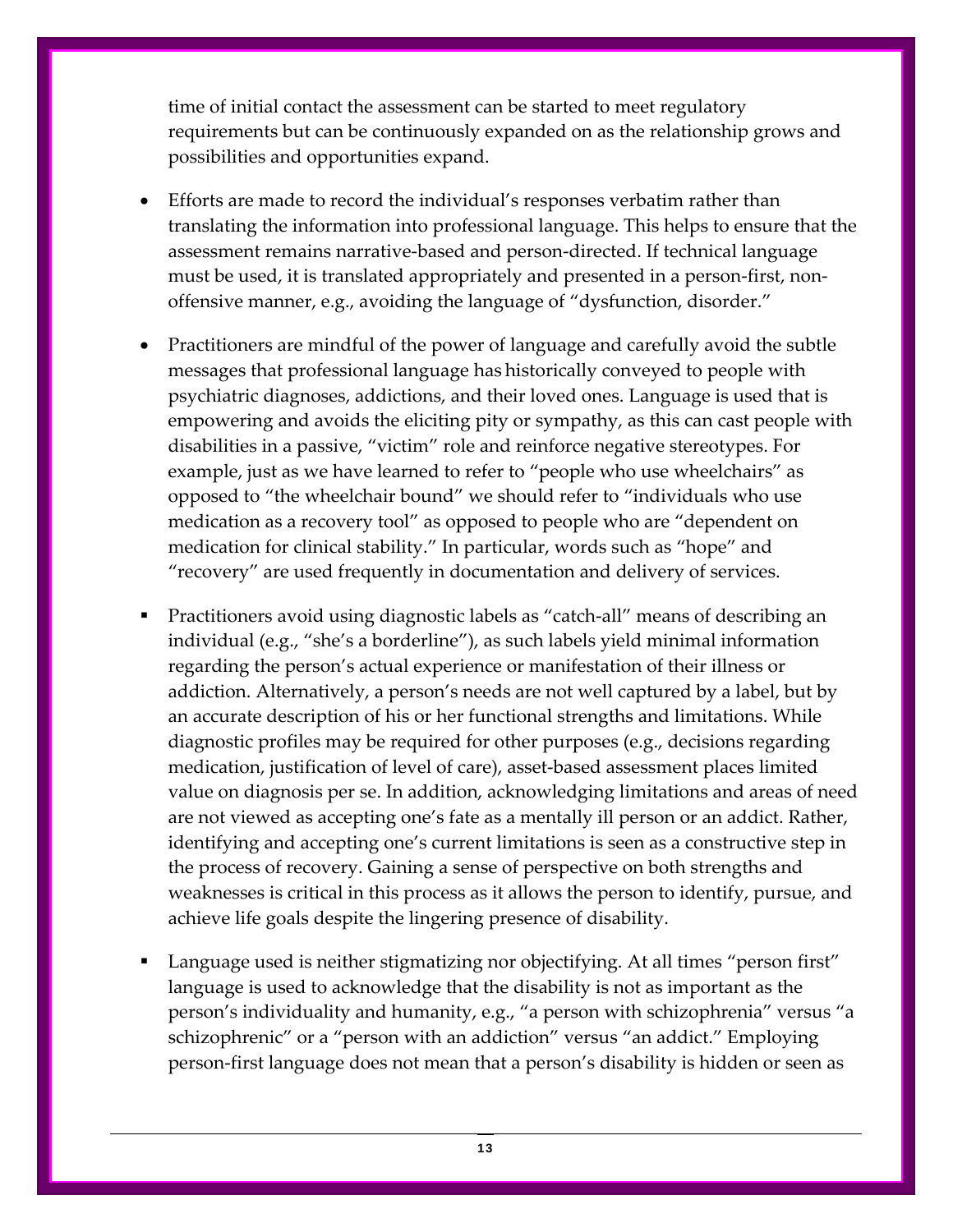irrelevant; however, it also is not to be the sole focus of any description about that person. To make it the sole focus is depersonalizing, and is no longer considered an acceptable practice.

 Exceptions to person‐first and empowering language that are preferred by some persons in recovery are respected. For instance, the personal preferences of some individuals with substance use disorders, particularly those who work the 12‐Steps as a primary tool of their recovery, may at times be inconsistent with person‐first language. Within the 12‐Step Fellowship, early steps in the recovery process involve admitting one's powerlessness over a substance and acknowledging how one's life has become unmanageable. It is also common for such individuals to introduce themselves as: "My name is X and I am an alcoholic." This preference is respected as a part of the person's unique recovery process, and it is understood that it would be contrary to recovery principles to pressure the person to identify as "a person with alcoholism" in the name of person‐first language or principles. Use of person‐first language is in the service of the person's recovery; it is not a super‐ ordinate principle to which the person must conform. While the majority of people with disabilities prefer to be referred to in first-person language, when in doubt ask the person what he or she prefers.

The table below gives additional examples of the contrasts between deficit and strength based language:

| The Contrast Between Deficit-Based and Strength-Based Language |                                                   |  |  |  |
|----------------------------------------------------------------|---------------------------------------------------|--|--|--|
| Deficit-based Language                                         | Strengths-based, Recovery-oriented Alternative    |  |  |  |
| A schizophrenic, a borderline                                  | A person diagnosed with schizophrenia who         |  |  |  |
|                                                                | experiences the following                         |  |  |  |
| An addict/junkie                                               | A person diagnosed with an addiction who          |  |  |  |
|                                                                | experiences the following                         |  |  |  |
| Clinical Case Manager                                          | Recovery Coach/Recovery Guide ("I'm not a case,   |  |  |  |
|                                                                | and you're not my manager"!)                      |  |  |  |
| Front-line staff/in the trenches                               | Direct care/support staff providing compassionate |  |  |  |
|                                                                | care                                              |  |  |  |
| Substance abuse/abuser                                         | Person with an addiction to substances; substance |  |  |  |
|                                                                | use interferes with person's life                 |  |  |  |
| Suffering from                                                 | Working to recover from; experiencing; living     |  |  |  |
|                                                                | with                                              |  |  |  |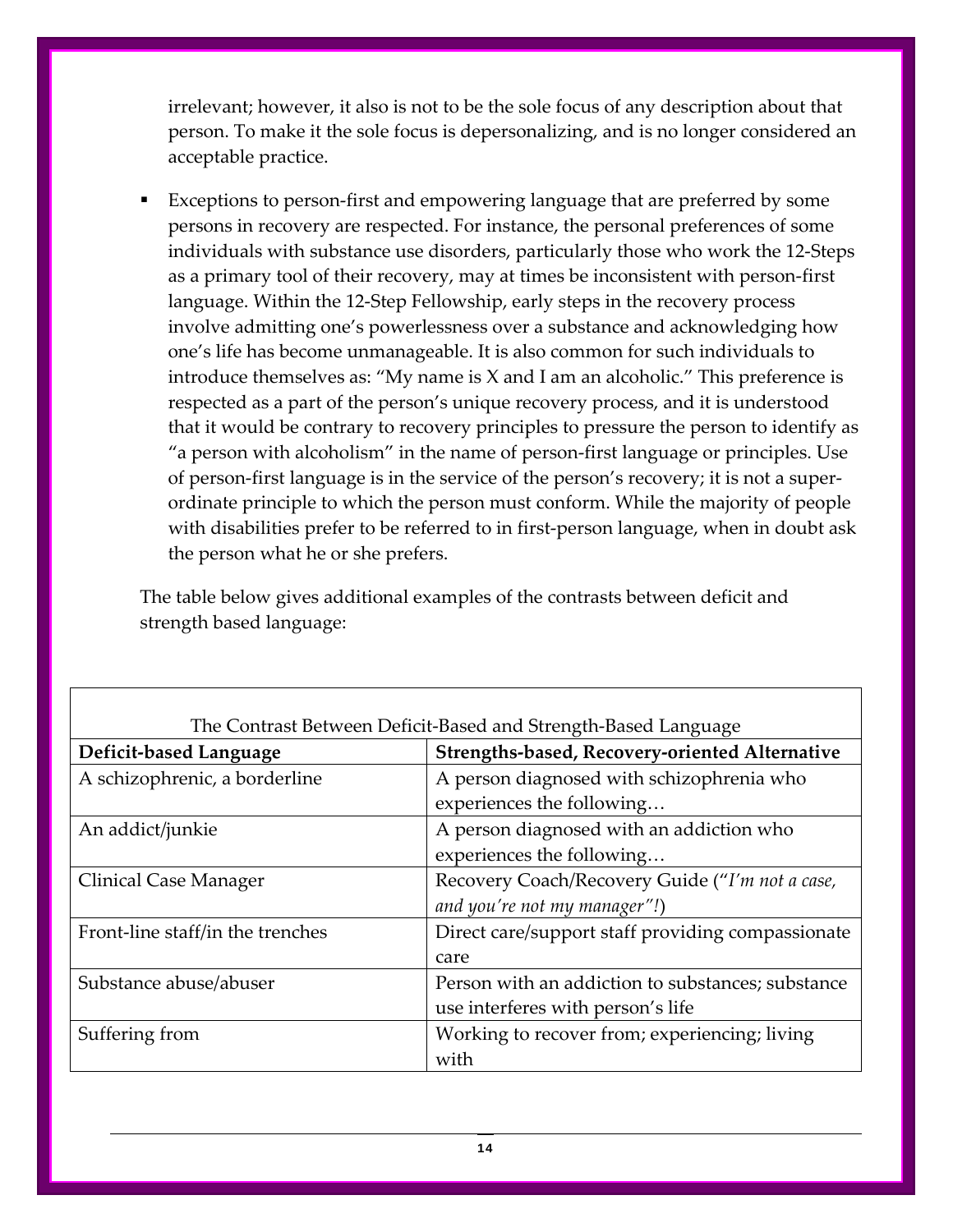| <b>Treatment Team</b>                     | Recovery Team, Recovery Support System                 |
|-------------------------------------------|--------------------------------------------------------|
| High-functioning vs. Low Functioning      | Person's symptoms interfere with their                 |
|                                           | relationship (work habits, etc.) in the following      |
|                                           | way                                                    |
| Acting-out                                | Person disagrees with Recovery Team and prefers        |
|                                           | to use alternative coping strategies                   |
| Self-help                                 | Recovery support groups/mutual aid groups              |
| Denial, unable to accept illness, lack of | Person disagrees with diagnosis; does not agree        |
| insight                                   | that they have a mental illness, pre-contemplative     |
|                                           | stage of recovery                                      |
| Resistant                                 | Not open to Chooses not to Has own ideas               |
| Weaknesses                                | Barriers to change; needs                              |
| Unmotivated                               | Person is not interested in what the system has to     |
|                                           | offer; interests and motivating incentives unclear     |
| Clinical decompensation, relapse, failure | Person is re-experiencing symptoms of                  |
|                                           | illness/addiction; an opportunity to develop           |
|                                           | and/or apply coping skills and to draw meaning         |
|                                           | from managing an adverse event: Re-occurrence          |
| Maintaining clinical stability/abstinence | Promoting and sustaining recovery                      |
| Untreated alcoholics                      | People not yet in recovery; pre-                       |
|                                           | contemplative/contemplative stage of recovery          |
| Puts self/recovery at risk                | Takes chances to grow and experience new things        |
| Non-compliant with                        | Prefers alternative coping strategies (e.g., exercise, |
| medications/treatment                     | structures time, spends time with family) to           |
|                                           | reduce reliance on medication; Has a crisis plan       |
|                                           | for when meds should be used; beginning to think       |
|                                           | for oneself                                            |
| Minimize risk                             | Maximize growth                                        |
| Consumer /Patient                         | Person in recovery, person working on recovery,        |
|                                           | person receiving services, person                      |
| Treatment works                           | Person uses treatment to support his/her recovery      |
| Discharged to aftercare                   | Connected to long-term recovery management             |
| Enable                                    | Empower the individual through empathy,                |
|                                           | emotional authenticity, and encouragement              |
| Frequent Flyer                            | Takes advantage of services and supports as            |
|                                           | necessary                                              |
| Dangerous                                 | Specify behavior                                       |
| Manipulative                              | Resourceful; really trying to get help                 |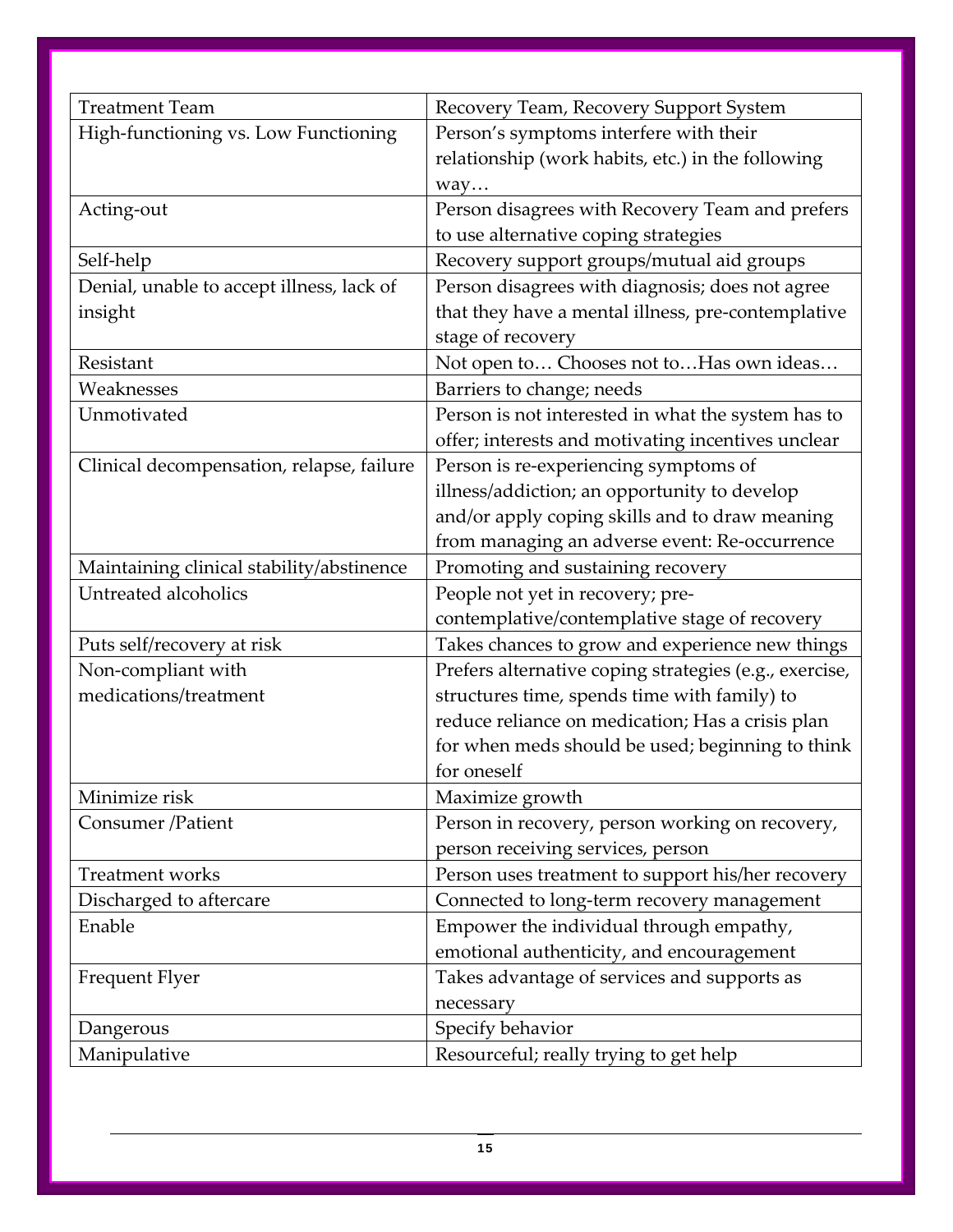| Entitled                            | Aware of one's rights                                                                 |
|-------------------------------------|---------------------------------------------------------------------------------------|
| DTO/DTS/GD (danger to others/danger | Describe behaviors that render one danger to                                          |
| to self,/general danger)            | self/others, etc.                                                                     |
| <b>Baseline</b>                     | What a person looks like when they are doing                                          |
|                                     | well                                                                                  |
| <b>Helpless</b>                     | Unaware of capabilities                                                               |
| Hopeless                            | Unaware of opportunities                                                              |
| User of the system                  | Resourceful; good self-advocate                                                       |
|                                     | Contant of table devived from the following courses: Topdays and Devideon 2006, White |

Content of table derived from the following sources: Tondora and Davidson, 2006; White, 2001; and Meta Services, 2005.

#### **Areas to Explore in Strengths‐based, Person‐first Assessment**

- **Personal Strengths:** *e.g.*, *What are you most proud of in your life? What is one thing you would not change about yourself?*
- **Interests and Activities:** *e.g*.,*If you could plan the "perfect day," what would it look like?*
- Living Environment: *e.g.*, *What are the most important things to you when deciding where to live?*
- **Employment:** e.g., *What would be your ideal job?*
- **Learning***: e.g., What kinds of things have you liked learning aboutin the past?*
- **Trauma:***e.g. Havethere been peoplein yourlife who have hurt you in some way in the past (physically,emotionally,sexually)? In relationships with other previous or current therapist(s) and/or doctor(s), have you ever been treated inappropriately orin waysthat were harmful to you (e.g., poor boundaries, sexual inappropriateness, physical abuse, etc.)?*
- Safety and Legal Issues: *e.g., Do you have any legal issues that are causing you problems?*
- **Financial:** e.g., *Would you like to be more independent with managing your finances? If so, how do you think you could do that?*
- Lifestyle and Health: e.g., *Do you have any concerns about your overall health? What are those* concerns? Tell me a bit about your behavioral health: What does a good day look like? A bad day?
- Choice-Making: e.g., *What are the some of the choices that you currently make in your life? Are there choicesin yourlifethat are madefor you?*
- **Transportation: e.g.**, *How do* you *currently get around from place to place? What would help?*
- Faith and Spirituality: e.g., What type of spiritual or faith activities do you participate in?
- **Relationships and Important People***:e.g., Who isthe person in yourlifethat believesin you? In what ways doesthis person convey this belief in you?*
- **Hopes and Dreams:** *e.g., Tell me a bit about your hopes or dreamsforthefuture. (Tondora, 2005)*

### **Cultural Concerns and Preferences**

*As in all of healthcare today, the ability to respond to the changing demographics and diversity of American society is essential if systems are to serve people equitably. It is critically important that*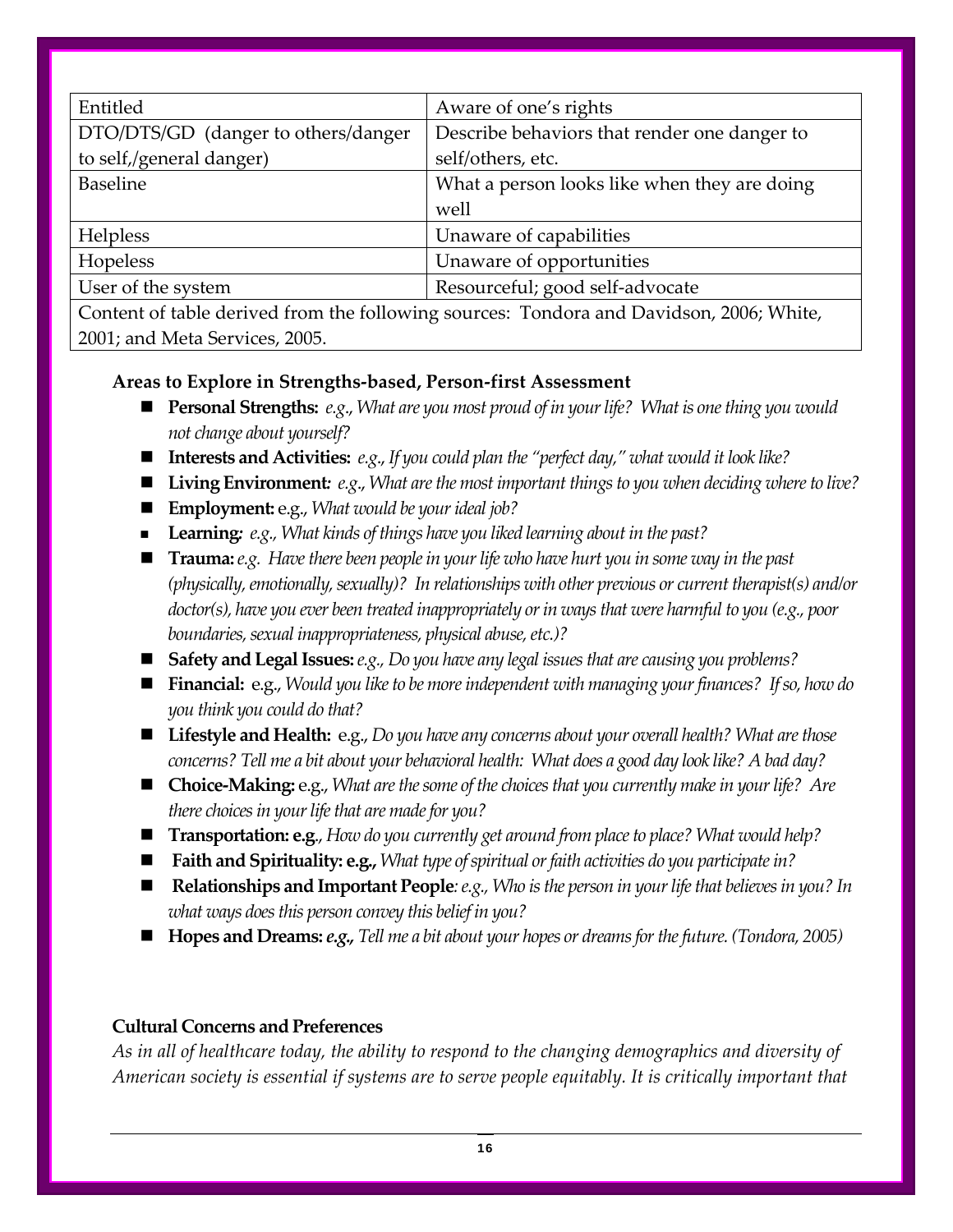*direct service providers embrace and fully understand the principles of cultural competence and its integration into all aspects of the workflow and clinical processes within the service delivery system*.

#### **Key Definitions**

**Culture:** *Includes but is not limited to,theshared values, norms,traditions, customs, art, history, folklore,religious and healing practices and institutions of a racial,ethnic,religious orsocial group that are generally transmitted to succeeding generations* [http://www.britannica.com](http://www.britannica.com/)

**Cultural Competence:** *A set of congruent practice,skills, attitudes, policies, and structures which cometogetherin a system, agency, or among professionals and enablethatsystem, orthose professionalsto work effectively in cross culturalsituations(Cross, Brazron, Dennis, & Issacs, 1989)*

#### **Basic tenets of culturally‐competent assessment and planning:**

- *Working with individuals is inevitably a cross‐cultural enterprise.*
- *Becoming culturally competent is a process, not an endpoint.*
- *A central part of working effectively across cultures is becoming aware of our own personal cultural filters.*
- *"How to"* and "*cookbook"* approaches to cultural *competency training promote stereotyping.*
- *Stereotyping is a natural part of the human perception process, but one that needs to be examined and challenged.*

### **The Need for Culturally Appropriate Assessment and Formulation**

Although often overlooked, the DSM‐IV provides a simple but useful outline of what should be included in considering cultural factors and how they influence both assessment and PDP. (APA, 2000).

- **Cultural Identity:** cultural reference groups; language (s): cultural factors in development; involvement with culture of origin; involvement with host culture
- **Cultural explanations of illness:** idioms of distress; meaning and severity of symptoms in relation to cultural norms; perceived causes; help-seeking experience and plans
- **Cultural factors related to psychosocial environment and levels of functioning:** social stressors; social supports; level of functioning and disability
- **Cultural elements of the clinician-patient relationship: clinician's ethno**cultural background; language; knowledge of patient's culture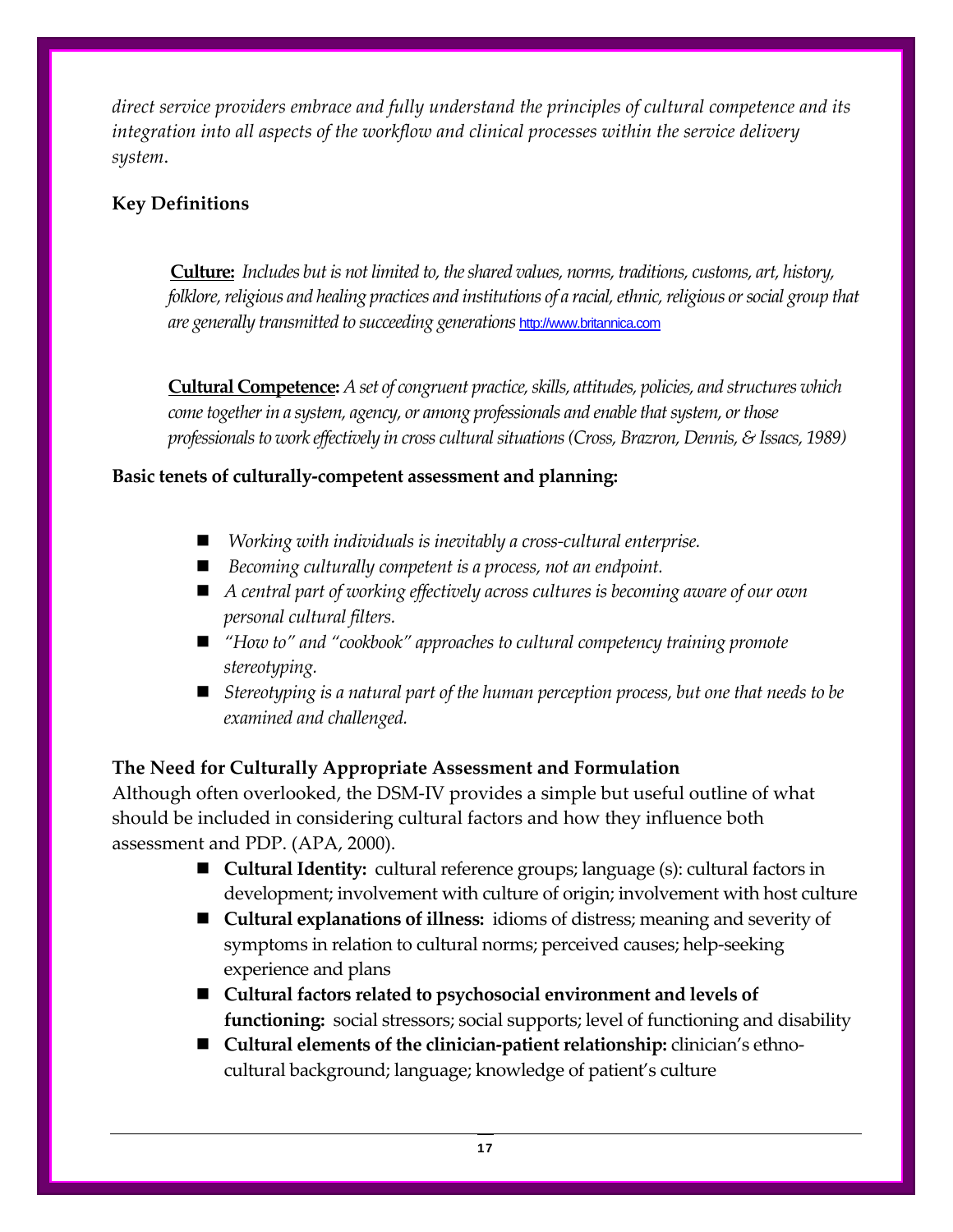*Below are some sample questions that might be included in a culturally appropriate "Bio‐cultural Psychosocial Assessment" (Ali, 2005) to enhance cultural competence within practice consistent with the DSM‐IV Cultural Formulation.*

- **What do you call your problem? What caused it?** The answer has everything to do with the cultural filters of the person in recovery and can provide you with rich information and possible avenues for discussion of recovery support networks.
- *Who do you include as family?Who do you trust?*This is where the guy at Dunkin Donuts may come in and these are the folks who may form the person's recovery support network.
	- *Have you ever been a member of a faith community?* This is important because many people believe that God has turned his/her back on them when they become ill or develop chemical dependency problems and they cease involvement with church, synagogue, mosque or other religious communities.
	- *Are you a member of a faith community now? If so, would you like the Rabbi, Priest, Pastor,Imam, etc.involved in your support network?*It's a rare clergy member who will not participate as best he/she can when called.
- *Are you now going, or have you ever gone, to an Indigenous Healer for help with your problem? Would you like that person involved as part of yourrecovery support network?* This question is especially relevant for Native people, Latinos and folks of African origin. The Healers include Priests in African Traditional Religions, Curanderos and Curanderas, Espiritistas, Medicine Men or Women, Pipe Carriers, Lodge Keepers.
- *With whom do you have intimate relations and relationships?*Clinicians (and persons from LGBTQ communities) report that this way of asking about sexual orientation is a bit more sensitive than asking a person's sexual orientation outright.
- **••** Do you identify with the gender (male or female) with which you were born? This question would be relevant only to those who are transgender (male to female or female to male) and would have no relevance to others. Transgender individuals may be at any stage in their transitions for this question to be important.
- $\blacksquare$  Have you ever experienced racism, police brutality, discrimination and/or other forms of *oppression?* Expect to get a wealth of clinical information from this one. Be mindful that you might not get that type of information at the outset but as the trust deepens, the information will flow.
- *How do you identify culturally/racially/ethnically? We tend to make assumptions about* people based on their outward appearances and often, those assumptions are incorrect. Always ask. Most folks know to ask what language the person feels most comfortable speaking, even if we cannot provide the linguistic services.
- *What do you know about your culture? What holidays do you observe? Are they related to your culture?* We find that if an individual knows even a little about his or her ethnicity, the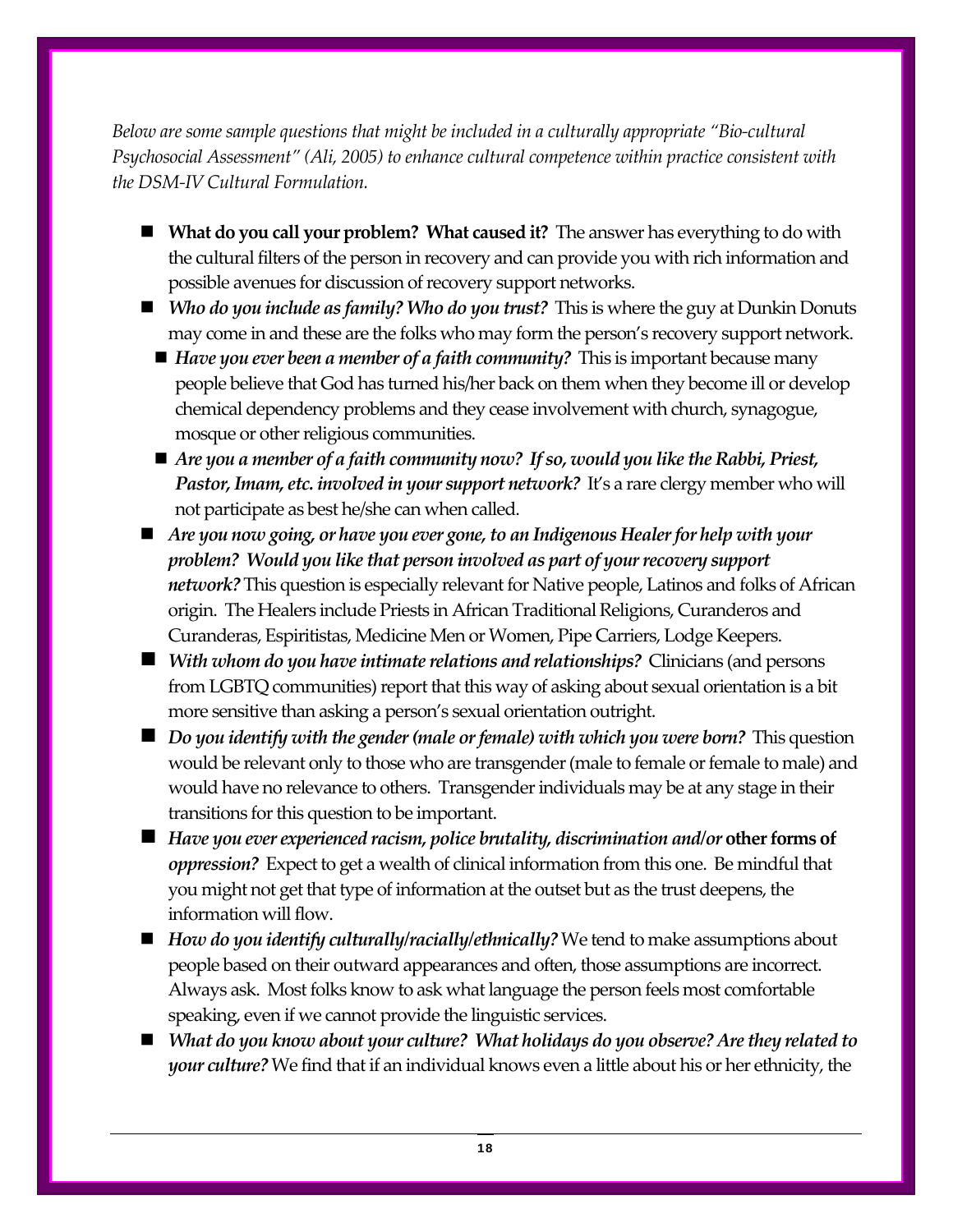opportunity for him or her to become a giver of information regarding it is often a pleasant experience for both the clinician and the person.

- *Has your family always lived in this area?* This question gets at histories of emigration and immigration, as well as issues such as sharecropping in families of African origin, migrant workers, etc.
- *What were the messages about your culture that you received while growing up? What were the messages you received aboutthe cultures of others?* Again, this can be rich clinical information. Issues such as self-hate, white privilege, reverse and internalized racism, etc. surface with this question.

As was previously mentioned, no assessment process is ever complete. It begins with the first contact with a person and doesn't end until the relationship ends. The relationship between participants and staff is central to the process. Person first assessment, inherently strengths‐based and culturally competent, will be done in the context of this relationship and is truly preparing for the process of person‐directed planning.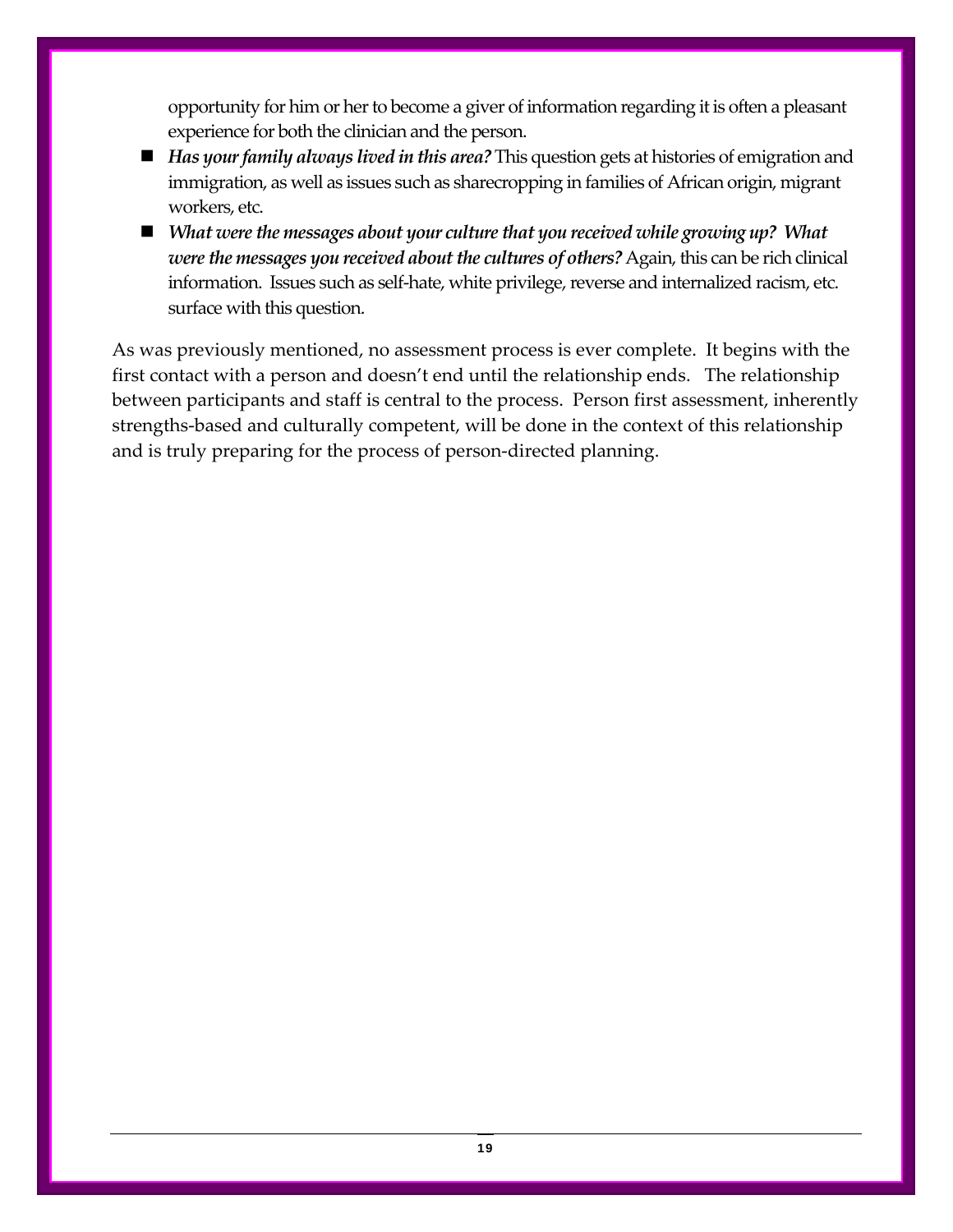## **CHAPTER TWO: PERSON DIRECTED PLANNING (PDP)**

#### **Person‐Directed Planning: What It Means and Why It is Important?**

*In a transformed health system, a diagnosis of a serious mental illness… will set in motion a well‐planned, coordinated array of services and treatments defined in a single plan of care. …The plan of care will be at the core of the recovery‐oriented mental health system. The plan will include treatment, supports, and other assistance to enable consumers to better integrate into their communities and to allow consumers to realize improved mental health and quality of life. (New Freedom Commission Report on Mental Health, 2003)* 

For people in recovery, person‐directed care means they have choices in the services they receive. It means they can select their own recovery support team and invite family members and other natural supporters to be involved. It means realizing – or being helped to realize – that they have the power to change their lives and can partner with their recovery team in doing so.

For providers and clinicians, it means assisting people in recovery (not directing them) to achieve goals that are personally meaningful to them even when such goals extend beyond those areas traditionally addressed by clinical behavioral health services.

#### **Where did the idea of PDP come from?**

*People in recovery have long been speaking out against assumptions that "to be mentally ill means to have lost the capacity for sound reasoning" or the capacity to take responsibility for their treatment and other major life decisions (Deegan, 1992).*

Person‐directed planning is, in part, a response to such assumptions. PDP as presented in this guide is informed by many sources, particularly the experiences of individuals who have overcome the limitations of traditional models of care to call for radical change toward more person‐directed planning models. In addition, the vision of PDP in the behavioral health field is informed by similar efforts in other disability fields. For example, some of the earliest and most prominent "person-centered planning" models were developed in the 1980's by professionals and advocates in the developmental disabilities field. While each of these approaches is unique they share the following principles which guide all person‐centered planning approaches:

 The primary direction in the planning process comes from the individual or his/her designated other. The involvement of significant others and a reliance on personal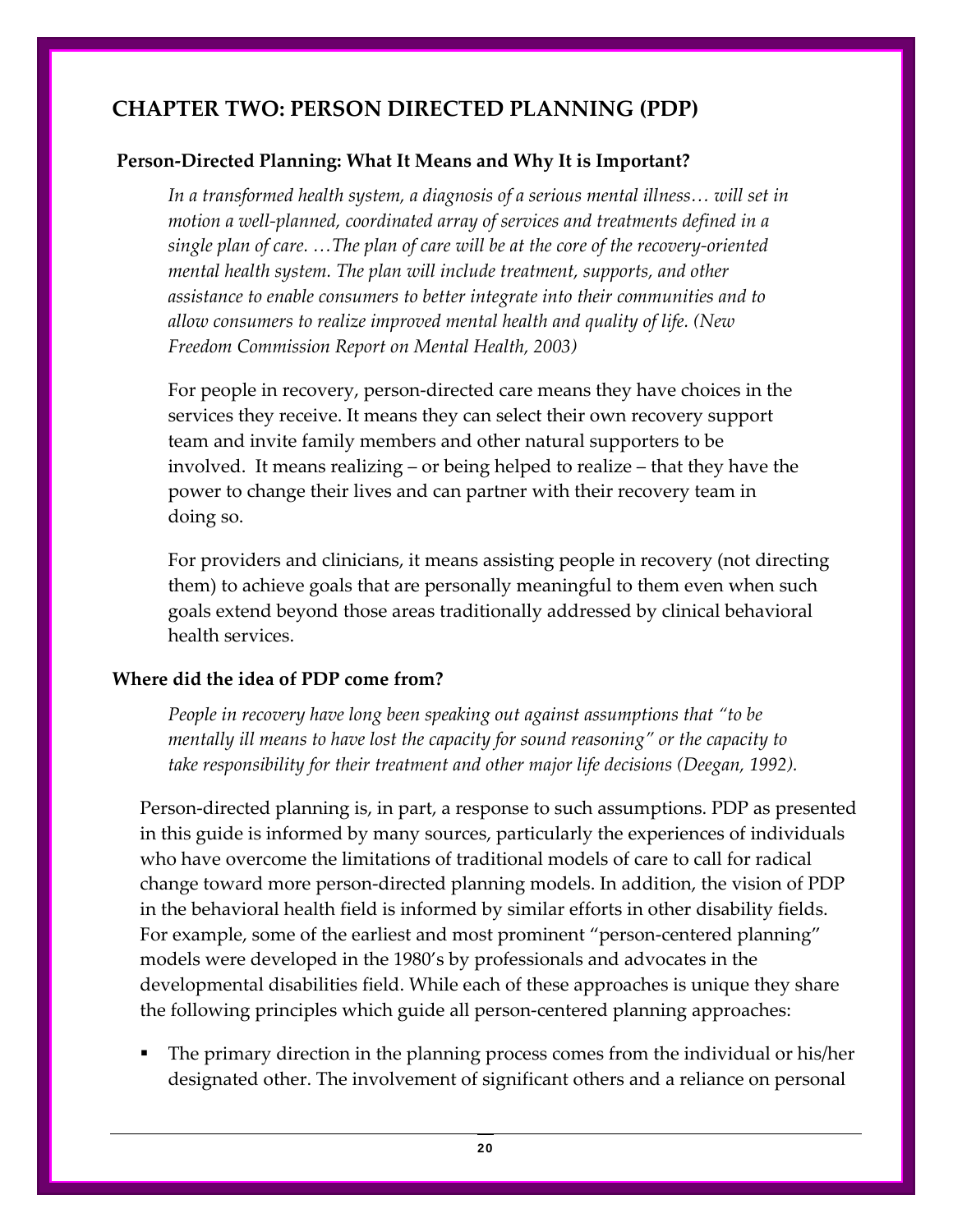relationships as the primary source of support is recognized as positive and is a key component of this planning approach.

- A focus on capacities and assets rather than on limitations and deficits.
- An emphasis on promoting access to inclusive community settings.
- An acceptance of uncertainty, setbacks and disagreements as natural elements in the path to self‐determination (*Tondora et.al., 2005*).

#### **Is this Really Any Different? Traditional Approaches to Planning**

Traditional models of planning differ across setting and service provider but can generally have these characteristics:

- are disease‐focused
- result in a system of care that centers on an illness or symptom paradigm
- emphasize caring for or managing illness rather than specifically promoting recovery
- focus on the assessment and treatment of the deficits, aberrations, and symptoms the things that are "wrong" with people
- can lead supporters to overlook all that remains "right" with people which includes, amongst other things, their health, assets, strengths, and competencies (Davidson & Strauss, 1995)

Some of the limitations of traditional models of care may include the following:

- Power is allocated largely (or only) to the care-giver to determine diagnosis and to develop treatment strategy
- People receiving services are not commonly encouraged to take an active or self– directed role and therefore are not involved in learning during the planning process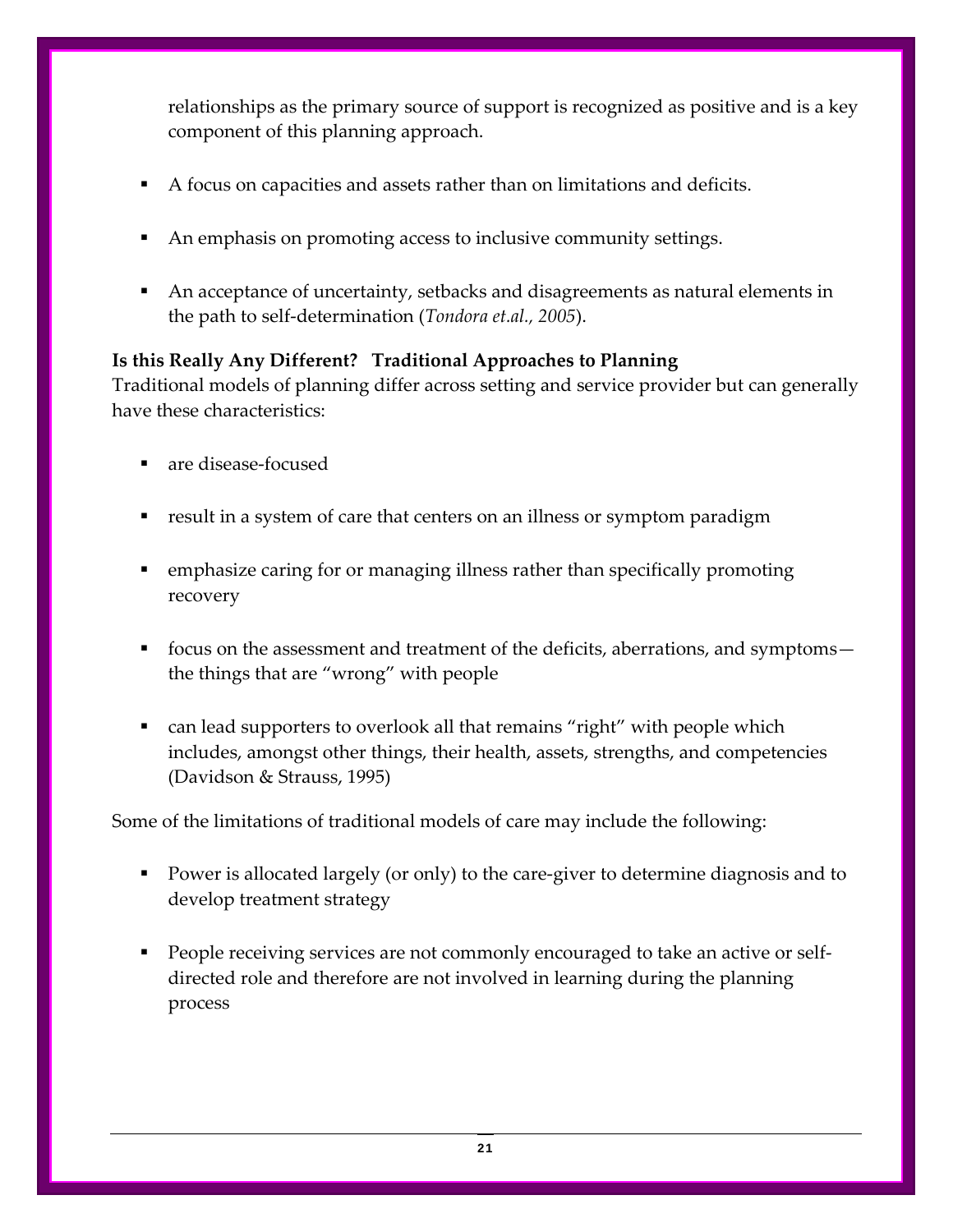- Service agencies focus on systemically defined outcomes (e.g., hospitalization rates) and are held less accountable for other outcomes that hold real value for those they serve (e.g., employment, relationships, community activities)
- Success is most often determined by the provider and is gauged on narrowly defined goals such as treatment compliance or symptom reduction
- Services are typically fragmented and disconnected from other important parts of a person's life. For example, behavioral health services are typically provided separate and apart from general healthcare. Another example of service fragmentation is the lack of connection between the behavioral health system and a spiritual or faith community.

Treatment planning delivered within more traditional medical models is heavily influenced by these limitations:

- Traditional treatment planning is usually accomplished by providers and clinicians in the presence (hopefully) of the person receiving the services but with minimal input from the individual.
- The participation of the person receiving services is generally limited and often simply involves the signing of the plan to acknowledge that they "participated" in the process
- Participants are generally limited to professional service providers with less attention paid to the involvement of natural supporters such as family and friends.
- Treatment goals are often based on the person demonstrating an expected level of engagement in treatment, e.g., medication compliance or regular attendance at group. Failure to meet such goals is often attributed to the person's lack of "motivation" rather than the system's failure to deliver person‐centered services.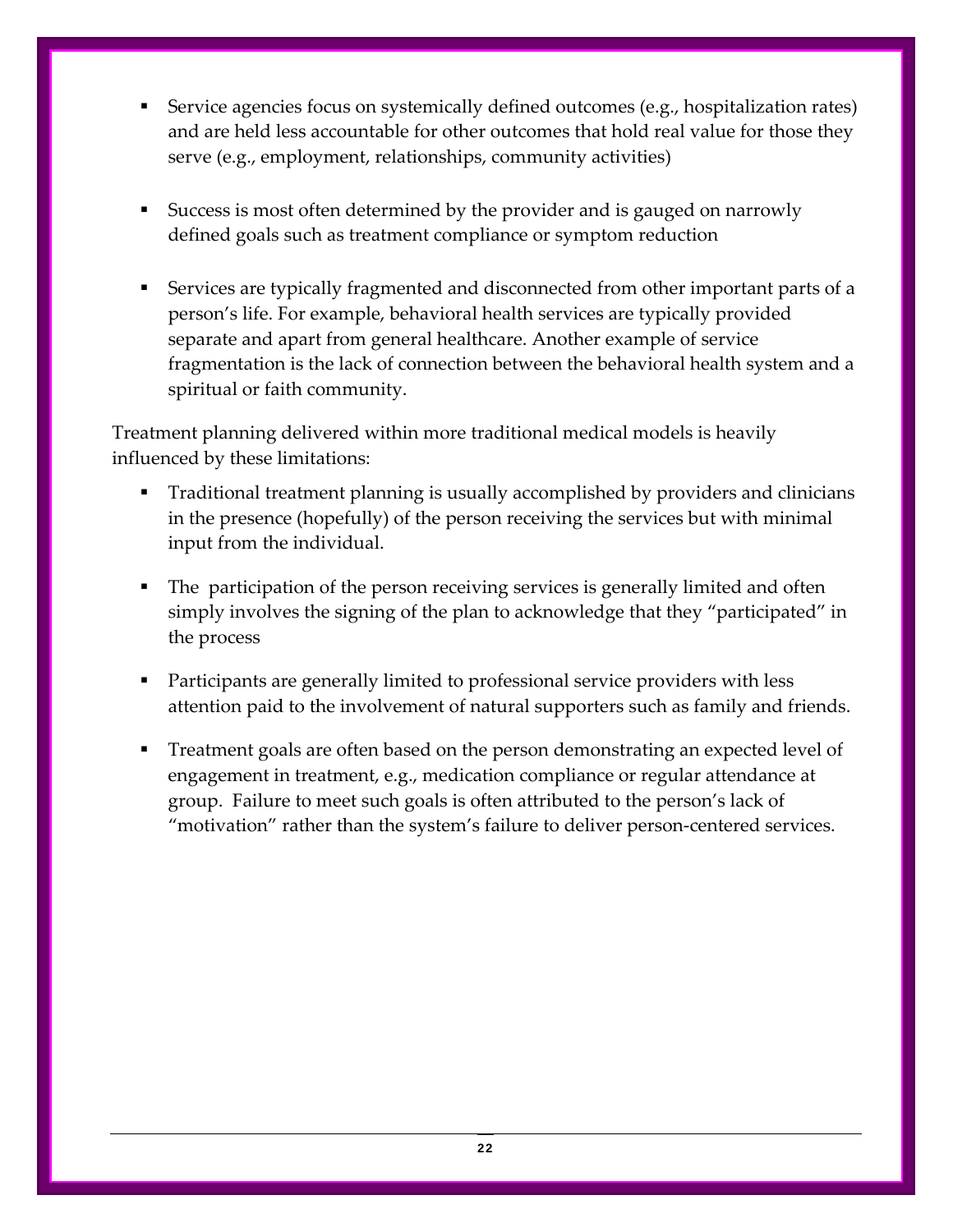■ The table below provides additional contrasts between traditional and persondirected planning approaches:

| <b>Traditional Approaches</b>                 | <b>Person Directed</b>                      |
|-----------------------------------------------|---------------------------------------------|
| Self-determination comes after individuals    | Self-determination and community            |
| have successfully used treatment and          | inclusion are fundamental human rights of   |
| achieved clinical stability                   | all people                                  |
| Compliance is valued                          | Active participation and empowerment is     |
|                                               | vital                                       |
| Only professionals have access to             | All parties have full access to the same    |
| information (e.g., plans, assessments,        | information – often referred to as          |
| records, etc.)                                | "transparency."                             |
| Disabilities and deficits drive treatment;    | Abilities/choices define supports;          |
| Focus is on illness                           | Wellness/health focus                       |
| Low expectations                              | High expectations                           |
| Clinical stability or managing illness        | Quality of life and promotion of recovery   |
| Linear progress and movement through an       | Person chooses from a flexible array of     |
| established continuum of services             | supports and/or creates new support         |
|                                               | options with team                           |
| Professional services only                    | Diverse supports (professional services,    |
|                                               | non-traditional services, and natural       |
|                                               | supports)                                   |
| Facility-based settings and professional      | Culturally-appropriate, integrated settings |
| supporters, "one size fits all" regardless of | and natural supporters are also valued      |
| cultural memberships                          |                                             |
| Avoidance of risk; protection of person and   | Responsible risk-taking and growth          |
| community                                     |                                             |

## **How Recovery‐oriented (Person‐Directed) Planning Differs from Traditional Approaches (Tondora and Davidson, 2005)**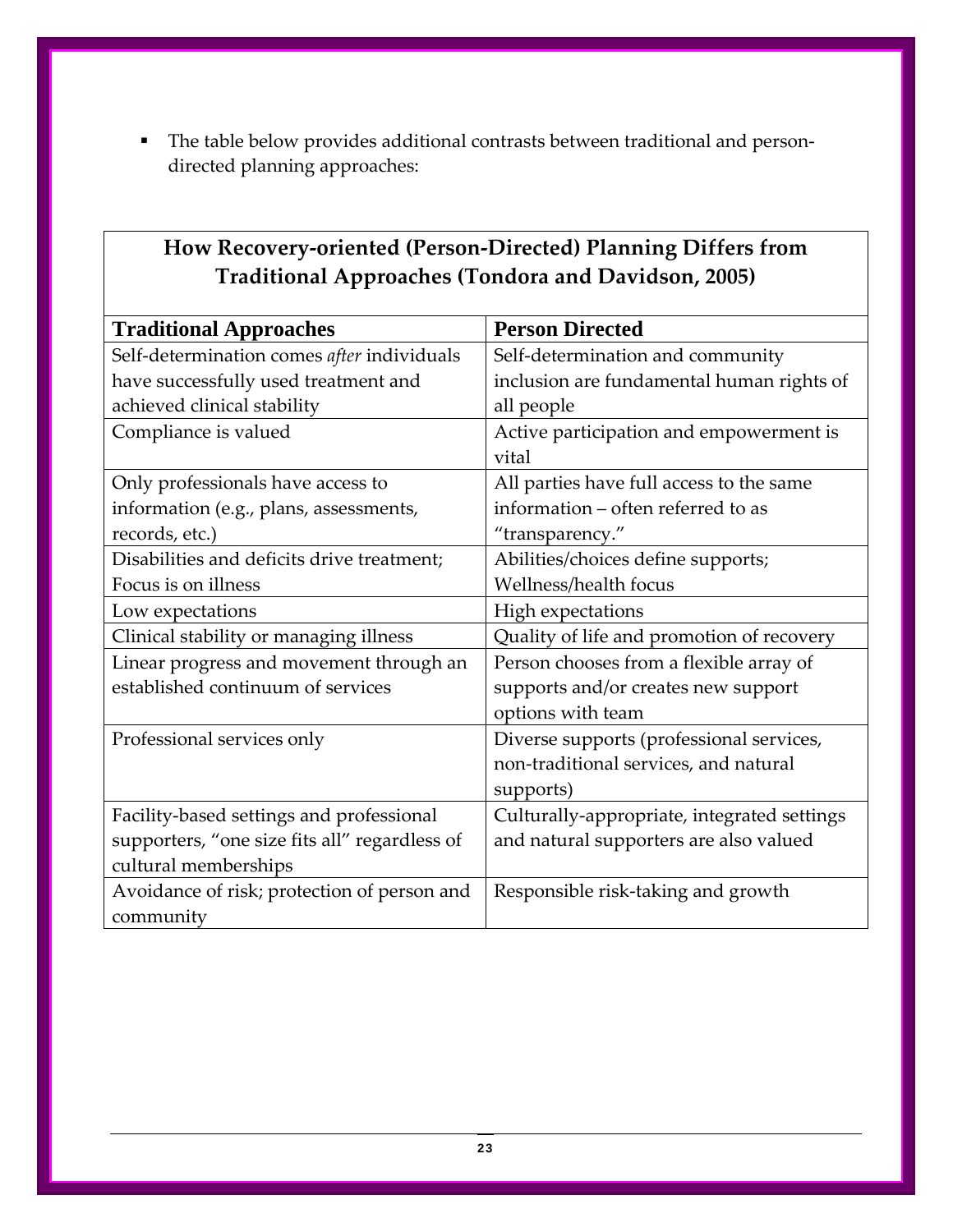## **The New Direction: Fundamental Principles of PDP**

In the section which follows, each of the areas noted in the checklist above will be briefly described. These areas represent fundamental principles that must be respected in the process of implementing person‐directed planning in behavioral health systems and which direct the practice of implementing person directed planning.

## *Self‐determination and community inclusion are fundamental human rights of all people.*

*The question of planning ownership—or "who owns the plan?"—in person‐directed planning is undeniably central. Yet, as we consider this key question, it may be more enlightening to ask ourselves instead, "who owns the person's life?* (Jonikas, Cook, Fudge, Hlebechuk, and Fricks, 2005).

*No right is held more sacred, or is more carefully guarded, by the common law, than the right of every individual to the possession and control of his [/her] own person, free from all restraint or interference of others, unless by clear and unquestioned authority of law. ‐‐ U.S. Supreme Court,* (Union Pacific Railway Co. v. Botsford, 1891).

These quotes highlight the fact that person-directed planning is fundamentally based on a civil rights model of psychiatric disability. This views self‐determination and participation in community life as basic rights of people with behavioral health issues rather than as privileges that have to be earned either through compliance with treatments or through the acquisition of a variety of social, cognitive, or behavioral skills.

Simply—yet importantly—stated, recovery is built on the principle that *people with* behavioral health challenges do not have to be cured of their illness in order to participate fully in *community life*. This approach has profound implications for the structure of behavioral health care in America because achievements such as meaningful jobs, intimate relationships, and a home to call one's own are not things that come after a person has recovered. In a system focused on recovery, person-directed planning becomes the vehicle to drive to the achievement of those hopes and dreams. Underlying the entire process is a basic assumption of the individual's right, and ability, to self‐determine, and this assumption is not nullified by labels, compliance, or perceived stages of recovery.

**Practice example:** As the person engages in their recovery planning process the provider keeps an eye on the community at large. The provider and the person in recovery engage in a collaborative process of obtaining information about and participating in various community integration activities that are of interest to the person receiving services.

24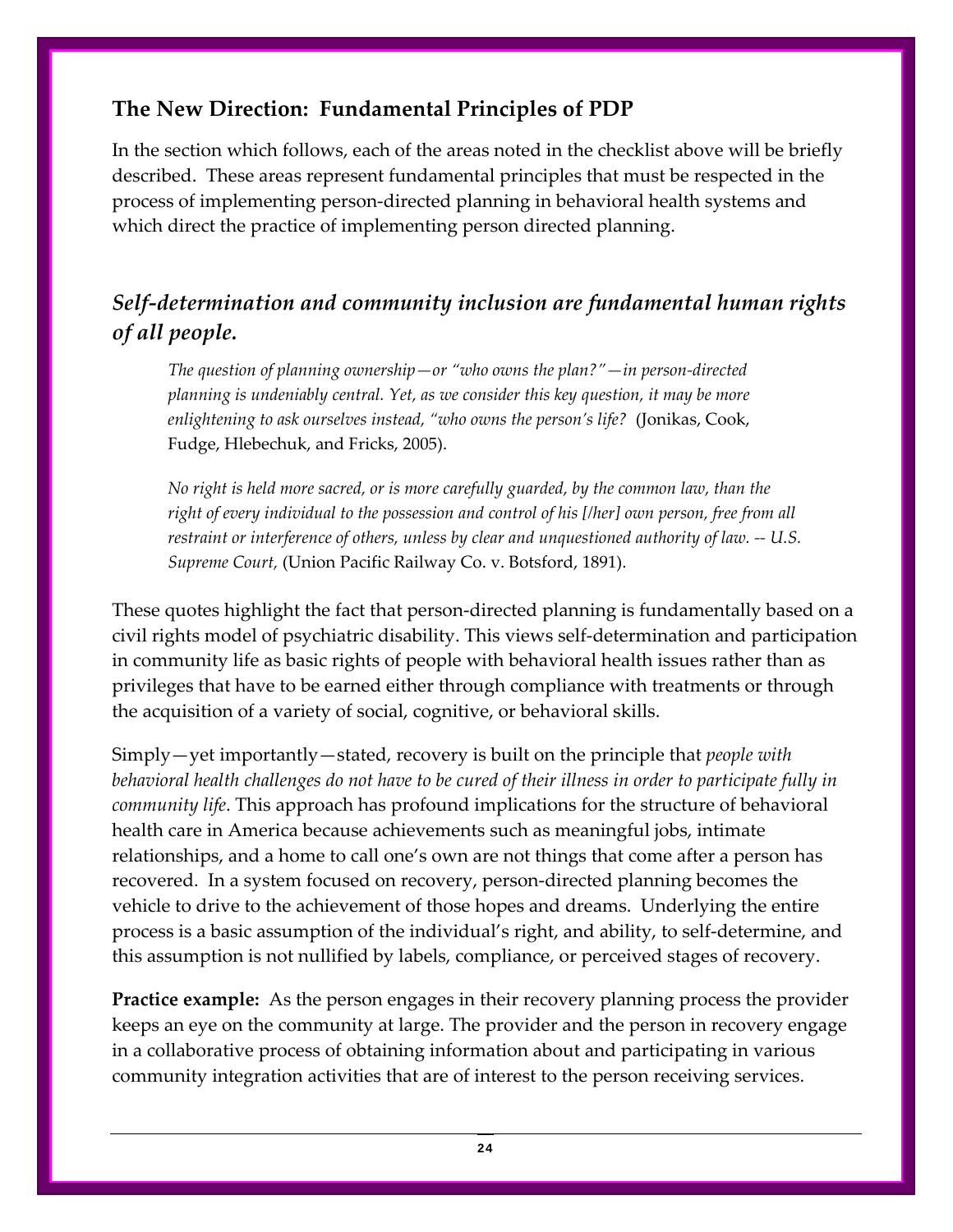What are the person's desires for greater connection in the community? The goals are directed toward this end and the services delivered support those goals for greater community involvement, for example supporting the development of volunteer roles. If this is the goal the PIR and provider together break down the steps toward the goal into small actions that can be implemented in a short time frame (i.e. looking on line for agencies that might need volunteers, walking around the neighborhood to see where those agencies are located, placing calls, etc.) and that build on each other. These short term steps build skills, confidence and lead not just to the goal of volunteering but to increasing resources for sustaining a long term recovery process.

## *Active participation and empowerment is vital.*

*Ownership of one's life isn't a tangible thing that comes with a guarantee or warranty. It is a physical, mental, spiritual, and responsible connection/reconnection to life for an individual who seeks his/her own destiny.* (Nancy Fudge As quoted in Jonikas et al., 2005, p.1).

Self-determination requires that individuals have the right to control the direction of their lives and treatment free from undue external influence. This includes the right to exercise choice in the planning of services and supports. In PDP, there is an emphasis on personal empowerment and maximizing ones ability to make life‐defining decisions involving key areas of life such as one's living situation, relationships, vocation, and education.

All participants in the planning process must understand, and respect, that the recovery journey belongs to the person receiving services (and their family or supporters of choice). Service providers may metaphorically provide the person with a car, but it is their trip and their recovery plan! Sometimes providers are asked to ride along in the car and other times to drive for short periods of time but it is the person who sets the direction and is the owner of the car. Active participation and empowerment of the person is vital. Participation that is limited to passive compliance is seen as potentially damaging and can reinforce a sense of hopelessness and interferes with the growth necessary for people to advance in their recovery.

Particular attention must be paid to the fact that the underlying concepts of person‐directed planning (e.g. self determination, autonomy and independence) may conflict with an individual's cultural values. Family and peer‐centered processes are often more central to goal‐setting and decision-making in these cultures. Therefore, one must modify the person centered planning process in a way that legitimizes a more collective decision‐making approach when this is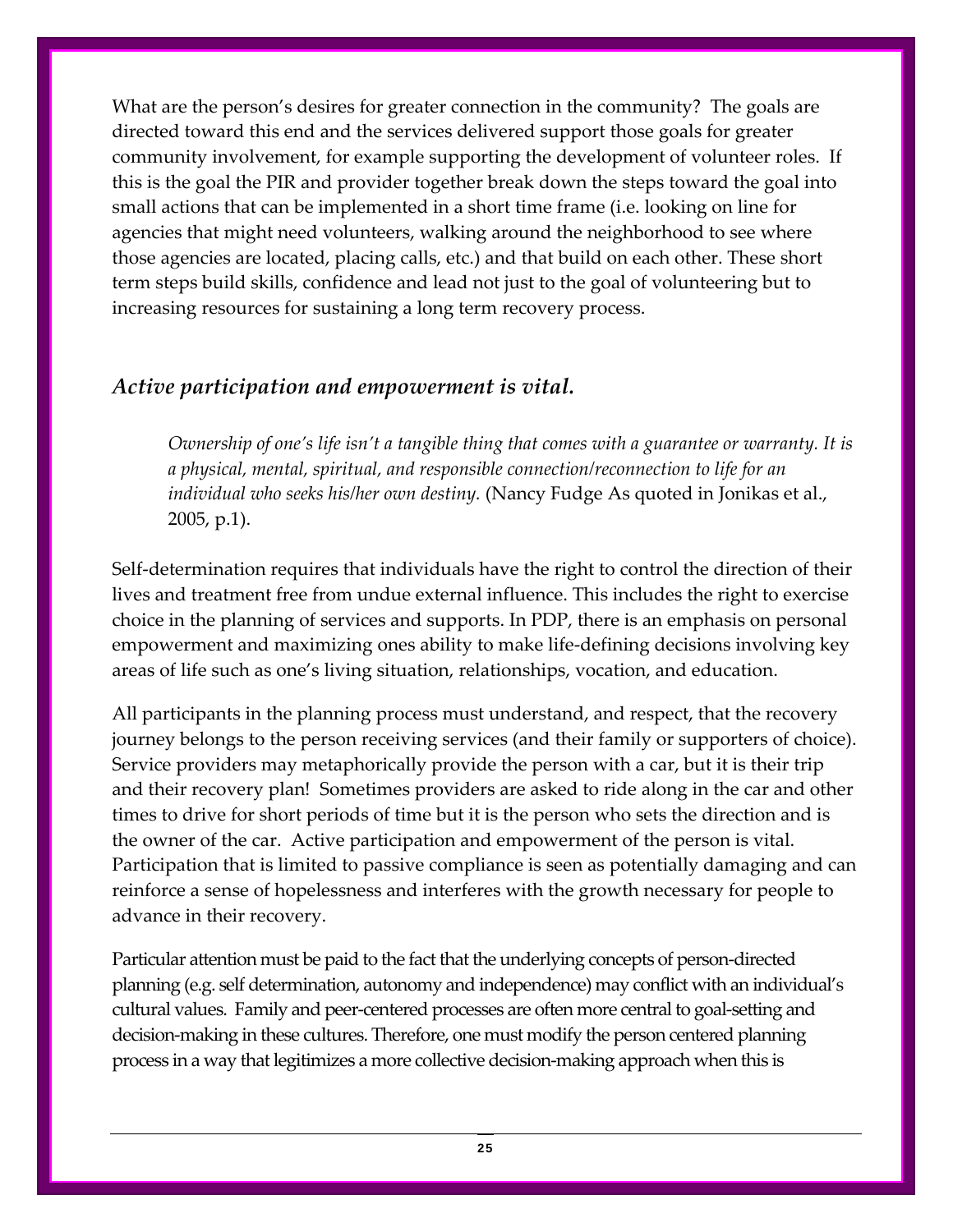necessary due to cultural preference. For example, when an expressed cultural preference indicates a desire to defer to a parent or a community elder, a concerted effort must be made to encourage that person's participation and to support him or her in taking an important and active role in the process, whether this be exercising leadership directly or offering input into the decisionmaking. In order to ensure this active participation, in some cases it may be necessary to offer the identified elder or parent information regarding the purpose and function of the person‐centered planning process and the range of his or her possible roles in and contributions to it. If the individual expresses such a cultural preference or value the facilitator should manage the planning process in a way that legitimizes a more collective decision‐making approach (Marrone, 1997).

Practice example: An individual identifies wanting to move out of the residential placement that they are in. Rather than the provider saying that the goal is unrealistic or the person is not ready, the provider explores what would need to happen for the person to be able to move into their own apartment and how the process can begin. The plan involves concrete action steps toward this larger goal (i.e. taking a cooking class, applying for a section 8 voucher, learning to take their own medications, attending training to learn the skills of being a renter etc.). Each small accomplishment is noted and celebrated.

## *All parties have full access to the same information.*

*Transparency means plans are written, to the extent possible, using the person's own words and all parties have access to the same information in order to embrace and effectively carry out responsibilities associated with the recovery plan and process (Osher & Osher, 2001).*

In a person-directed planning process, the person (and family as relevant) is provided with support and information before the planning meeting so that they can be prepared and participate as equals (e.g., Osher & Keenan, 2001). Equal access to information, often referred to as "transparency," is essential to level the playing field and to allow all parties involved to participate as valued members of the team and planning process. Transparency means that the person is always able to see his or her own records; they are always offered a copy of their recovery (treatment) plan; they have the right to write in their record to express alternative views or to augment what has already been written. In addition, prior records should be readily available when new situations arise so the person and his/her team can learn from past experiences.

Practice example: In the week before a team meeting with the person/key supporters a copy of the most recent plan is reviewed with the person and their primary contact person. At this time the PIR is invited to think about and identify what their achievements are, what their concerns are and what they would like to get out of their team meeting. All team members recognize that moving to this way of doing planning is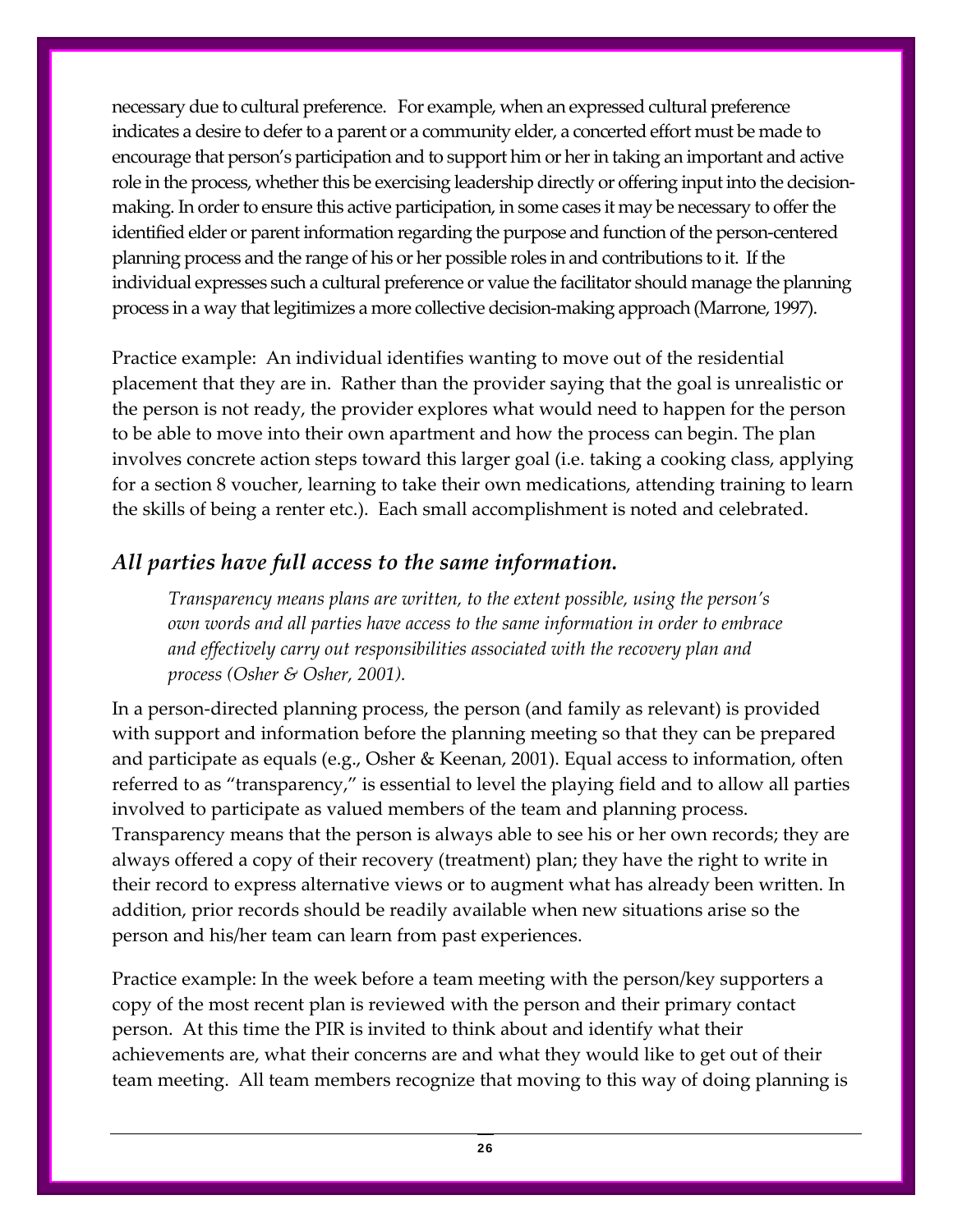a developmental process, the system has trained people to be passive participants and assuming an active role in one's own planning and life takes time and education for staff, PIRS and supporters alike.

#### *Abilities and choices define supports.*

*Rather than subsuming the entirety of the person, a psychiatric label is but one aspect of a person who otherwise has assets, interests, aspirations, and the desire and ability to continue to be in control of his or her own life.* (Tondora & Davidson, 2006 and Jacobsen & Greenley, 2001).

Person-directed care values and builds on the multiple capacities, resiliencies, talents, coping abilities, and inherent worth of individuals. The strengths and needs of the person are stated from the person's own perspective; and planning makes use of and expands what they already know works in their own life. This may include things that may not necessarily be appreciated in the mainstream or dominant culture. For example, someone may see their spirituality as a strength whereas their time spent pursuing this might make it difficult to obtain employment.

PDP respects the fact that behavioral health challenges are only one aspect of a multidimensional person. Every person, including someone with a behavioral health issue has gifts, talents, interests, and dreams. In a person‐directed planning process, everyone (including the person), needs to recognize that the diagnosis is not as important as the person's individuality and humanity. The use of person‐first language (as was discussed earlier) reinforces the humanity and potential of the person. This principle does not mean that a diagnosis is hidden or seen as irrelevant, but it is not the sole focus of the plan. To make it the sole focus is depersonalizing and derogatory.

Practice example: Diverse supports can consist of a variety of activities, people and other resources. One young woman who lives with Asperger's autism had a difficult time adjusting while attending a four‐year college. During her senior year she found that volunteering in the school's laboratory, working with lab rats, was therapeutic and a helpful support in her recovery journey. The responsibility of working with the rats in the laboratory helped her through some challenging times. Also an accomplished artist, she was later commissioned to create a piece for one of the professors in the psychology department. She is currently associated with Rat Chick Rat Rescue and is actively working on promoting her art work.(Interview with Phoebe, 2008).

Addition on a person's recovery plan of things they do or have done in the past that bring them peace, pride, satisfaction and tranquility identifies these things as important.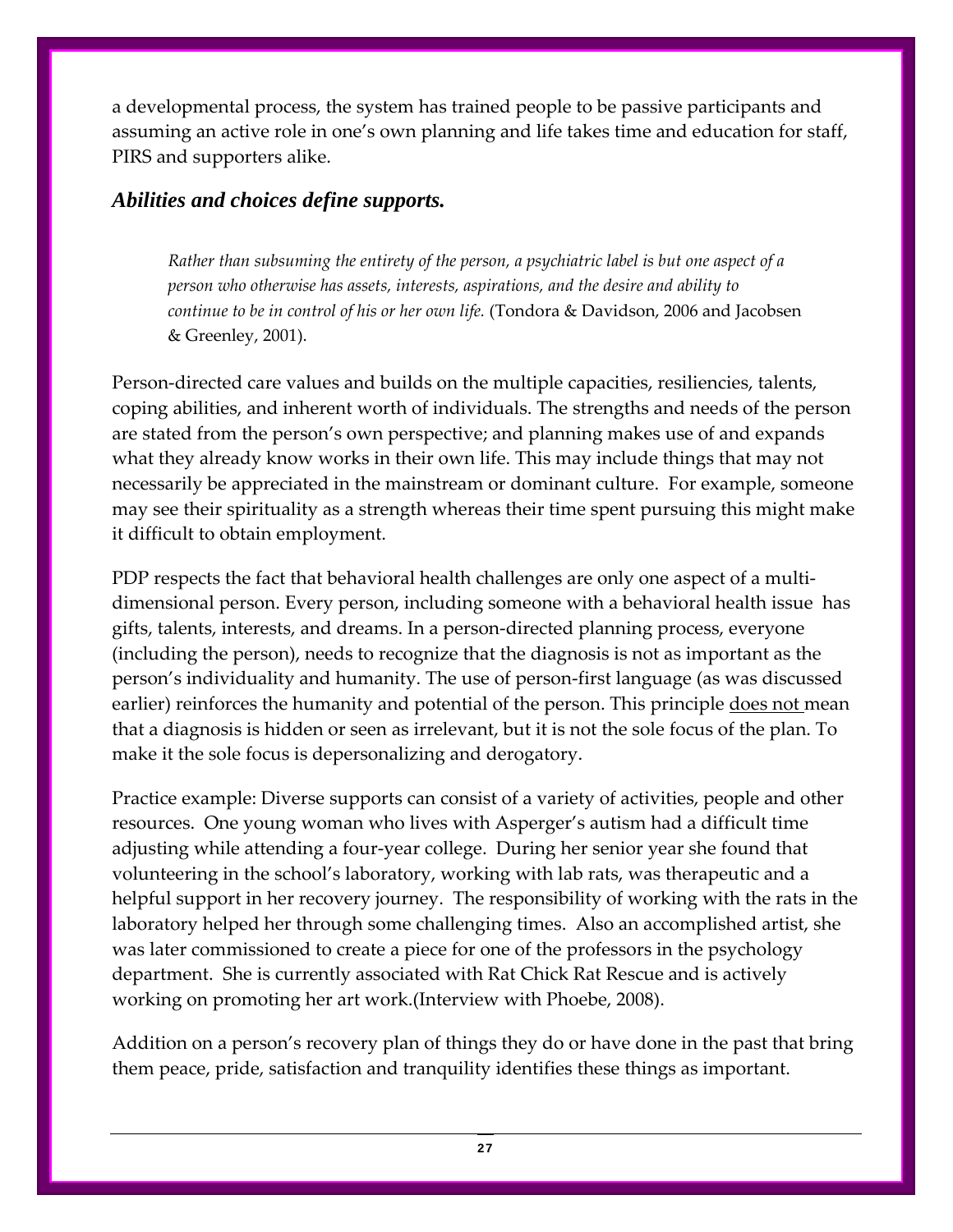Inquiry about things they feel are their talents sends the message that he or she is seen as more than a diagnosis to be treated.

## *High expectations for recovery are the norm.*

*The vision of person centered planning and self‐determination is, and should remain, the pursuit of an ambitious ideal but one that is, ironically, based simply on the attainment of goals that are universal to typical human experiences – goals which appreciate our common humanity, our common aspirations and dreams, and our common sense of responsibility to become contributing members of society. Setting the bar high means focusing on choice and control; valued and enduring relationships; freedom, health, and safety and decent places to live; economic security; opportunities for community membership and contribution; and support by nurturing and caring human service professionals.* (Nerney, 2005).

Outcomes for people with behavioral health challenges need to include the expectations and aspirations shared by all humans, not just outcomes commonly valued in the human service system (e.g., stability, compliance, and satisfaction with services). High expectations should be the norm for all people and not reserved only for those who are judged by professionals to have reached a certain stage or phase of recovery.

Practice example: Positive expectations can be communicated by the way questions are asked in the assessment and planning process. Asking for the person's hopes and dreams communicates that you know they, like all human beings carry them. Asking for when they have been successful at something carries the implication that they have been.

## *Quality of life and promotion of recovery are the focus of care and planning.*

*The plan itself is not the goal, even if it is multifaceted, culturally relevant, and directed by the person or family. Rather, the plan is simply one pathway to a life complete with respect from others, meaningful opportunities and choices, personal responsibility, community/school presence and participation, and self‐chosen supports* (Jonikas et al., 2005).

Currently, it is common for planning efforts to focus largely, or exclusively, on the reduction of symptoms through the provision of professional clinical services. While these interventions will continue to be an important part of overall service planning, PDP also focuses on the attainment of broad‐based recovery goals that the individual decides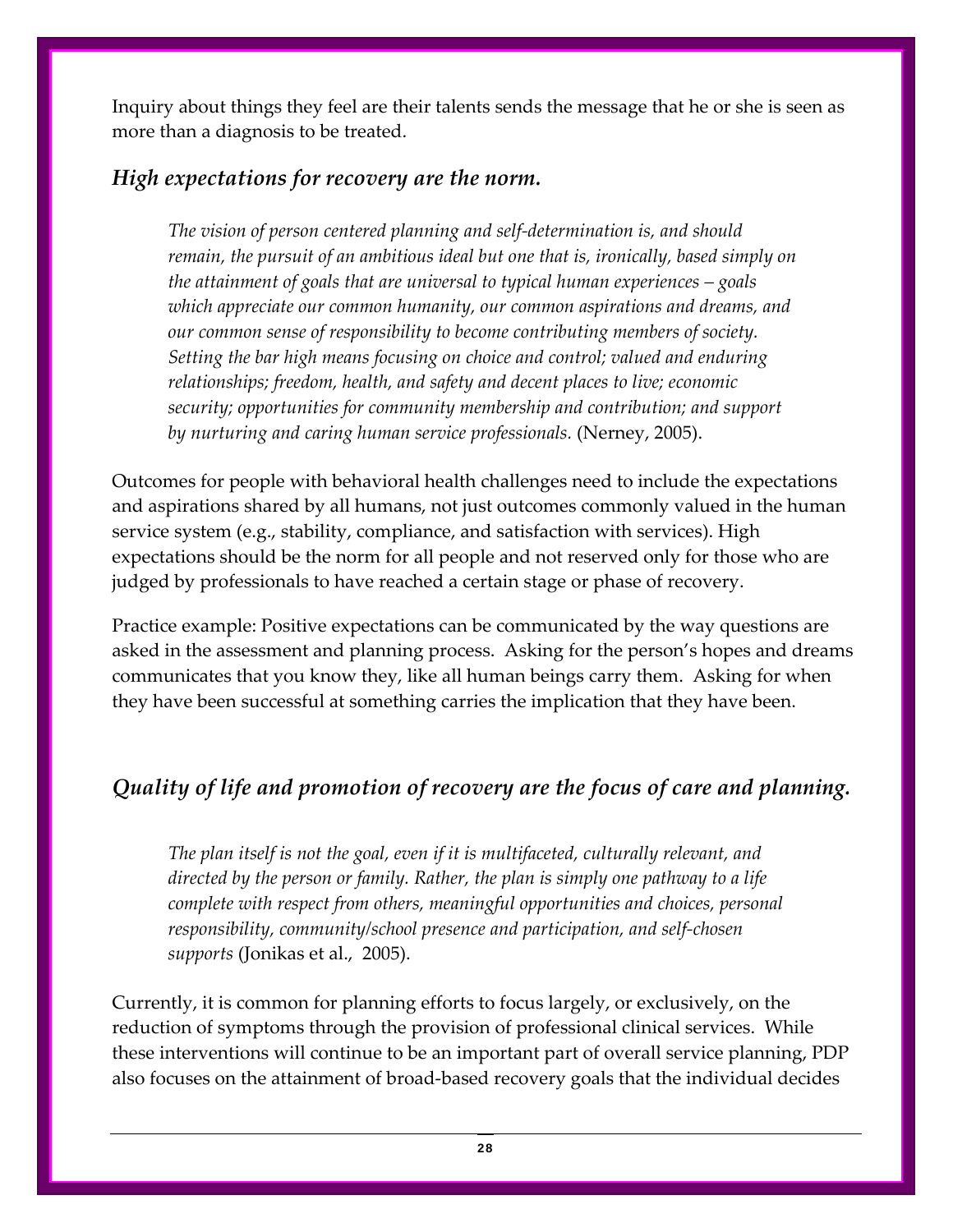are important to him/her. Focusing on these goals, what the person considers important, helps the person move toward a life in the community (in other words a higher quality of life) like everyone else. All aspects of a person's life are explored including physical health, family and social relationships, employment, education, spirituality, housing, recreation, and community service and civic participation unless they are designated by the person as not‐of‐interest. A person‐directed plan always has an eye to flexible and natural supports. Whether the person's goal is to advance in the workplace or to audition for the lead in a theatre production, they should receive treatment and supports that promote the achievement of their personal goals.

In a system which provides clinical care (treatment) clinical interventions are parts of the overall recovery plan but are now tied directly to the attainment of recovery goals in a way that is clear to the individual. Symptoms are addressed to the degree that they are distressing to the person and stand in the way of achieving their recovery goals. A provider's expertise has to be applied toward what is important to the person or it will not be as helpful or as effective as it should be. For example, a psychiatrist or therapist needs to understand the individual's goals and to help him/her to make an informed choice about what can help to reach those goals (rather than making the decision for the person). This often requires a response that goes well beyond simply writing a prescription.

If employment and/or education are critical components of what the PIR defines as a quality life then modifications to medication schedules to promote maximum energy and cognitive functioning at certain times during the day may be needed. The team may need to discuss with the person how symptoms and or medication side‐effects impact work performance and to brainstorm personal management strategies. If desired by the individual, the team can also contribute critical expertise in offering consultation to the employer regarding reasonable accommodations that will enhance the individual's performance and potential for success. This example reflects how PDP stresses using medication to promote maximum functioning and increased quality of life as opposed to using medication solely for the purpose of symptom reduction. Combined with other flexible supports, each of these interventions can be an important component of the ongoing person‐directed planning process.

Practice example: In settings where recovery planning is being carried out, psychiatrists report a decrease in the need for medication as people become increasingly involved in their lives (Fisher and Ahern, 1999). They report being asked for a medication regimen that will make the person less sleepy because they have many involvements. In these situations a full understanding of the person's plan is critical for being an active participant in the support team.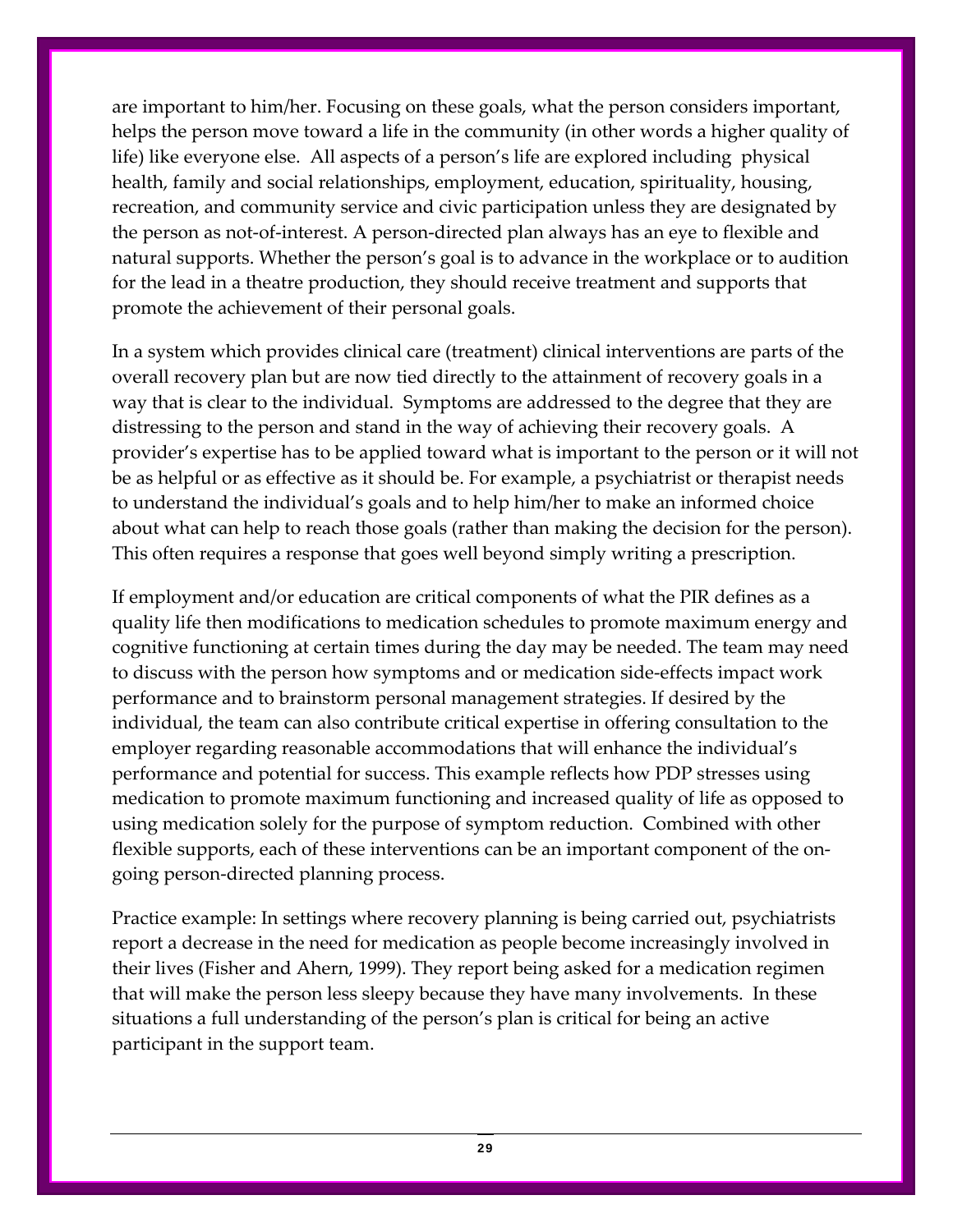## *Person chooses from a flexible array of supports and/or creates new support options with team.*

When he asked me, "So how can I best be of help!" I thought, "Oh great, I've really got a green one. You are supposed to be the professional–you tell me!" But I get it now. I need to decide what I need to move ahead in my recovery. And I needed to know it was OK to ask *people for that. That was the key* (Tondora and Davidson, 2006).

A focus on clinical symptoms to the exclusion of broad‐based recovery goals often leads systems to establish a continuum of services that individuals are expected to progress through in a linear fashion whether or not starting at "point A" and moving to "point B" fits with their unique recovery process. For example, it is common for referral to vocational rehabilitation programs to be controlled by a clinical provider who will only sign off on the referral once the person has proven "ready" for employment through compliance with clinical treatment and is deemed "stable." There is a large body of literature which has shown that these types of screening procedures and criteria have limited predictive validity regarding success in the workplace. Requiring people to move through services in this manner also neglects the fact that activities such as working are often the path through which people become clinically stable in the first place. In person‐ directed systems, individuals are not required to attain, or maintain, clinical stability or abstinence before they are supported by the planning team in pursuing such goals as employment. A pre-established continuum of services is replaced by a flexible array of supports that individuals can choose from based on their unique needs and preferences and how these might shift over time.

Practice example: When someone identifies employment as a goal and then is able to secure competitive employment (perhaps even on their own), the focus of the support team becomes discussing with the person what supports will help increase the likelihood of their being successful on the job. These supports may include professionals but may also include having friends who are willing to be "on call" to talk after a bad day at work or services directed toward increasing communication and conflict management strategies on the job.

## *Diverse supports, including self‐management, peer support, holistic medicine, and natural supports are valued along with professional services.*

*It made such a huge difference to have my pastor there with me at my planning meeting. He may not be my father, but he is the closest*  thing I've got. He knows me better than anyone else in the world and he had some great ideas for me. (Tondora and Davidson, 2006).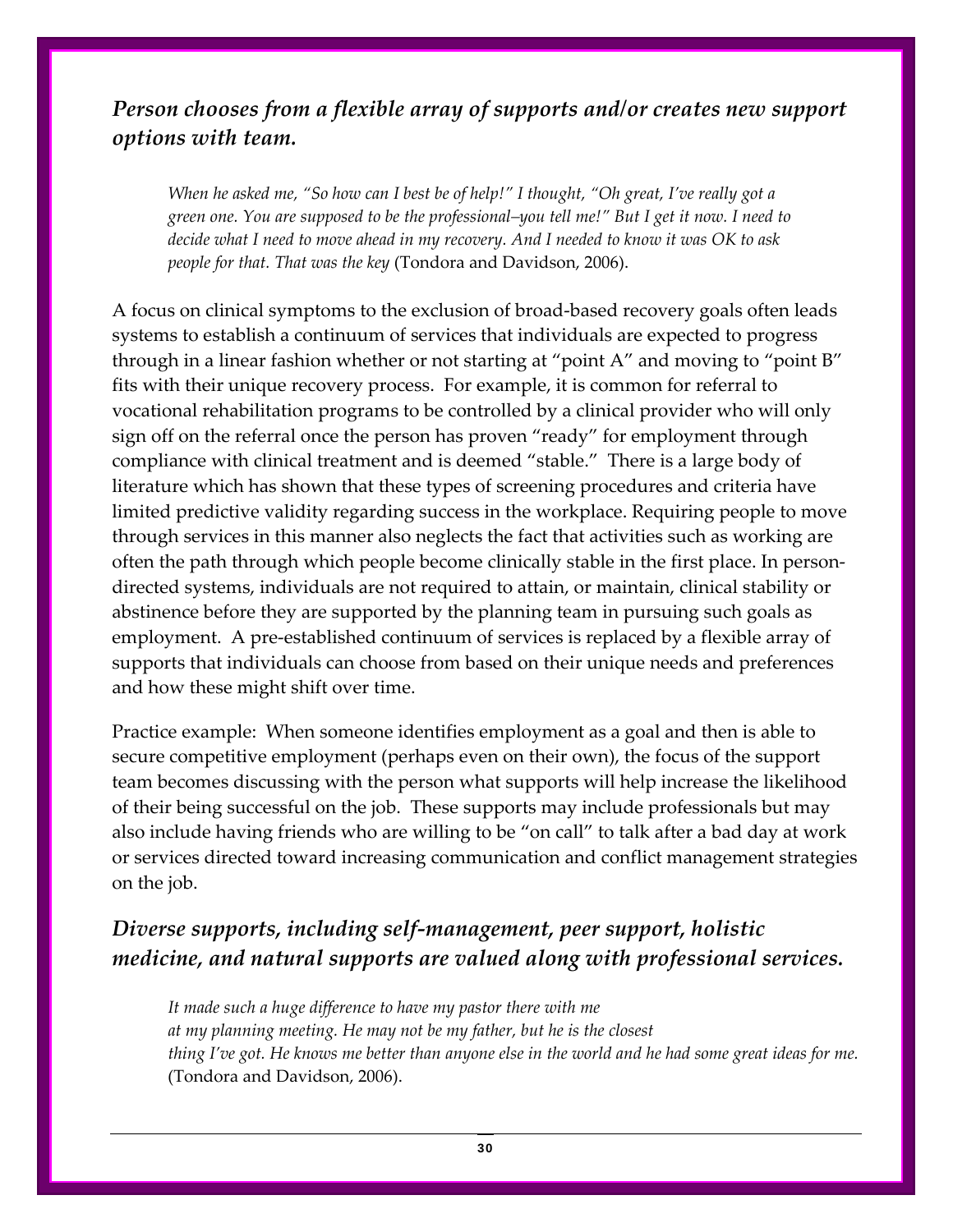In an effort to support broad‐based recovery goals and to offer people a flexible array of supports, the PDP process values a wide range of diverse supports including selfmanagement, peer support, holistic medicine, cultural healers, etc. These types of nontraditional supports should be made available for the people in the manner that best assists them in their recovery. It is particularly useful to note strategies which have been helpful to others with similar struggles. Information about medications and other treatments should be combined with information about self‐help, peer‐support, exercise, nutrition, daily maintenance activities, spiritual practices and affiliations, supported community activities, homeopathic and naturopathic remedies, and more. In some cases, this may require creativity on the part of team members.

If it is the person's preference, it can be particularly useful to include "natural supporters" in the team as they often have critical input and support to offer. Natural supporters are people such as family members, friends, acquaintances, co‐workers, fellow members of spiritual communities, and others who are not paid to be in the person's life but who choose to be because of their personal connection to the individual or family. Just as no one ever thought of hand controls for people without the use of their legs in driving a car until one person had a vision, so too do we need to creatively develop recovery supports when what is currently available is insufficient. In summary, treatment should complement, not interfere with, what people are already doing to keep themselves well, and this includes drawing strengths from diverse wellness resources as well as diverse natural support networks. These should be equally valued in the planning process along with the expertise of professional services and providers.

Practice Example: The Wellness Recovery Action Plan is a tool which can be used by anyone facing challenging situations. There are five key concepts in a WRAP: hope, personal responsibility, education, and self‐advocacy and support (Mead and Copeland, 2000), People use these concepts daily to maintain their recovery and to get through difficult times. One person, who has had a WRAP for two years, used it to manage his recovery during an episode of homelessness and hospitalization. He applied the concepts of hope and personal responsibility to identify his triggers and put supports in place. He uses the WRAP in his daily maintenance routine to become stronger and enhance his wellness. He also currently serves as a WRAP facilitator (interview with Darryl, 2008).

Ideally, the person's recovery support team should outnumber the professionals at the table when it is time to conduct a planning meeting. Never should the provider define "family." This definition should always be determined by the person coming for services.

31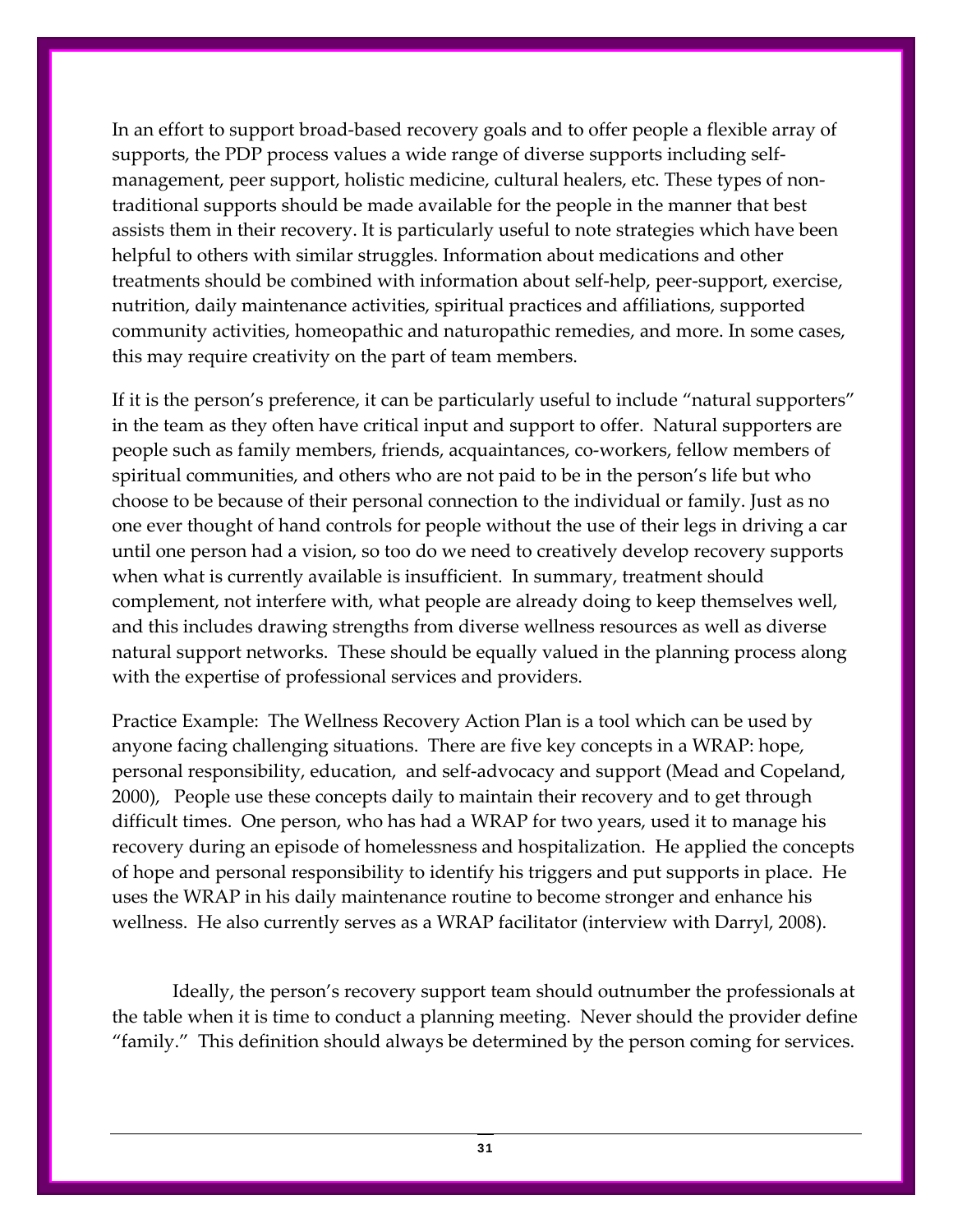Planning meetings should never interfere with other recovery supporting activities (i.e. work, school, volunteering, etc.).

## *Access to inclusive community settings is emphasized.*

*Traditional mental health systems have been described as tending to "surround people with serious mental health problems with a sea of professionally delivered services . . . which stigmatize them and set them apart from the community" (Nelson, Ochocka, Griffin & Lord, 1998, p. 881).*

*Achieving interdependence with natural community supports is a valued goal for many people in recovery who express a strong preference to live in typical housing, to have friendships and intimate relationships with a wide range of people, to work in regular employment settings, and to participate in school, worship, recreation, and other pursuits alongside other community members (Reidy, 1992).* 

Person-directed planning supports access to inclusive community settings while seeking to reduce, or eliminate altogether, time spent in segregated settings designed solely to support people labeled with a mental illness and/or substance use disorder. While specialized service settings can play a pivotal role in an individual's recovery, over prolonged periods of time they tend to perpetuate a sense of chronic alienation (or "patient‐hood") while also perpetuating discriminatory and unethical practices on the part of community members. For example, it has been common in behavioral health systems to offer sheltered workshops rather than real jobs for real pay or to offer movie nights at the behavioral health center rather than passes to the local theatre. Just as meaningful community life is not what comes AFTER recovery, it is also not something that service systems can, or should, create FOR people in artificial microcosms.

Practice example: PDP goals reflect this knowledge that the community is the setting where life takes place. The assessment asks about naturally occurring community connections (faith communities, mutual self help groups, friendship groups etc.) and the planning process explores other connections that the person would like to develop and supports development of these through planning, skill building and community exploration strategies. People go to work or school or into other recovery‐supporting activities when *they* say they are ready, not when the *provider* determines that they are ready.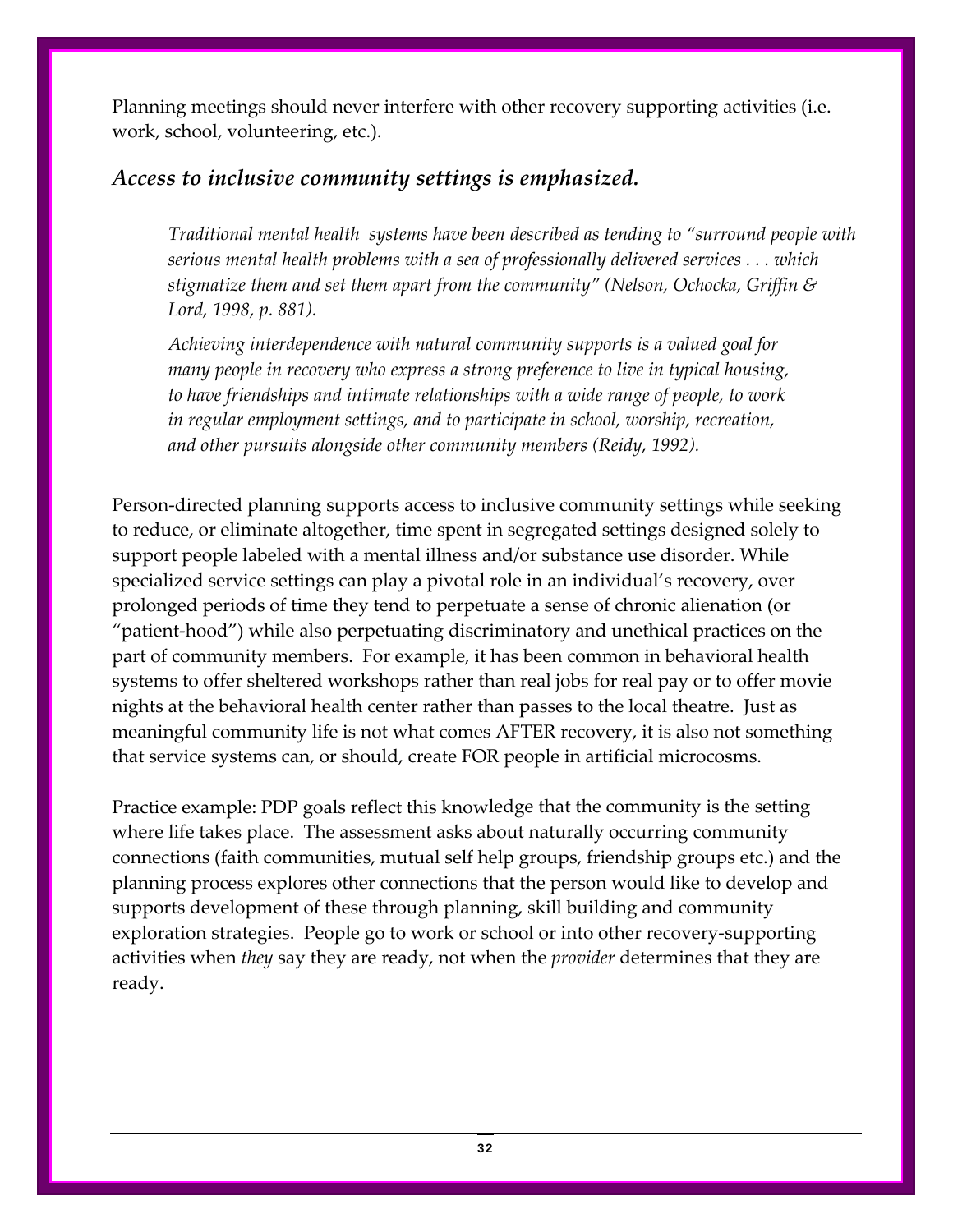## *Responsible risk‐taking and growth are valued as part of recovery.*

*All human beings need the opportunity and freedom to learn from their own mistakes. Therefore, in circumstances that do not pose serious and imminent risks to the person or to others, direct supporters accordingly afford individuals "the dignity of risk" and "the right to failure" (Deegan, 1996, p. 97).*

In person-directed planning, individuals are presumed competent and entitled to make their own decisions. Prior to imposing power or restrictions, providers try multiple ways of engaging the individual. They support the dignity of risk and sit with their own discomfort as the person tries new experiences that are necessary for growth and recovery, working with the person to outline the range of options and their potential consequences (and fruits).

Practice implication: PDP in no way implies a laissez-faire approach to clinical care. Rather it shifts the relationship from one based in hierarchy to a partnership where one aspect of the relationship involves discussing costs and benefits of potentially risky choices (non life‐threatening) in a respectful, mutually transparent way. The provider recognizes that growth for all humans happens through taking calculated risks and that the "protective at all costs" approach of the system in the past has limited people's potential and learning.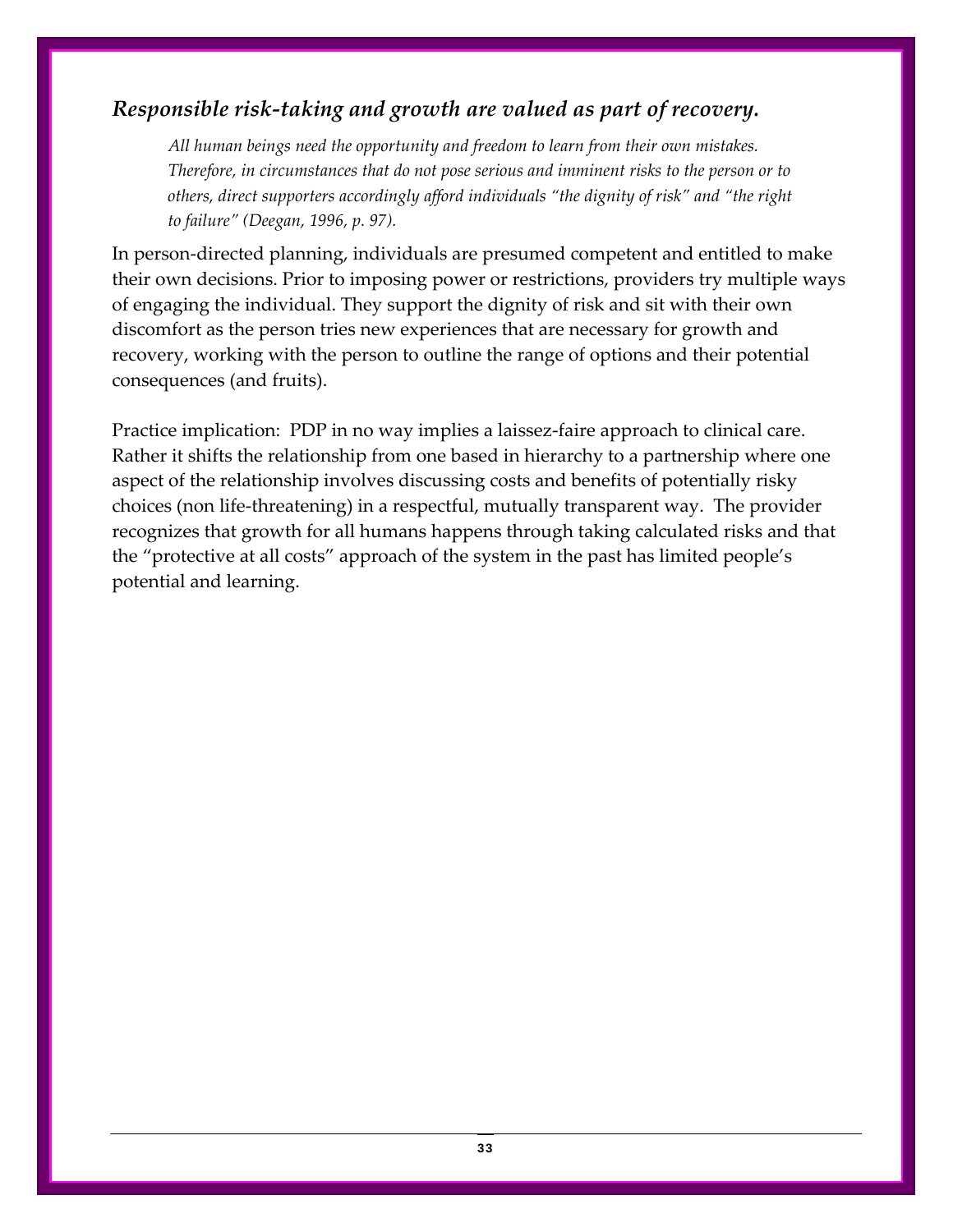## **Definitions**

#### **Person–First Assessment**

A Person‐First Assessment is a strength‐based process that fully embraces the principles of cultural appropriateness and relevance. It fosters an end to health disparities. It is integrated into all aspects of the service relationship with the person who comes for services, their family and their supporters. This is an ongoing and dynamic process.

#### **Person‐Directed Planning**

Person‐Directed Planning flows from the Person‐First Assessment. The primary direction in the planning process comes from the individual and/or his/her designated other(s), a focus on capacities/assets, with an emphasis on promoting access to inclusive community settings, an acceptance of uncertainty and setbacks on a path to self‐determination.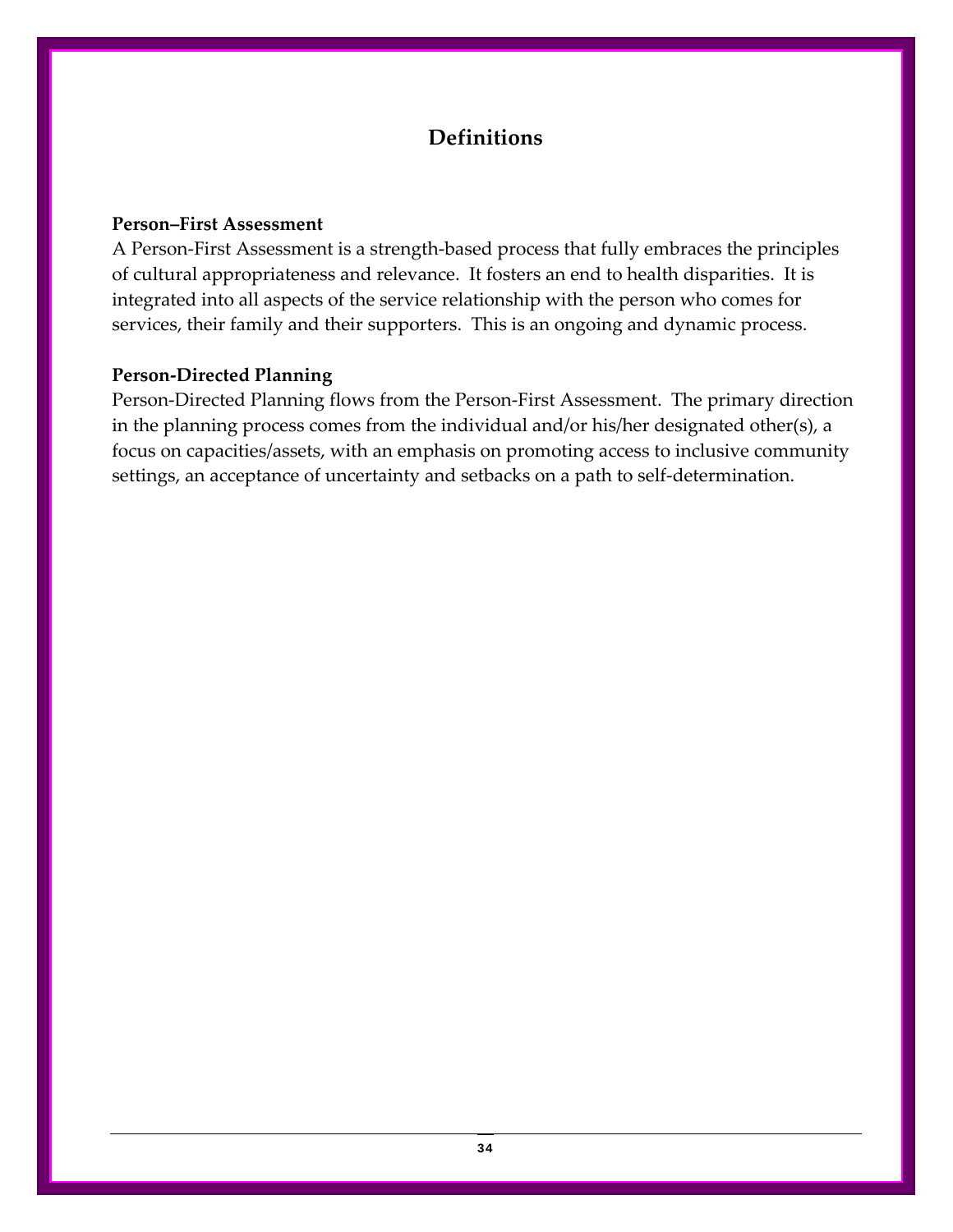**Provider Checklist**- Please think about your own practices and see how many of these activities support Person-First Assessment and Person-Directed Planning.

| <b>Statement</b>                                                                                                                                         | Yes | N <sub>0</sub> | <b>Notes</b> |
|----------------------------------------------------------------------------------------------------------------------------------------------------------|-----|----------------|--------------|
| I understand that all people are entitled to<br>choice, no matter where they are in their<br>recovery process.                                           |     |                |              |
| I do not make people wait until I think they are<br>"ready" before working with them to connect<br>with their community of choice.                       |     |                |              |
| It is possible for someone to be working on their<br>recovery process even if they aren't doing what I<br>want them to do or think they should be doing. |     |                |              |
| I express my thoughts and concerns clearly even<br>when I disagree with someone's choices but stay<br>connected to them.                                 |     |                |              |
| People who receive services from me have easy<br>access to all records, evaluations, and any kind<br>of written material about them.                     |     |                |              |
| As much as possible all documentation is done<br>in the person's words.                                                                                  |     |                |              |
| My focus is on what people can do, what<br>strengths they bring to the table.                                                                            |     |                |              |

**Provider Checklist continued on the next page**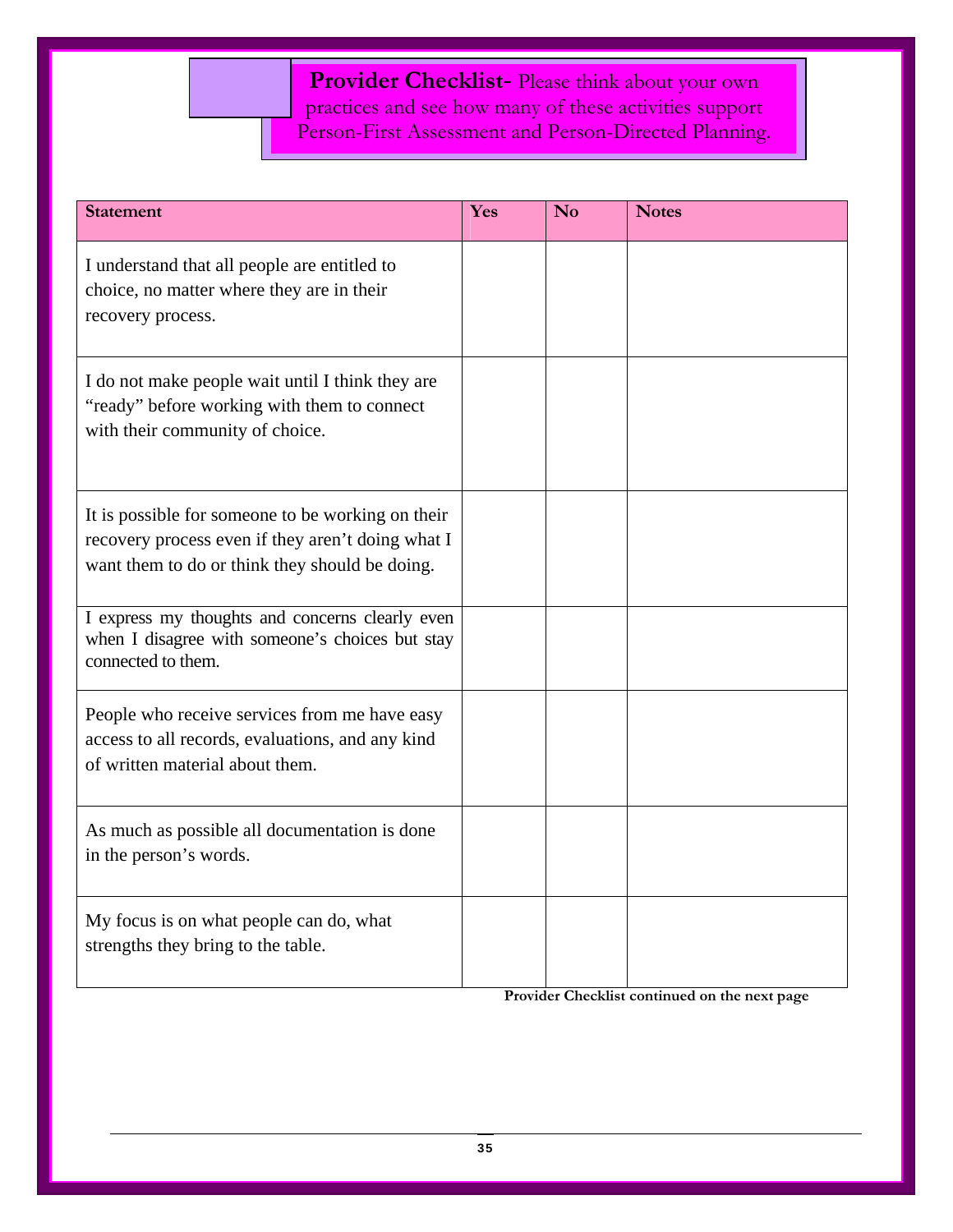| <b>Statement</b>                                                                                                                                                                                                                                                                 | Yes | N <sub>o</sub> | <b>Notes</b> |
|----------------------------------------------------------------------------------------------------------------------------------------------------------------------------------------------------------------------------------------------------------------------------------|-----|----------------|--------------|
| I see whatever behavioral health issue the person<br>is facing as a challenge to be met, not as the<br>defining issue in the person's life.                                                                                                                                      |     |                |              |
| I believe in the possibility of recovery for<br>everyone, that everyone can have a better life<br>tomorrow than today.                                                                                                                                                           |     |                |              |
| I support the people who receive services from<br>me in their recovery process.                                                                                                                                                                                                  |     |                |              |
| I see medication as one tool that can be used to<br>support the recovery process. It must be<br>adjusted to fit the person's goals. Managing all<br>symptoms at the cost of being able to work or<br>relate to others may not be the person's goal. I<br>explore this with them. |     |                |              |
| I listen to what people tell me about what makes<br>life worth living to them and recognize that may<br>be different than what I think.                                                                                                                                          |     |                |              |
| I actively ask about who is important in the<br>person's life and reach out to them to engage<br>them in planning meetings.                                                                                                                                                      |     |                |              |
| If there are broken relationships in the person's<br>life that are important to them I work with them<br>to try to find ways to heal the breech.                                                                                                                                 |     |                |              |

**Provider Checklist continued on the next page**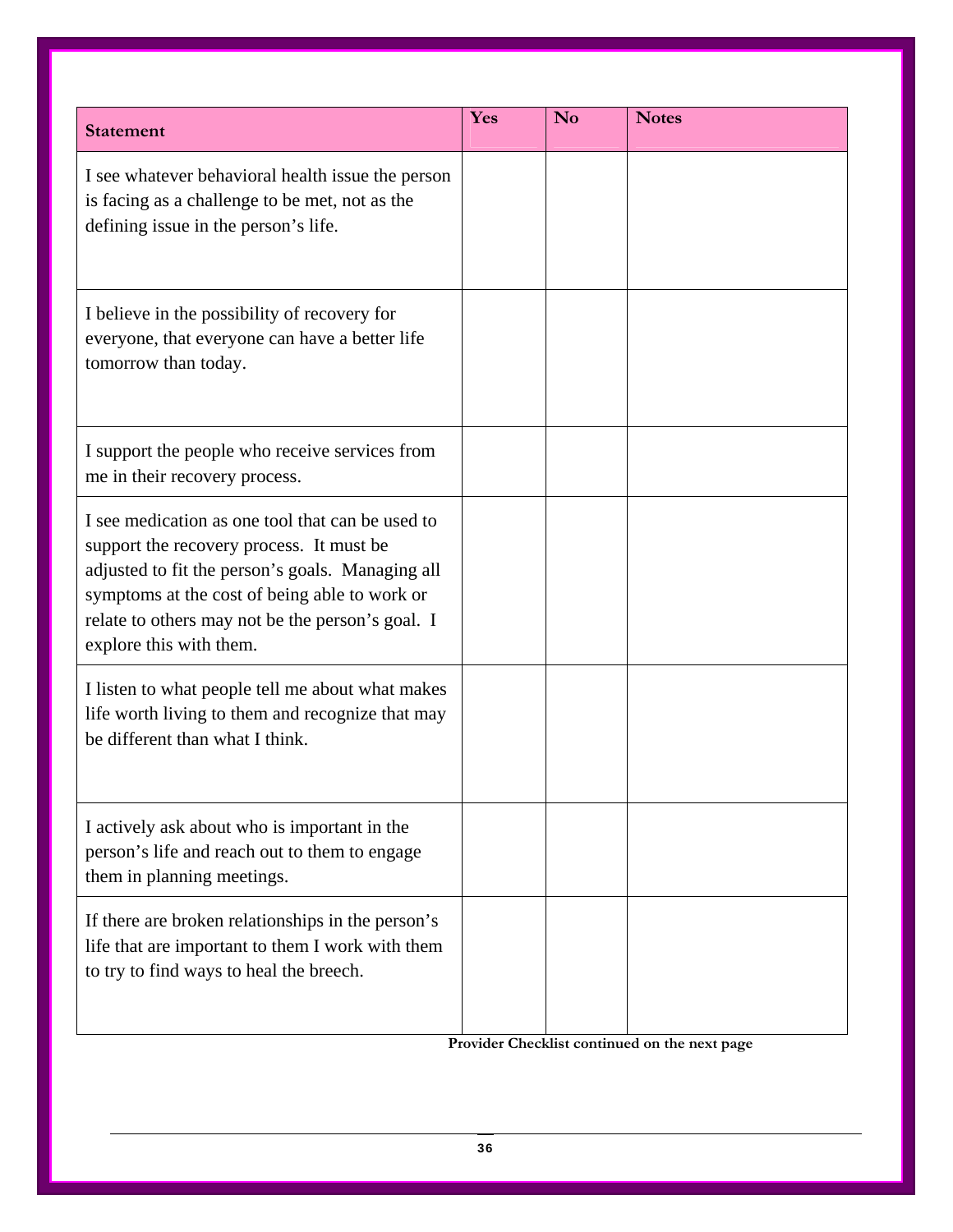| <b>Statement</b>                                                                                                                                                                                                       | Yes | N <sub>0</sub> | <b>Notes</b> |
|------------------------------------------------------------------------------------------------------------------------------------------------------------------------------------------------------------------------|-----|----------------|--------------|
| I recognize the important role spiritual<br>communities play in many people's lives and<br>actively ask about them and actively include<br>members of those communities in planning<br>meetings if the person chooses. |     |                |              |
| I ask about alternative healing strategies that the<br>person uses.                                                                                                                                                    |     |                |              |
| I recognize that the goal of all services is to help<br>the person develop a life in the community "like"<br>everyone else".                                                                                           |     |                |              |
| I recognize that all people grow and learn<br>through stretching beyond their comfort zone.                                                                                                                            |     |                |              |
| When someone tries to do something I might not<br>agree with and it doesn't work I see it as an<br>opportunity for learning together.                                                                                  |     |                |              |
| I educate myself about local community<br>activities including recreational, vocational,<br>housing, volunteer and educational<br>opportunities.                                                                       |     |                |              |
| I share community resources with providers and<br>people receiving services.                                                                                                                                           |     |                |              |
| I invite people in recovery receiving services to<br>educate me about community activities that are<br>available to them.                                                                                              |     |                |              |

**End of Provider Checklist**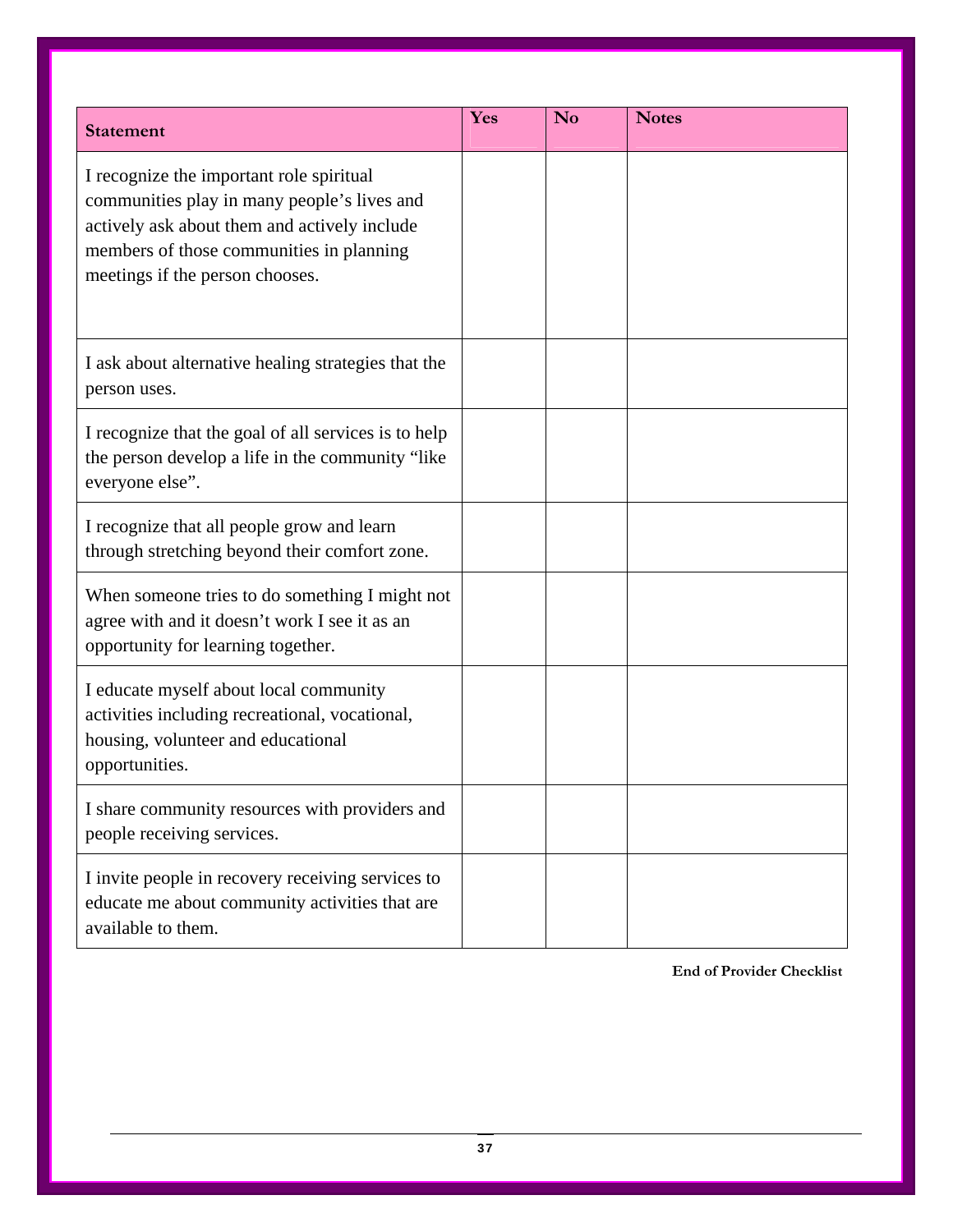**Person in Recovery Working with Provider Checklist I**- Persons in Recovery can assess whether the provider is promoting person-first assessment and person-directed planning by determining whether they are engaged in the following activities (this is a non-exhaustive list):

| <b>Statement</b>                                                                                                                                         | Yes | N <sub>0</sub> | <b>Notes</b> |
|----------------------------------------------------------------------------------------------------------------------------------------------------------|-----|----------------|--------------|
| My provider understands that I am entitled to<br>make my own choices, even when I am not doing<br>well.                                                  |     |                |              |
| My provider listens to the ways I want to connect<br>with the community and doesn't tell me that I am<br>not ready.                                      |     |                |              |
| Even when I disagree with my provider's<br>recommendations he/she still keeps working with<br>me and is willing to keep helping me work on<br>decisions. |     |                |              |
| My provider lets me know in a respectful way<br>when he/she disagrees with my choices and why.<br>This helps me think about my decisions.                |     |                |              |
| I can see my records at any time and am not<br>made to feel bad for asking to see them.                                                                  |     |                |              |

**Person in Recovery Checklist I continued on the next page**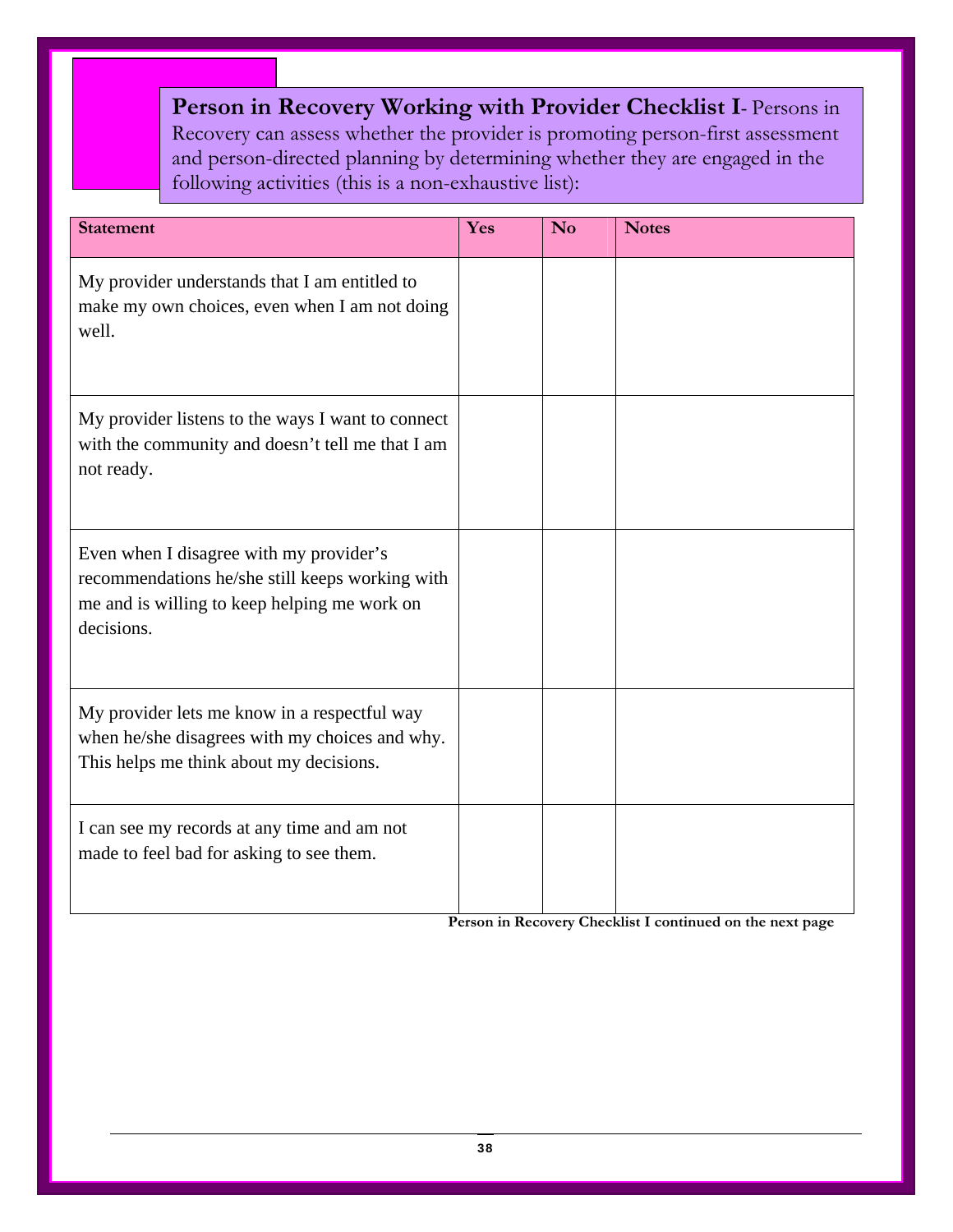| <b>Statement</b>                                                                                                                                                                                                            | Yes | N <sub>o</sub> | <b>Notes</b> |
|-----------------------------------------------------------------------------------------------------------------------------------------------------------------------------------------------------------------------------|-----|----------------|--------------|
| What I read in the records is often written in my<br>words and is about things I know about, things<br>providers have talked to me about. I am able to<br>write in my own chart.                                            |     |                |              |
| My provider helps me see things at which I am<br>good and to identify strengths I might not have<br>known I had.                                                                                                            |     |                |              |
| My provider treats me as a person, not a<br>diagnosis.                                                                                                                                                                      |     |                |              |
| My providers hold hope for my recovery even<br>when I might not believe it for myself.                                                                                                                                      |     |                |              |
| My provider supports me in my recovery<br>process.                                                                                                                                                                          |     |                |              |
| My provider helps me get my medication<br>adjusted in a way that supports my ability to live<br>my life (for example to help me get the schedule<br>adjusted so I can be alert for work or to take care<br>of my children). |     |                |              |
| My provider listens when I tell him/her what is<br>important to me, helps me think about new<br>alternatives but finally respects my interests.                                                                             |     |                |              |

#### **Person in Recovery Checklist I continued on the next page**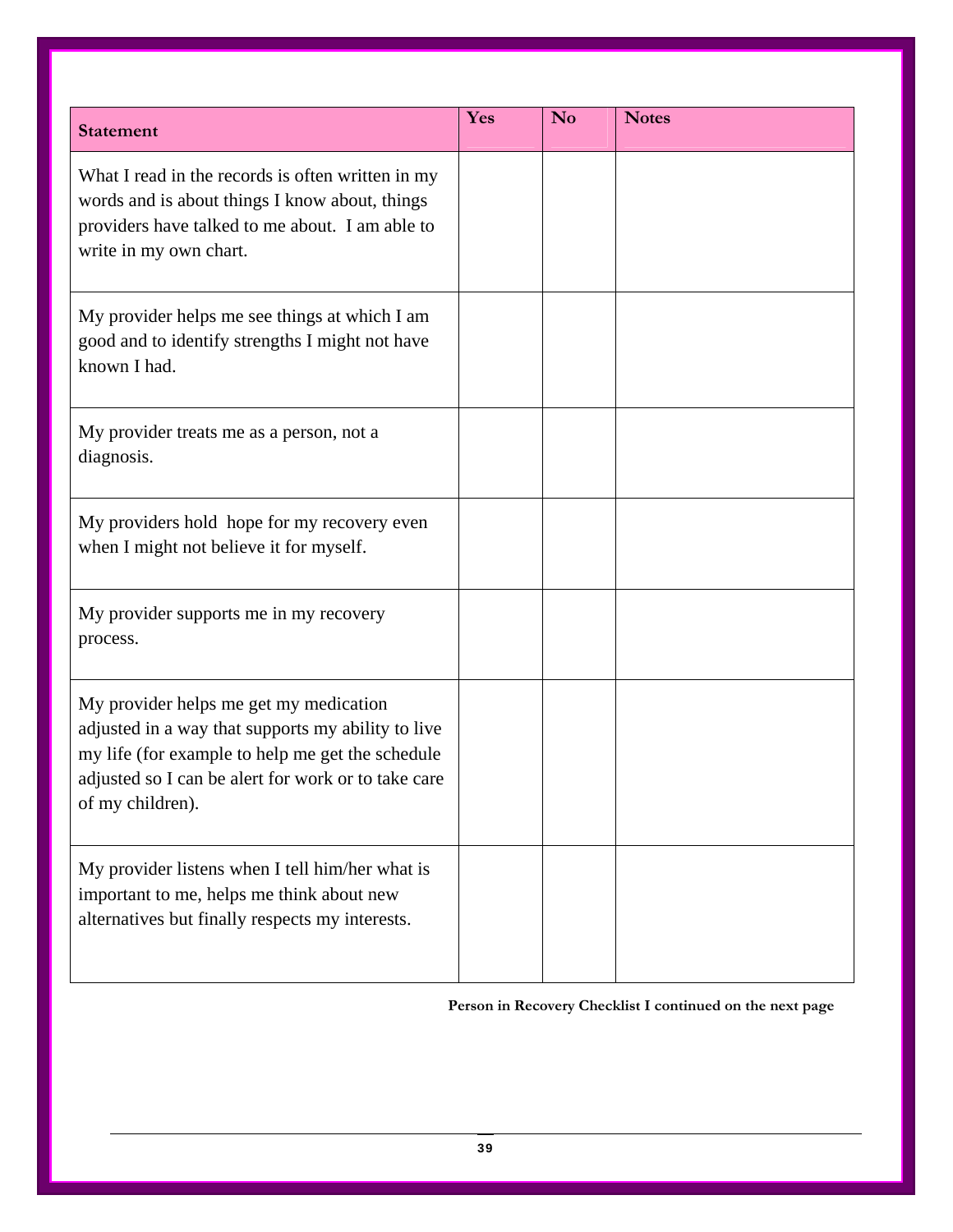| <b>Statement</b>                                                                                                                                                                                                   | Yes | <b>No</b> | <b>Notes</b> |
|--------------------------------------------------------------------------------------------------------------------------------------------------------------------------------------------------------------------|-----|-----------|--------------|
| The people who are important to me are<br>welcomed into meetings where planning with me<br>is done.                                                                                                                |     |           |              |
| My provider helps me think about ways to mend<br>the broken relationships in my life, gives me<br>ideas for strategies and is willing to meet with<br>people who are important to me to help me if I so<br>choose. |     |           |              |
| My spirituality and spiritual communities are<br>respected. Leaders and members of my<br>communities are included in planning meetings if<br>I so choose.                                                          |     |           |              |
| Alternative healing strategies that I use are asked<br>about in a respectful way.                                                                                                                                  |     |           |              |
| My provider helps me to keep working at<br>developing a life in the community "like"<br>everyone else".                                                                                                            |     |           |              |
| My provider encourages me to stretch myself, to<br>take risks and to try new things.                                                                                                                               |     |           |              |
| When I try something new, even if it was<br>something my provider didn't agree with, we<br>work through whatever happens together.                                                                                 |     |           |              |

#### **End of Person in Recovery Checklist I**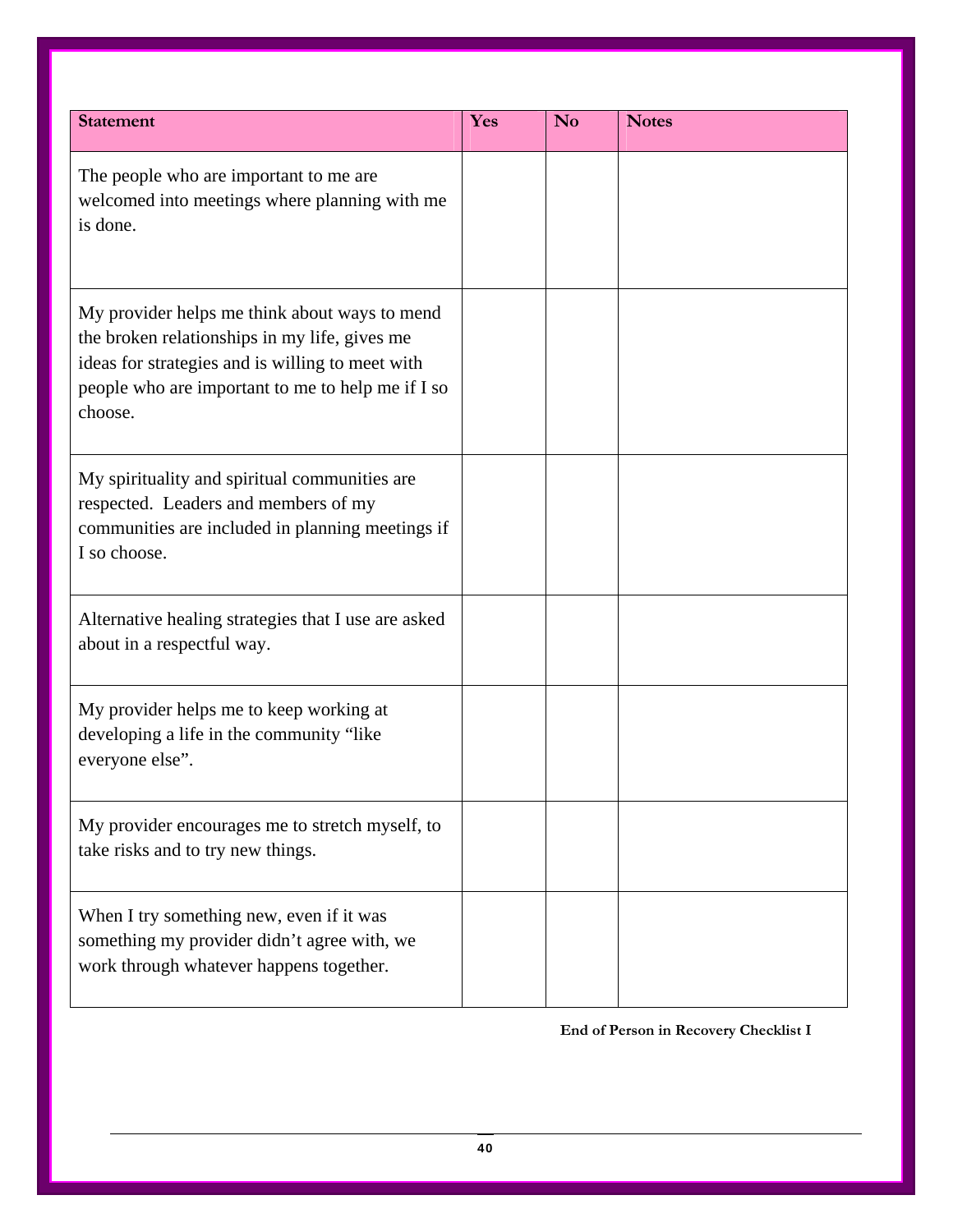## **Person in Recovery-Assessing One's Own Daily Activities**

**Checklist II**- Persons in recovery can do some of the following things to become an active collaborator in their person-first assessment and persondirected planning.

| <b>Statement</b>                                                                                                                                                            | Yes | N <sub>o</sub> | <b>Notes</b> |
|-----------------------------------------------------------------------------------------------------------------------------------------------------------------------------|-----|----------------|--------------|
| I am willing to think about trying new things<br>and listen to the ideas of others.                                                                                         |     |                |              |
| I work on the things in my recovery plan.                                                                                                                                   |     |                |              |
| I think about what else I might want to change<br>in my life so that I can bring that information<br>to my planning meeting.                                                |     |                |              |
| I look for chances to learn new things (i.e.<br>attending system wide trainings on<br>storytelling, person first training, etc.)                                            |     |                |              |
| When other people identify strengths in me I<br>listen to them even if it is hard to hear good<br>things.                                                                   |     |                |              |
| I find out about community activities such as work,<br>housing, education, volunteerism and I share this<br>information with my provider and other people at<br>the agency. |     |                |              |
| I work on developing a positive, collaborative<br>relationship with my therapist, psychiatrist, case<br>manager.                                                            |     |                |              |

**End of Person in Recovery checklist II**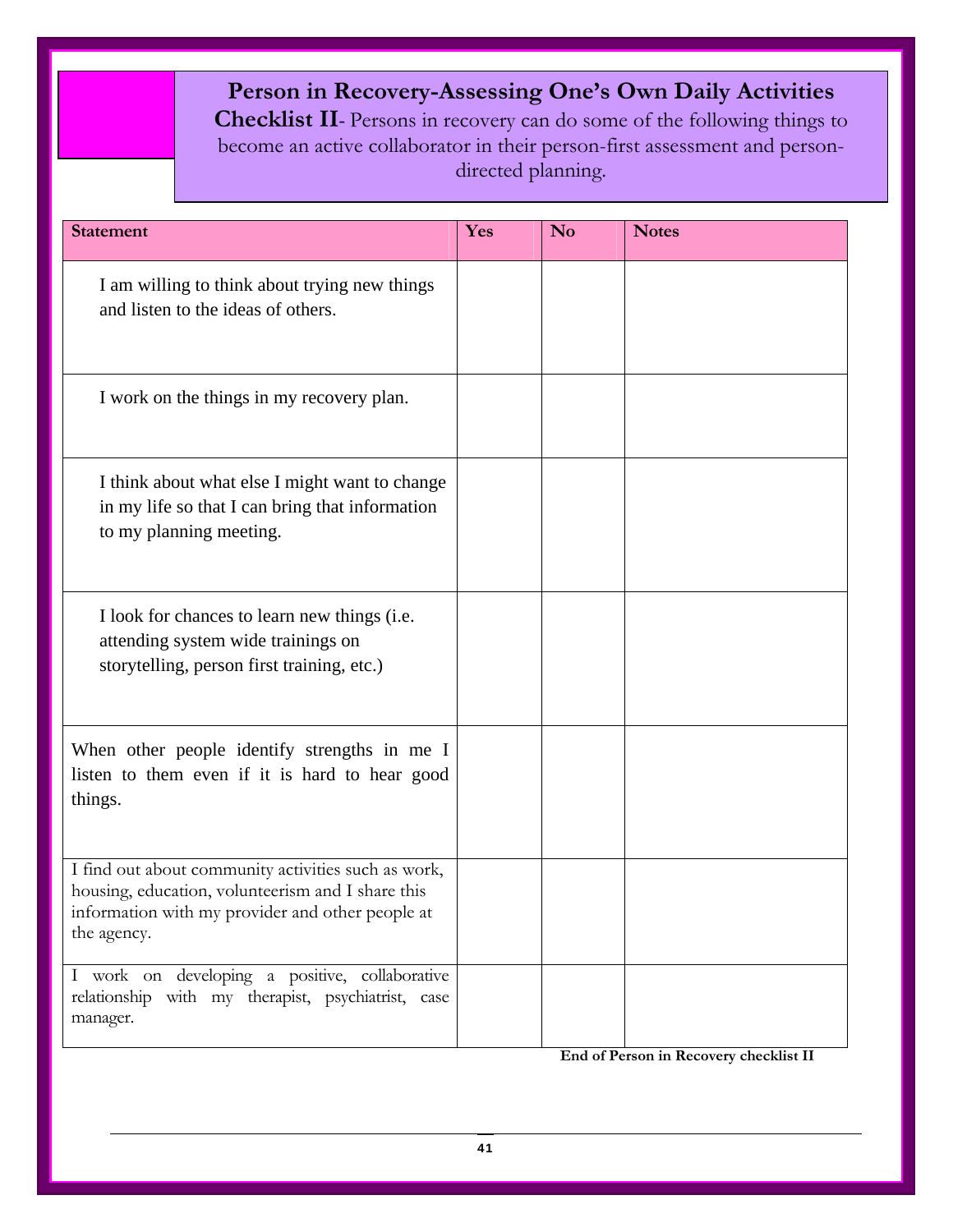**DBH/MRS Staff Checklist-**Use this checklist to increase the utilization of person-first assessment and person-directed planning in your own work and daily activities.

֦

| <b>Statement</b>                                                                                                                                   | Yes | <b>No</b> | <b>Notes</b> |
|----------------------------------------------------------------------------------------------------------------------------------------------------|-----|-----------|--------------|
| I have taken training in Person-First<br>Assessment.                                                                                               |     |           |              |
| I have encouraged people receiving and<br>providing services to take the Person First<br>Assessment Training.                                      |     |           |              |
| I have encouraged people receiving and<br>providing services to take the Person-Directed<br>planning training.                                     |     |           |              |
| I have taken training in Person-Directed<br>Planning                                                                                               |     |           |              |
| I encourage open, transparent communication<br>between the person providing and the person<br>receiving services.                                  |     |           |              |
| I have a good understanding of Person-First<br>Assessment and Person-Directed Planning,<br>and encourage providers to use them at their<br>agency. |     |           |              |

**DBHMRS checklist continued on the next page**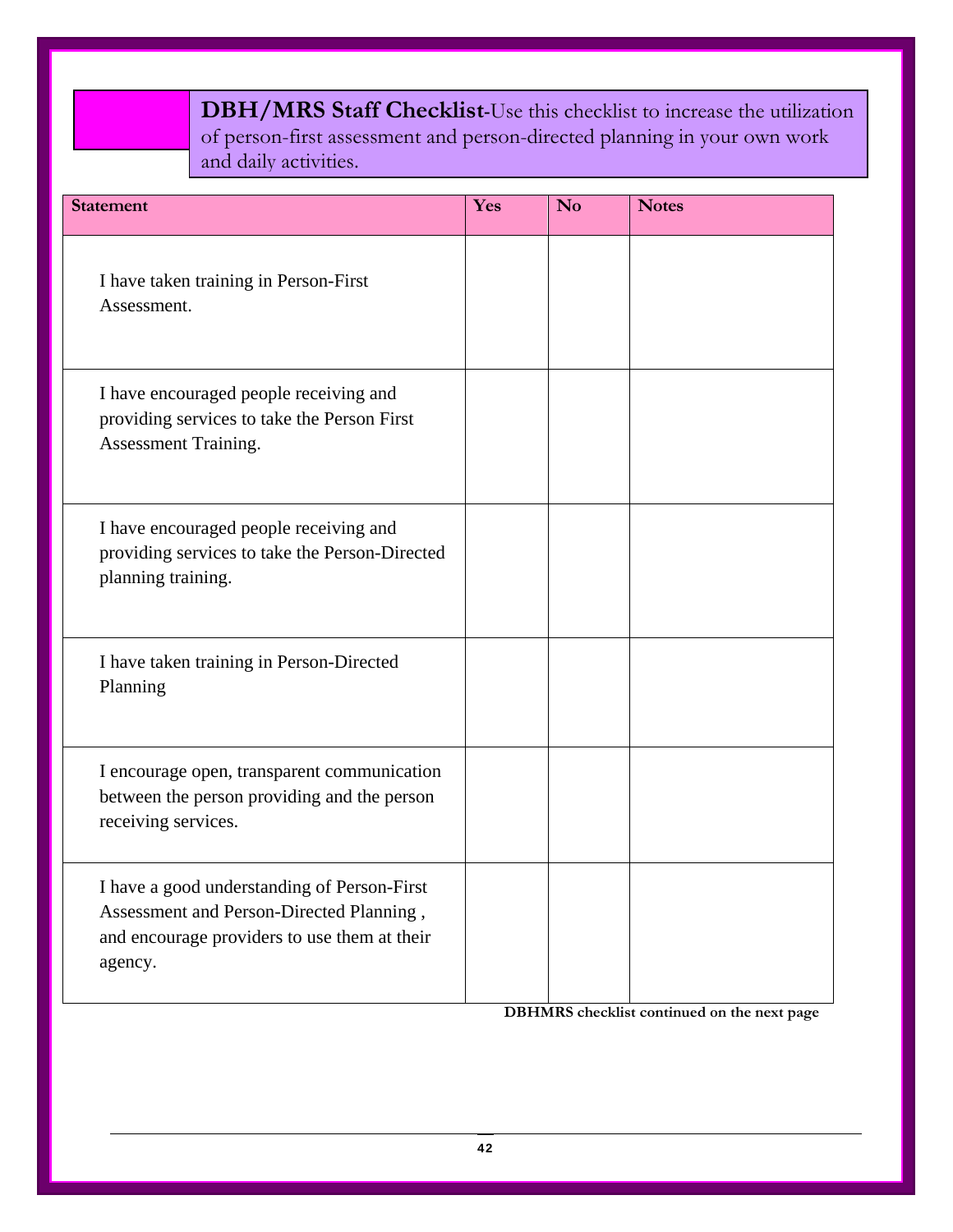| <b>Statement</b>                                                                                                                                                                               | Yes | <b>No</b> | <b>Notes</b> |
|------------------------------------------------------------------------------------------------------------------------------------------------------------------------------------------------|-----|-----------|--------------|
| I discuss the benefits of Person-First<br>Assessment and Person-Directed Planning with<br>people receiving and providing services.                                                             |     |           |              |
| I believe that all people are entitled to choice<br>no matter where they are in their recovery<br>process. I share this belief with my co-workers,<br>providers and people receiving services. |     |           |              |
| I express my thoughts and concerns clearly<br>even when I disagree with someone's choices.                                                                                                     |     |           |              |
| I continue to stay connected to people even if I<br>disagree with their choices.                                                                                                               |     |           |              |
| My focus with people receiving services,<br>people providing services, my colleagues is on<br>what people can do and what strengths they<br>bring to the table.                                |     |           |              |
| I discuss person-first assessments and person-<br>directed concepts in supervision.                                                                                                            |     |           |              |
| As a supervisor, my focus is on what people<br>can do and what strengths they bring to the<br>table.                                                                                           |     |           |              |

**End of DBHMRS checklist**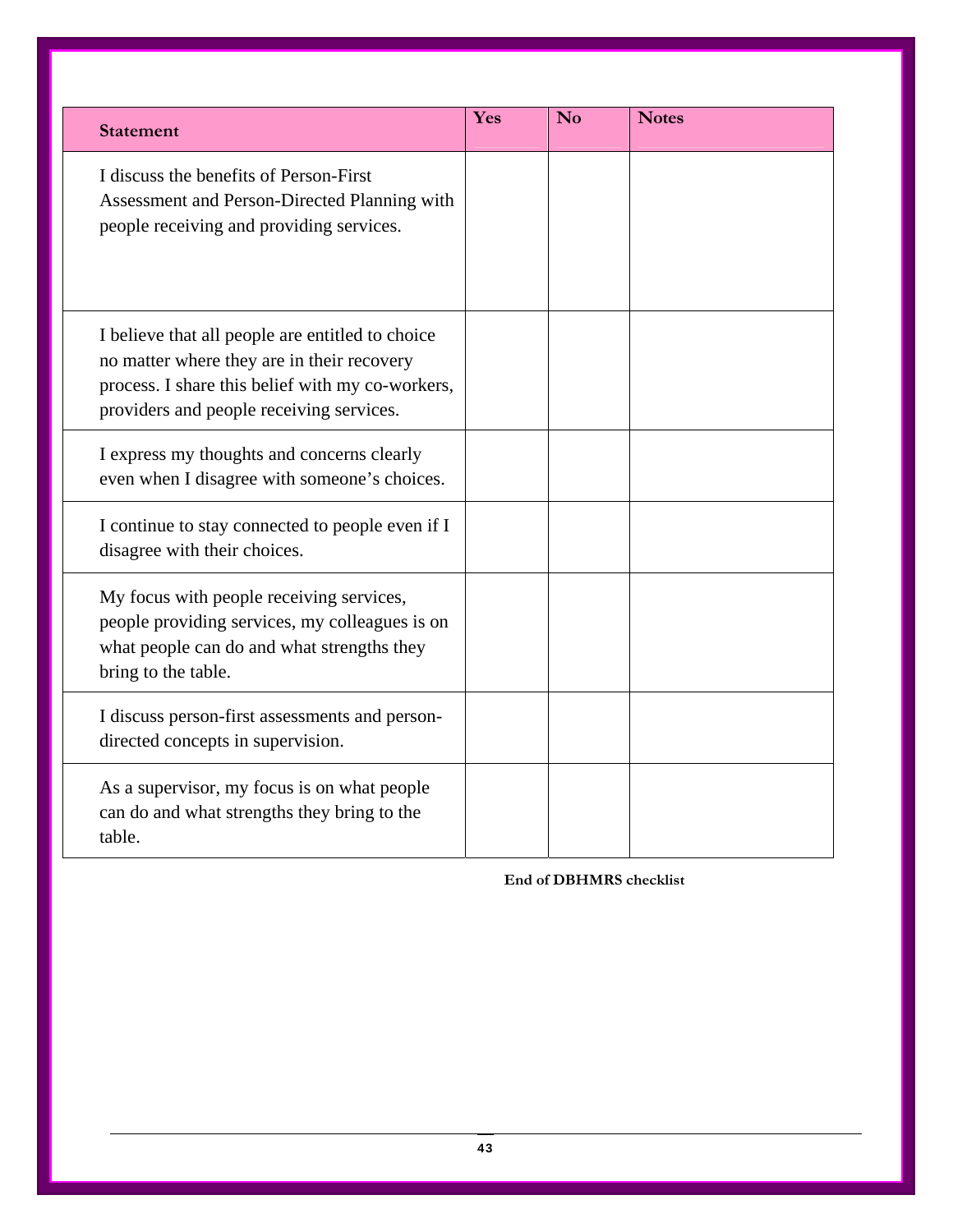## **Resource List**

#### **Supporting References and Additional Resources**

Ali, S. (2005) – *Developing a Bio-cultural Psychosocial Assessment*

American Psychiatric Association. (2000). *Diagnostic and statistical manual of mental disorders* (4th ed. text revision). . Washington, D.C.:

- Callicott, K. (2003). Culturally-sensitive collaboration within person-centered planning. *Focus on Autism and Other Developmental Disabiliites, 18 (1), 60-69.*
- Chinman, M. J., Allende, M., Weingarten, R., Steiner, J., Tworkowski, S., & Copeland, M. (2002). *The depression workbook: A guide for living with depression and manic depression. Wellness Recovery Action Plan*. Oakland, CA: New Harbinger Publications.
- Cowger, C.D. (1994). Assessing client strengths: Clinical assessment for client empowerment. S*ocial Work 39*(3), 262-268.
- Davidson, L. (1999). On the road to collaborative treatment planning: Consumer and supporter perspectives. Journal of Behavioral Health Services & Research, 26(2), 211-218.
- Deegan, P. E. (1992). The independent living movement and people with psychiatric disabilities: Taking back control over our own lives. Psychosocial Rehabilitation Journal, 15(3), 3-19.
- Deegan, P.E. (1996). Recovery as a Journey of the Heart. Psychiatric Rehabilitation Journal, 19, 91-97.
- DeJong, G. and Miller, S. (1995). How to interview for client strengths, *Social Work, (40),* 729- 736.
- Fisher, D. and Ahern, L. (1999). Personal Assistance in Community Existence. National Empowerment Center. Downloaded from:

http://www.cmhanipissing.on.ca/data/1/rec\_docs/766\_pace\_manual.pdf

- Forest, M. & Pearpoint, J. (1990). Common Sense Tools: Maps and Circles for Inclusive Education. The Inclusion Network. Inclusion.com.
- Jacobson, N. and Greenley, D (2001). What is Recovery? A Conceptual Model and Explication. Psychiatric Services, 52, 482-485.
- Jonikas, Cook, Fudge, Hlebechuk, and Fricks (2005). Charting a Meaningful Life: Planning Ownership in Person/Family-Centered Planning. Paper presented at SAMHSA's National Concensus Initiative on Person/Family Center Planning Meeting on December, 8<sup>th</sup> 2005, Washington, D.C.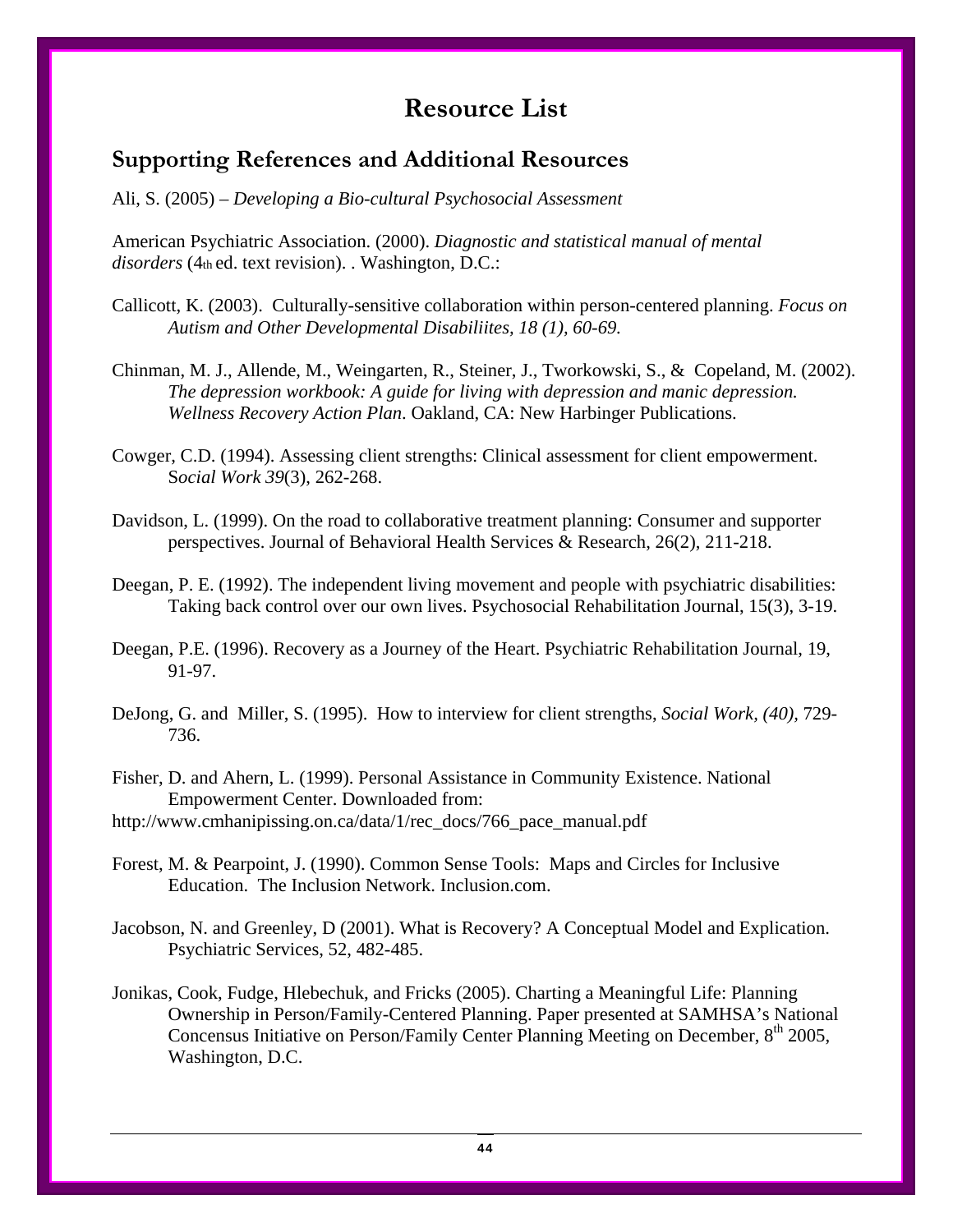- Mead, S. & Copeland, M.E. (2000). What Recovery Means to Us: Consumers' Perspectives. Community Mental Health Journal, 36(3),
- META Services, (2005). Self-directed Recovery Plan: A Guide to Your Individual Service Plan. Recovery Education Center, Phoenix, AZ.
- Nelson, G., Ochocka, J., Griffin, K., and Lord, J. (1998). " Nothing about Me, Without Me": Participatory Action Research with Self-Help/Mutual Aid Organizations for Psychiatric Consumer/Survivors. American Journal of Community Psychology 26(6), 881-912.
- Nerney, T. (2005) Quality issues in consumer/family direction. Downloaded from [http://www.mentalhealth.samhsa.gov/publications/allpubs/NMH05-](http://www.mentalhealth.samhsa.gov/publications/allpubs/NMH05-0194/default.asp) [0194/default.asp](http://www.mentalhealth.samhsa.gov/publications/allpubs/NMH05-0194/default.asp) [July 13, 2005].
- O'Brien J. & O'Brien, C. (Eds.). (2002) Implementing person-centered planning: The voices of experience. Toronto: Inclusion Press.
- Osher, D. & Keenan, S. (2001), From Professional Bureaucracy to Partner With Families, *Reaching Today's Youth, 5:3,* 9–15.
- Osher, T. W., & Osher, D. (2001). The Paradigm Shift to True Collaboration With Families. *Journal of Child and Family Studies, 11:1*, 47-60.
- Ralph, R.O. & Recovery Advisory Group (1999). *The Recovery Advisory Group recovery model*. Paper presented at the Joint National Conference on Mental Health Systems Block Grant and Mental Health Statistics, Washington, DC.
- Rapp, C.A. (1993). Theory, principles, and methods of the strengths model of case management. In M. Harris, (Ed) & H. C. Bergman, (Ed) (Eds.), *Case management for mentally ill patients: Theory and practice.* (pp. 143-164): Harwood Academic Publishers/Gordon & Breach Science Publishers, Langhorne, PA, US.

Reidy , D. (1992). Shattering illusions of difference. Resources, 4(2), 3-6.

Saleeby, D. (2001). The diagnostics strengths manual. *Social Work, 46,* (2), 183-187.

- The President's New Freedom Commission on Mental Health, July, 2003 Retrieved 4/1/09 from http://www.mentalhealthcommission.gov/reports/FinalReport
- Tondora, J. & Davidson, L., (2006). Practice guidelines for recovery-oriented behavioral health care. Hartford, CT: Connecticut Department of Mental Health and Addiction Services.